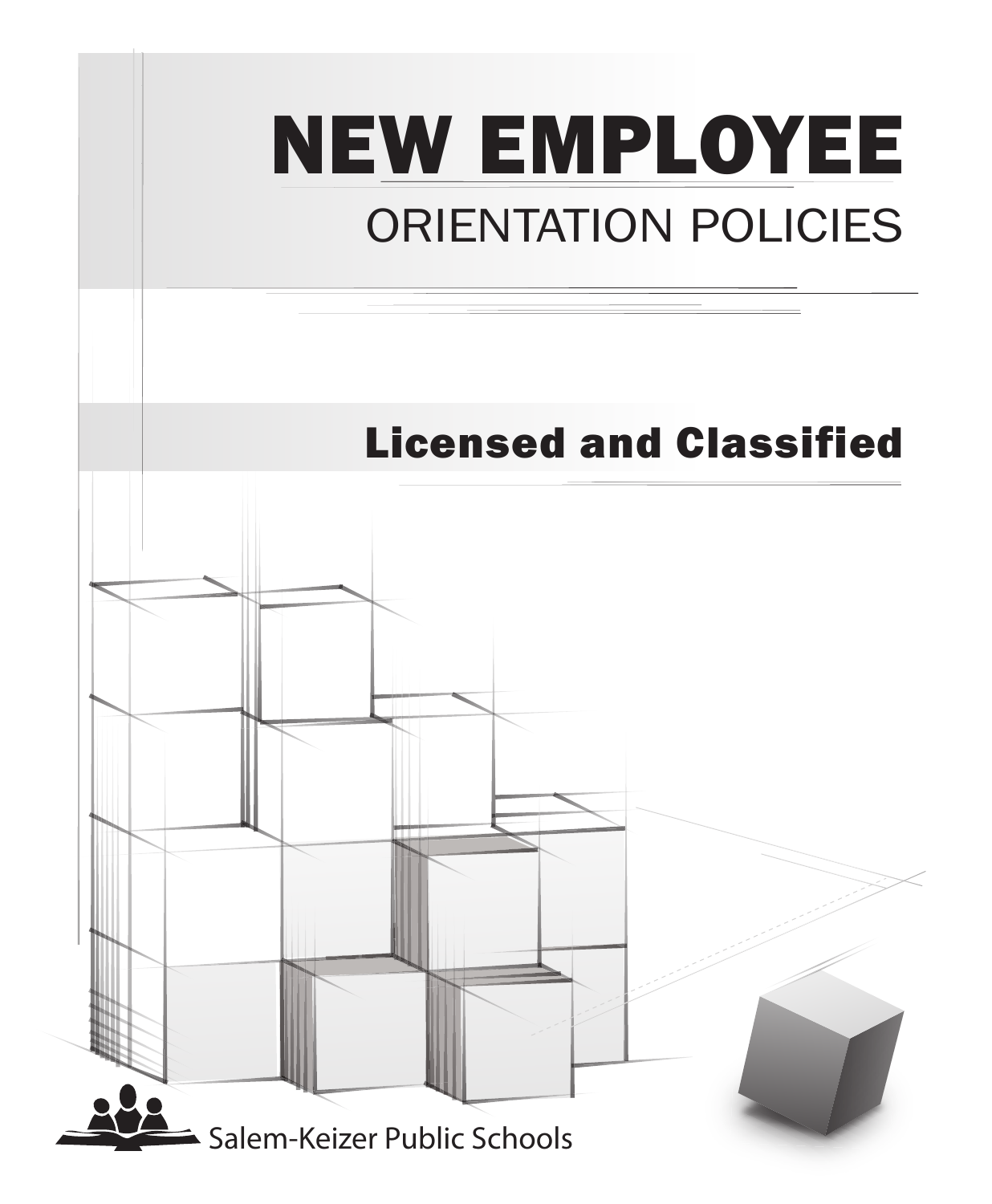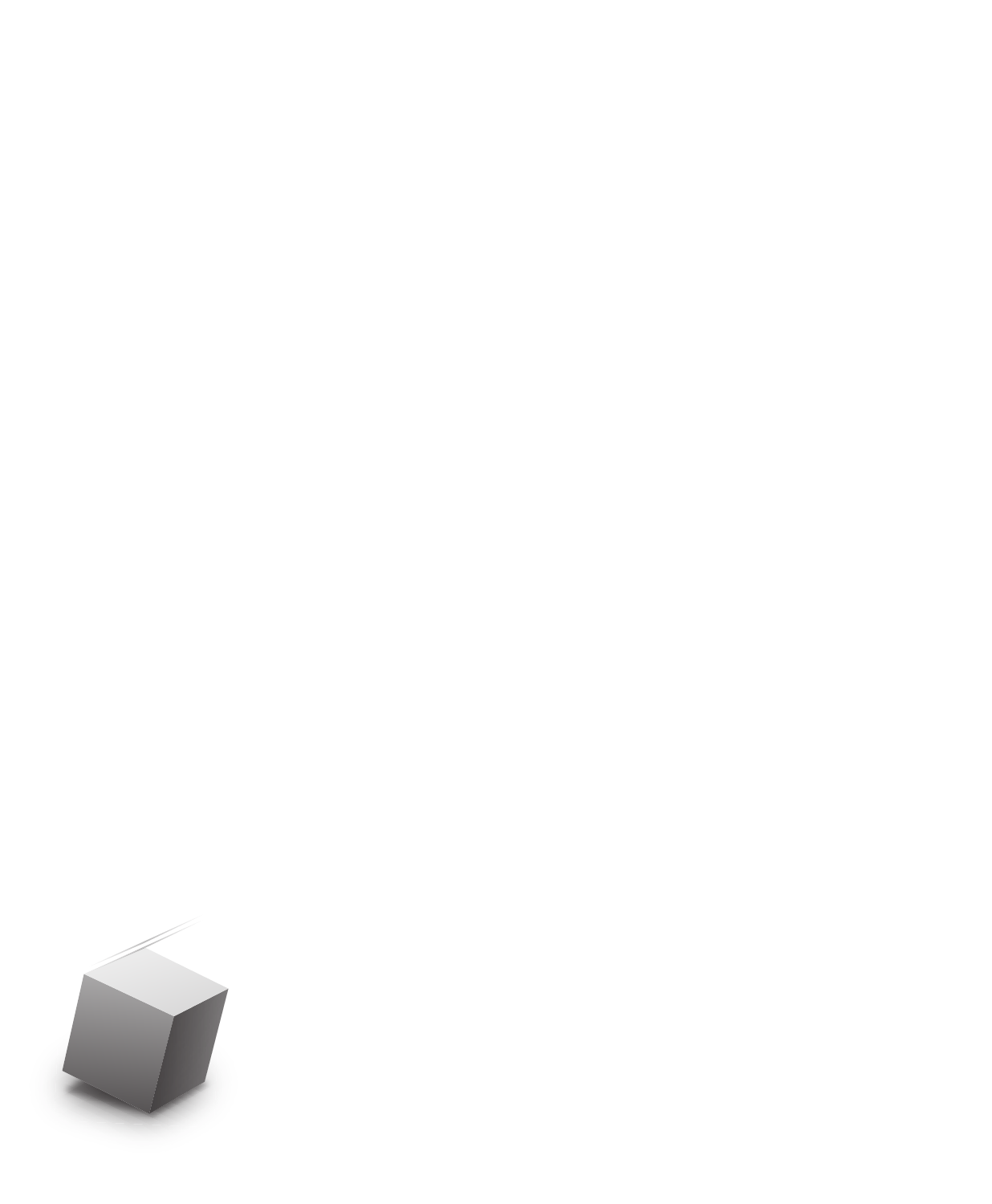# INDEX

## All Staff Policies

| HUM-A003 - Computer, Mobile Devices, Network, Email, and Social Media Accounts: Staff Use 17  |
|-----------------------------------------------------------------------------------------------|
|                                                                                               |
| ADM-A012 - Bias Incidents and Symbols of Hate (All Students Belong)  19                       |
| INS-A003 - Hazing, Harassment, Intimidation, Bullying, Cyberbullying and Menacing; Student 21 |
|                                                                                               |
|                                                                                               |
|                                                                                               |
|                                                                                               |
|                                                                                               |
|                                                                                               |
|                                                                                               |
|                                                                                               |
|                                                                                               |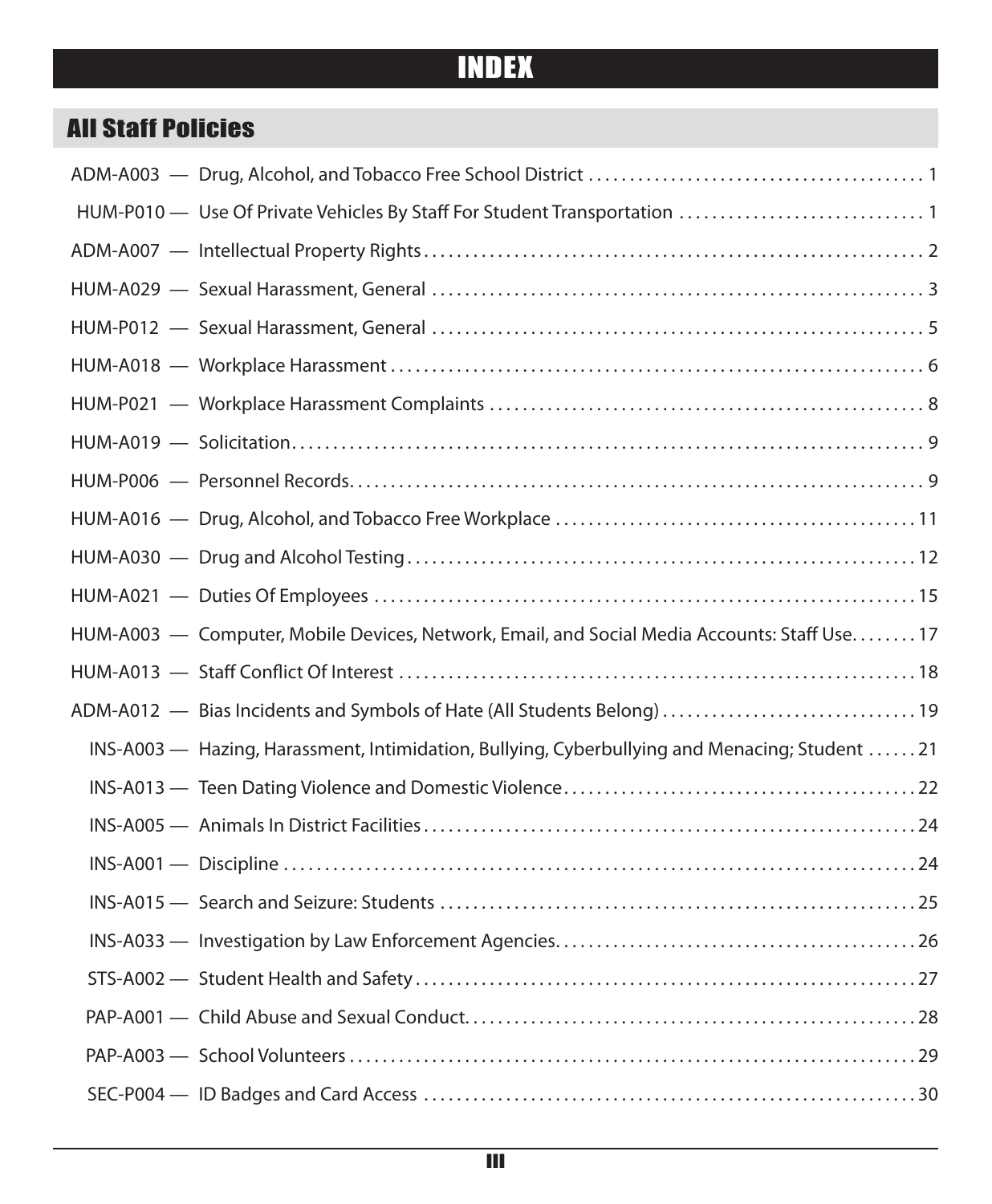# INDEX

## Licensed Personnel

## Classified Personnel Policies

| HUM-A010 — Administration of Discipline, Education Support Professionals 36 |  |
|-----------------------------------------------------------------------------|--|
|                                                                             |  |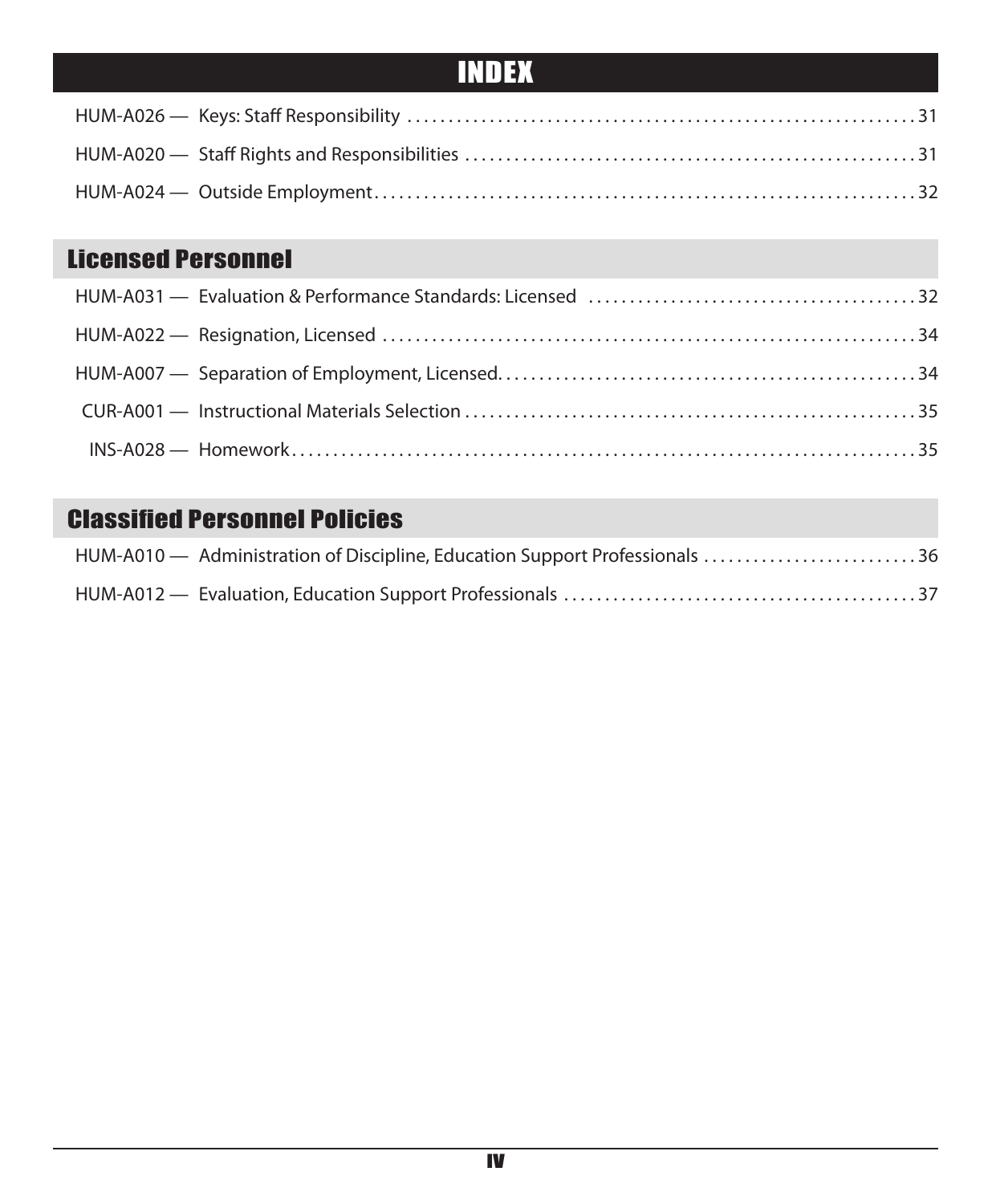## ADM-A003 — Drug, Alcohol, and Tobacco Free School District

- **1.** Salem-Keizer School District is committed to providing students, staff, and the public a healthy environment free from drugs, alcohol, and tobacco.
- **2.** Students:
	- 2.1 Possession, use, manufacturing, distribution, or sale of tobacco, tobacco products, tobacco look-a-likes, or electronic cigarettes, alcohol, other controlled substances or other drugs is prohibited in all District facilities, on all District property including in personal and District vehicles, at all District sponsored activities, and/or to and from school.
	- 2.2 A student who violates policies, rules or procedures relating to alcohol, tobacco, tobacco products or other drugs will be disciplined as specified in District policies and procedures.
- **3.** Public:
	- 3.1 Use, manufacturing, distribution or sale of tobacco, tobacco products, tobacco look-a-likes, or electronic cigarettes is prohibited in all District facilities, on all District property including in personal and District vehicles, and at all District sponsored activities.
	- 3.2 Possession, use, manufacturing, distribution, or sale of alcohol, other controlled substances or other drugs is prohibited in all District facilities, on all District property including in personal and District vehicles, and at all District sponsored activities.
		- 3.2.1 The prescribed use of prescription or over-the-counter medication shall not be considered a violation of this policy.
	- 3.3 Members of the public who violate this policy may be trespassed from District property and, if appropriate, referred to law enforcement.
- **4.** The Superintendent shall develop implementing procedures providing for disciplinary consequences and filing/ handling of complaints concerning violations of this policy.

## HUM-P010 — Use Of Private Vehicles By Staff For Student Transportation

- **1.** When transporting students, District staff will use District-owned vehicles whenever possible and shall schedule activities and transportation far enough in advance to avoid any use of private vehicles.
	- 1.1 No staff member will use a private vehicle for the transportation of students unless the staff member has prior permission from a supervisor or as necessary in case of medical emergency.
	- 1.2 If the need to transport a single student falls outside the parameters listed in 1.1, staff will not transport a single student alone in a private vehicle; two staff members will be required to be in the vehicle at all times.
		- 1.2.1 If two staff members are not available, the staff member transporting the student is required to notify their immediate supervisor no later than the next morning that transport occurred outside the parameters listed in 1.2.
	- 1.3 Staff members shall ride in the front seats of the vehicle and the student shall ride in the back seat of the vehicle.
	- 1.4 Staff members who are authorized to use a personal vehicle to transport students will be reimbursed in accordance with District policies and procedures.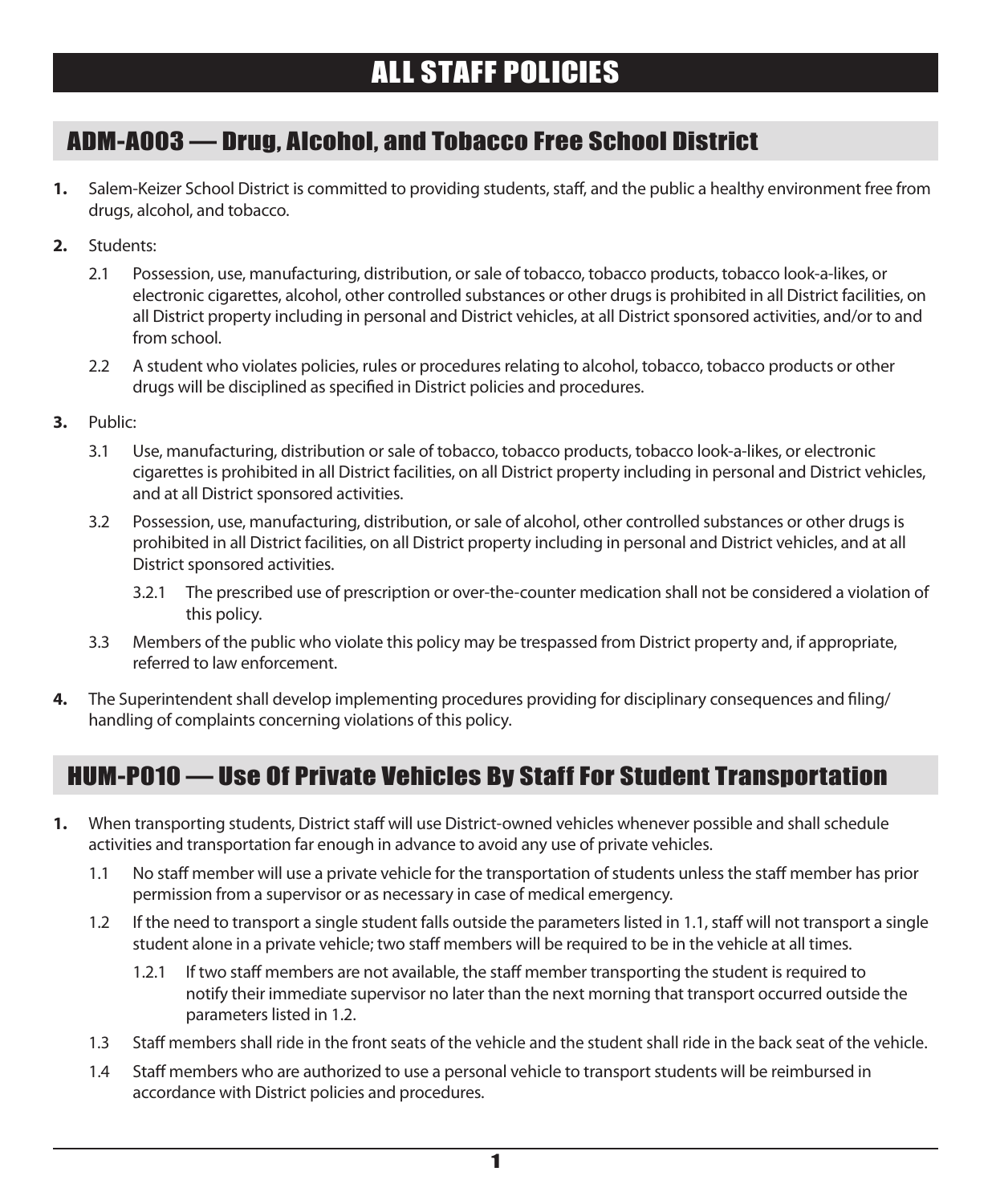- 1.5 Staff members authorized to use a personal vehicle to transport students or for other District business must have a completed Private Auto Certificate of Insurance form (RSK-F008) on file with their school office and the Risk Management department.
- **2.** When transportation for an event is provided by the District, student participants shall not be transported in any other manner unless unusual circumstances exist. If unusual circumstances do exist:
	- 2.1 Staff members may use their privately owned vehicles to transport students to a school-sponsored event when the principal has given written permission prior to the event and all prerequisites and requirements listed in sections 1 and 3 have been met.
- **3.** Prerequisites and requirements for student transportation in privately-owned vehicles are:
	- 3.1 Current state and federal laws regarding transportation of students, such as seat belt and child safety system laws will be followed.
	- 3.2 The vehicle contains an adequate number of seat restraints, including when applicable a child safety system for a child four or five years of age or who weighs between 40 and 60 pounds regardless of age, and the adult driver requires their use. The child safety system must elevate the person so that a safety belt or safety harness properly fits the individual and meets the minimum standards and specifications of the law. Training in the proper installation and use of child safety systems may be required.
	- 3.3 Students may be transported in closed vehicles only.
	- 3.4 Assurance of current vehicle liability insurance is on file.
	- 3.5 Assurance of current valid vehicle operator's license is on file.
	- 3.6 Assurance of parent permission for the student to be transported by another person is on file.

## ADM-007 — Intellectual Property Rights

- **1.** In order to encourage the creation of intellectual property, and to protect the rights of the creator and the public, the District shall establish procedures to clearly assign the rights of ownership of intellectual property created by those persons utilizing District supplies and equipment, or during District assigned tasks and work time.
- **2.** Right of ownership, as defined herein, includes the right to copyright or patent protection; and the right to sell, distribute, license and reproduce.
	- 2.1 The District maintains all rights of ownership of materials, methods, source codes, program, and procedures produced by an employee, student, or consultant during the hours that the employee, student, or consultant was paid by the District, or directed by the District to produce such property.
	- 2.2 The District maintains all rights of ownership of materials, programs, source codes, mechanisms, and procedures produced by an employee, student, or consultant to the District in which the use of District supplies and equipment played a dominant role.
	- 2.3 Ownership of instructional materials, mechanisms, source codes, programs, and procedures produced by an employee in a federal program during hours that the employee was paid by federal funds and/or in which the use of federally funded supplies or equipment played a dominant role lies in the public domain.
	- 2.4 The employee, student, or consultant maintains all rights of ownership of materials, programs, source codes, mechanisms, and procedures produced by the employee, student, or consultant other than those hours paid by the District and in which the use of District supplies and equipment did not play a dominant role.
- **3.** The District may develop or acquire interests in intellectual property of any kind, and may enter into agreements to aid in the development of intellectual property. The District Board may manage, develop or dispose of intellectual property and contract with other public educational institutions for management, development, use or disposition of intellectual property. Such contract is not subject to competitive bidding under public contract law.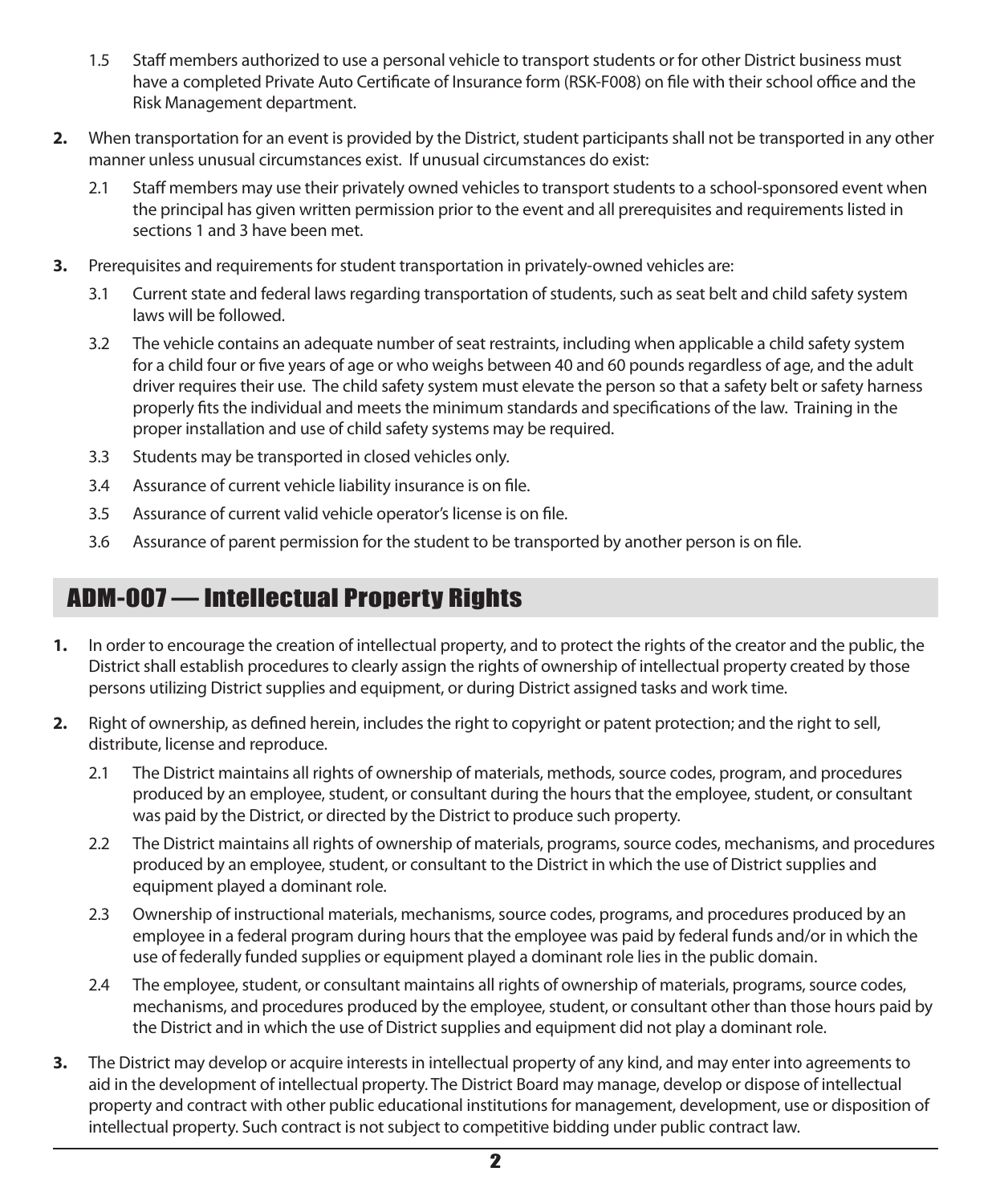## HUM-A029 — Sexual Harassment, General

- **1.** Salem-Keizer School District is committed to maintaining a work and educational environment that is free from any form of harassment related to a person's gender or sexual orientation. Sexual harassment is prohibited and will not be tolerated.
- **2.** This policy applies to all Salem-Keizer School District employees, students, and any third parties on or immediately adjacent to school district property and at educational programs or activities. This policy also applies to student or employee conduct off school district property, if it involves acts toward a person in a manner that creates a hostile environment for any person while at school, or at a school or district sponsored event.
	- 2.1 Third parties: Any person who is not a student, or a district employee and who is on or immediately adjacent to school grounds, at any school sponsored activity, on school provided transportation, at any official bus stop or who are at any school-sponsored activity or program. Third parties include but are not limited to, district volunteers, guardians, school visitors (including student visitors), employees of businesses or organizations participating in cooperative work programs with the district, service contractors, and vendors.

#### **3. Definitions:**

- 3.1 Sexual harassment is defined as:
	- A demand or request for sexual favors in exchange for benefits.
	- Unwelcome physical, verbal, or nonverbal sexual conduct that:
		- Interferes with a student's educational program or activity;
		- Interferes with an employee's ability to perform their job, or
		- Creates an intimidating offensive or hostile work or educational environment for the student, employee or third party.
	- Assault when sexual contact occurs without the consent of the student, employee or third party because the person is:
		- Under the influence of drugs or alcohol;
		- Unconscious; or
		- Pressured through physical force, coercion or explicit or implied threats.

Sexual harassment does not include:

- Conduct that is necessary because of a job duty of a district employee or because of a service required to be provided by a contractor, agent, or volunteer, if the conduct is not the product of sexual intent.
- A person finding another person, or another person's actions, offensive because of that other person's sexual orientation or gender identity.

Examples of sexual harassment may include but are not limited to:

- Unwanted physical contact of a sexual nature such as touching, grabbing, patting, rubbing, pinching, grabbing clothes, brushing against or using body proximity to intimidate.
- Sexual comments, such as making fun of gender, body shape, sexuality or stereotypes.
- Sexual comments related to race, gender, ethnicity.
- Bragging about one's sexuality in front of others, or talking about another's personal sexual history, purported reputation or spreading rumors of sexual history.
- Displaying or distributing sexually explicit drawings, pictures and written materials.
- Posting and/or sharing sexual images, posting about sex; sharing inappropriate sexual videos or pictures.
- Touching oneself sexually.
- Bullying based on sexual identity or characteristics, including name calling and insults.
- Public shaming that is sexual in nature.
- A demand or request for sexual favors in exchange for benefits
- 3.2 Reporting Person: A District employee, student, parent/legal guardian or third party who reports conduct that could constitute sexual harassment under this policy.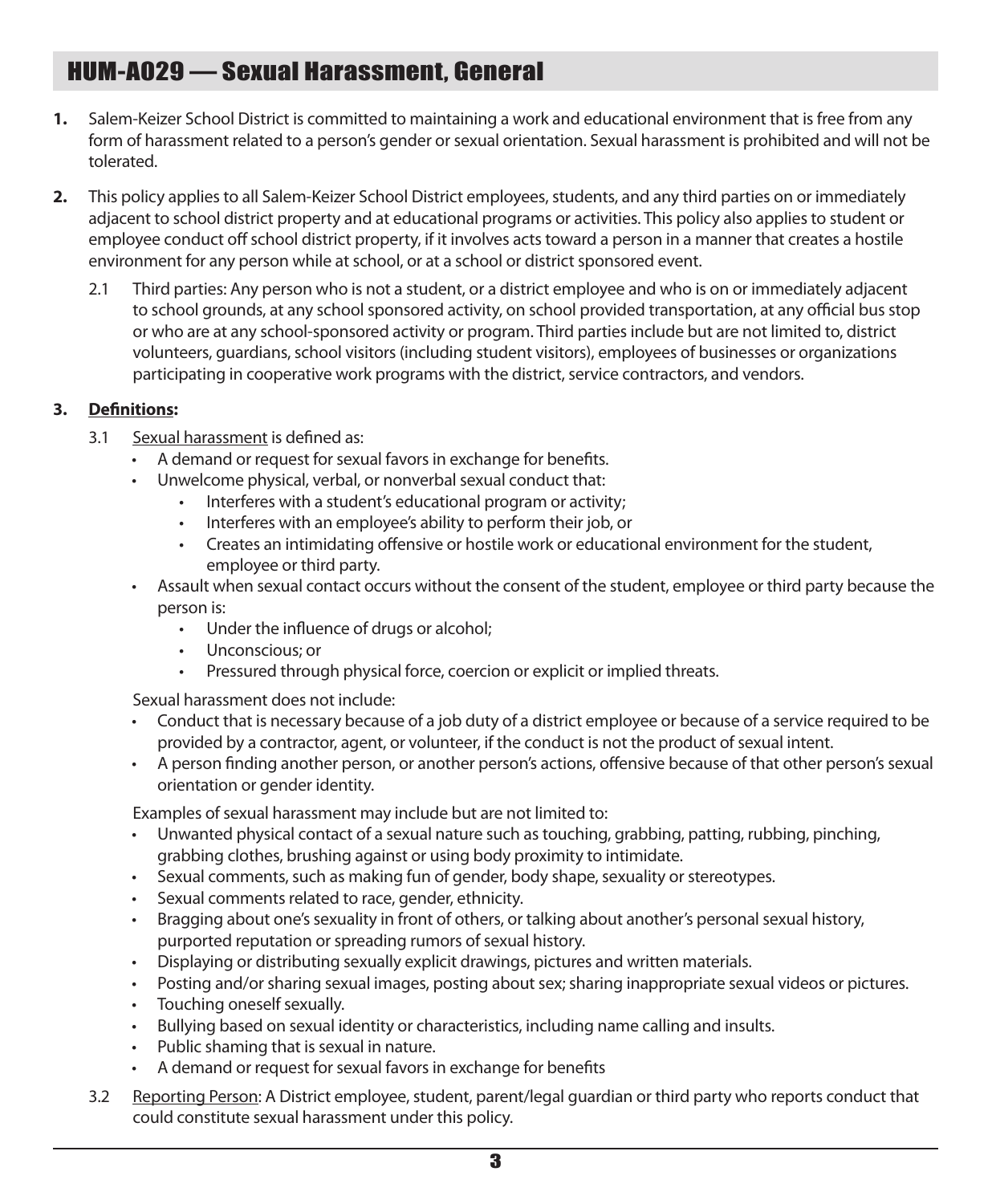- 3.3 Impacted Person: A person who is alleged to be the victim of conduct that could constitute sexual harassment under this policy.
- 3.4 Reported Person: A person who has been reported to be the perpetrator of conduct that could constitute sexual harassment under this policy.
- 3.5 Hostile Environment: Conduct that is sufficiently serious that it denies or limits an employee's or student's ability to participate in or benefit from a school program or District employment, which may be determined on a single egregious incident, or a pattern of offensive conduct.

#### **4. Reporting and Response:**

- 4.1 Individuals are encouraged to report violations of this policy to the school administrator, district supervisor, Executive Director of Human Resources, or Employee Relations (Human Resources) staff.
- 4.2 If a student, guardian, employee or third party makes a report to a district employee or if a district employee becomes aware of conduct that may be in violation of this policy, the employee shall immediately report the information to a school administrator or district supervisor so the school administrator/department supervisor may coordinate efforts to take any action necessary to ensure the student is protected and to promote a nonhostile work and learning environment, including:
	- Providing resources and support measures to the impacted person; and
	- Taking any actions that are necessary to remove the potential future impact on the impacted person or the staff member who reported the behavior.
- 4.3 All complaints about behavior that may violate this policy will be investigated using procedures developed by the Superintendent.
- 4.4 When a student, staff member, or third party files a complaint under this policy, the district shall provide written notice as required by Oregon Revised Statute 342.704(4) to the following individuals:
	- Each reporting person;
	- If appropriate, any impacted person who is not a reporting person;
	- Each reported person; and
	- Where applicable, a parent or legal guardian of a reporting person, impacted person, or reported person.
- 4.5 If an individual is found to have violated this policy, the District will take appropriate corrective action with a focus on stopping the harassment, preventing its recurrence, and addressing negative consequences.
	- Employees who violate this policy may be subject to disciplinary action up to and including termination of employment. Discipline will be commensurate with the scope and severity of the occurrence.
- 4.6 The people identified in #4.4 of this policy shall be notified:
	- When the investigation is initiated and concluded; and
	- As to whether a violation of the policy was found to have occurred, to the extent allowable under state and federal student confidentiality laws.
- 4.7 A person may request the District to review the actions taken by staff in responding and/or investigating by filing a written request with the Superintendent or designee.

#### **5. Confidentiality and Protections:**

- 5.1 Due to the nature of sexual harassment, a complaint will be held in confidence insofar as possible. The District will only release sexual harassment complaint information to appropriate individuals in order to investigate the complaint and take corrective action.
- 5.2 Efforts will be made to provide appropriate relief for the victim, including preventing and/or taking corrective action against retaliation. Retaliation against persons who initiate a complaint or otherwise report harassment covered by this policy or who participate in an investigation or other related activities is prohibited. Any individual who experiences retaliation is encouraged to make a report to the school administrator.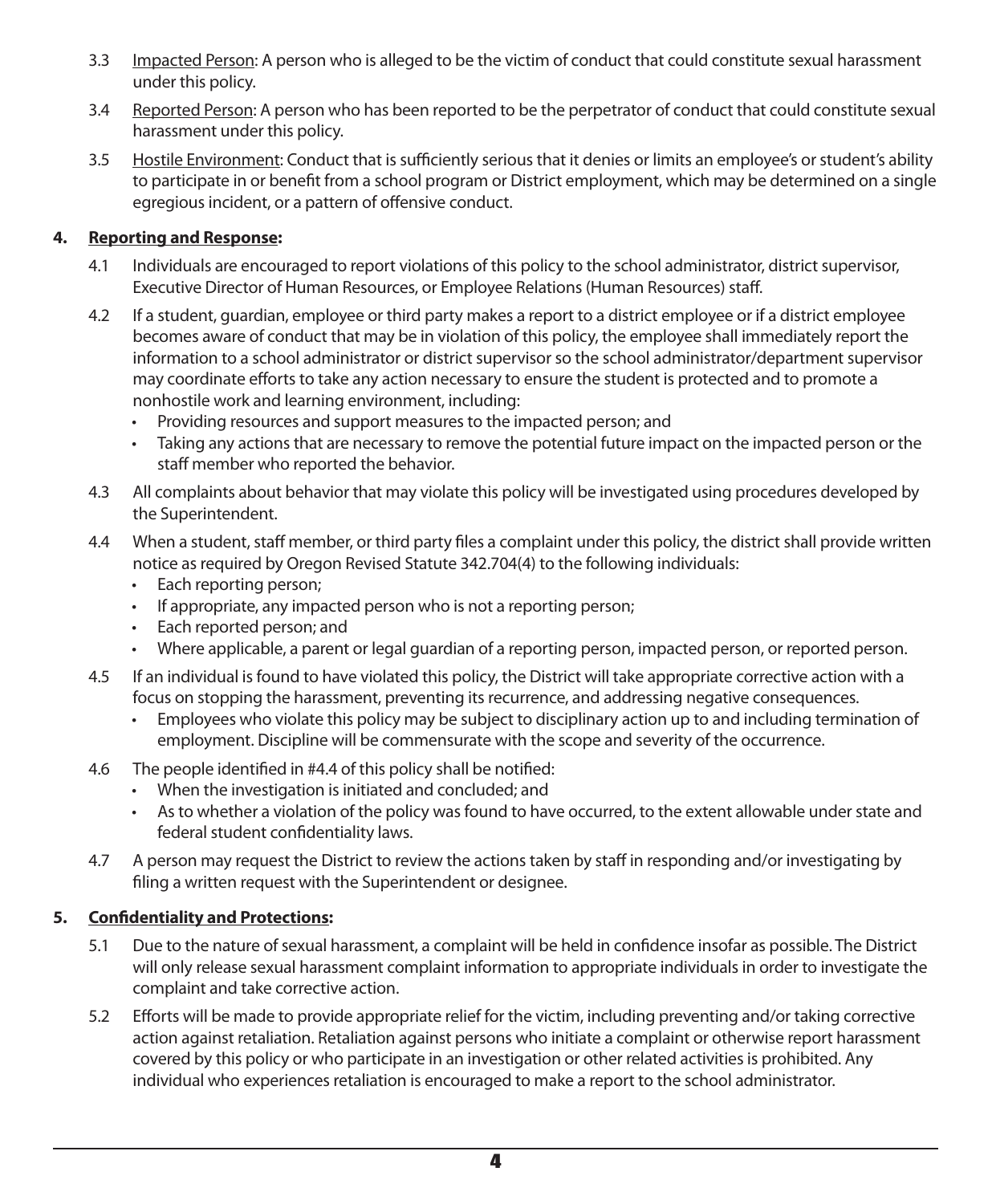- 5.3 The initiation of a complaint, and the participation in an investigation, in good faith about behavior that may violate this policy shall not adversely affect:
	- The educational assignments or educational environment of a student or other person initiating the complaint, reporting the behavior, or participating in the investigation;
	- Any terms or conditions of employment or of work or educational environment of a district employee or other person initiating the complaint, reporting the behavior, or participating in the investigation; and
	- Students or employees who initiate a complaint or otherwise report harassment covered by the policy or who participate in an investigation may not be disciplined for violations of the district's drug and alcohol policies that occurred in connection with the reported prohibited conduct and that were discovered because of the report of investigation unless student or employee gave another person alcohol or drugs without the person's knowledge and with the intent of causing the person to become incapacitated and vulnerable to the prohibited conduct.

## HUM-P012 — Sexual Harassment, General

#### **1. Scope:**

1.1 District policy and federal and state laws prohibit sexual harassment in the working environment. This procedure details the steps for employees and third parties to file complaints regarding sexual harassment.

#### **2. Procedure:**

- 2.1 Complainants
	- 2.1.1 An employee, potential employee, or third party who believes they have been sexually harassed or wishes to express a concern relating to a sexual harassment activity, may discuss the matter with the individual who caused the act or inappropriate activity, if comfortable.
	- 2.1.2 If such a discussion does not resolve the matter or appears to be impractical or uncomfortable, the employee, potential employee, or third party may report the concern to the school administrator or department supervisor orally, electronically, or in writing.
	- 2.1.3 At any point in the complaint process, complainants and/or supervisors may contact Employee Relations (Human Resources), to report the concern and receive guidance.

#### 2.2 Investigation

- 2.2.1 Supervisors and/or Employee Relations staff will investigate all complaints of sexual harassment as outlined in Administrative Policy HUM-A029, Sexual Harassment.
- 2.2.2 The Supervisor or Employee Relations staff member will evaluate the complaint as soon as practical and implement interim measures, if necessary, to help ensure the safety or employees, students, and/or third parties during the investigation.
- 2.2.3 Investigations must include:
	- 2.2.3.1 Any action necessary to ensure that the impacted person is protected and to promote a nonhostile environment, including:
		- Providing resources and support measures to the impacted person; and
		- Taking any action that is necessary to remove the potential future impact on the impacted person, providing that the action is not retaliatory against the impacted person or any employee who reported the behavior to the Supervisor or Employee Relations staff member.
	- 2.2.3.2 Written notifications as outlined in 2.2.4
	- 2.2.3.3 Interviews of involved individuals, witnesses, and others deemed appropriate by the Supervisor or Employee Relations staff member. All interviews shall be conducted individually.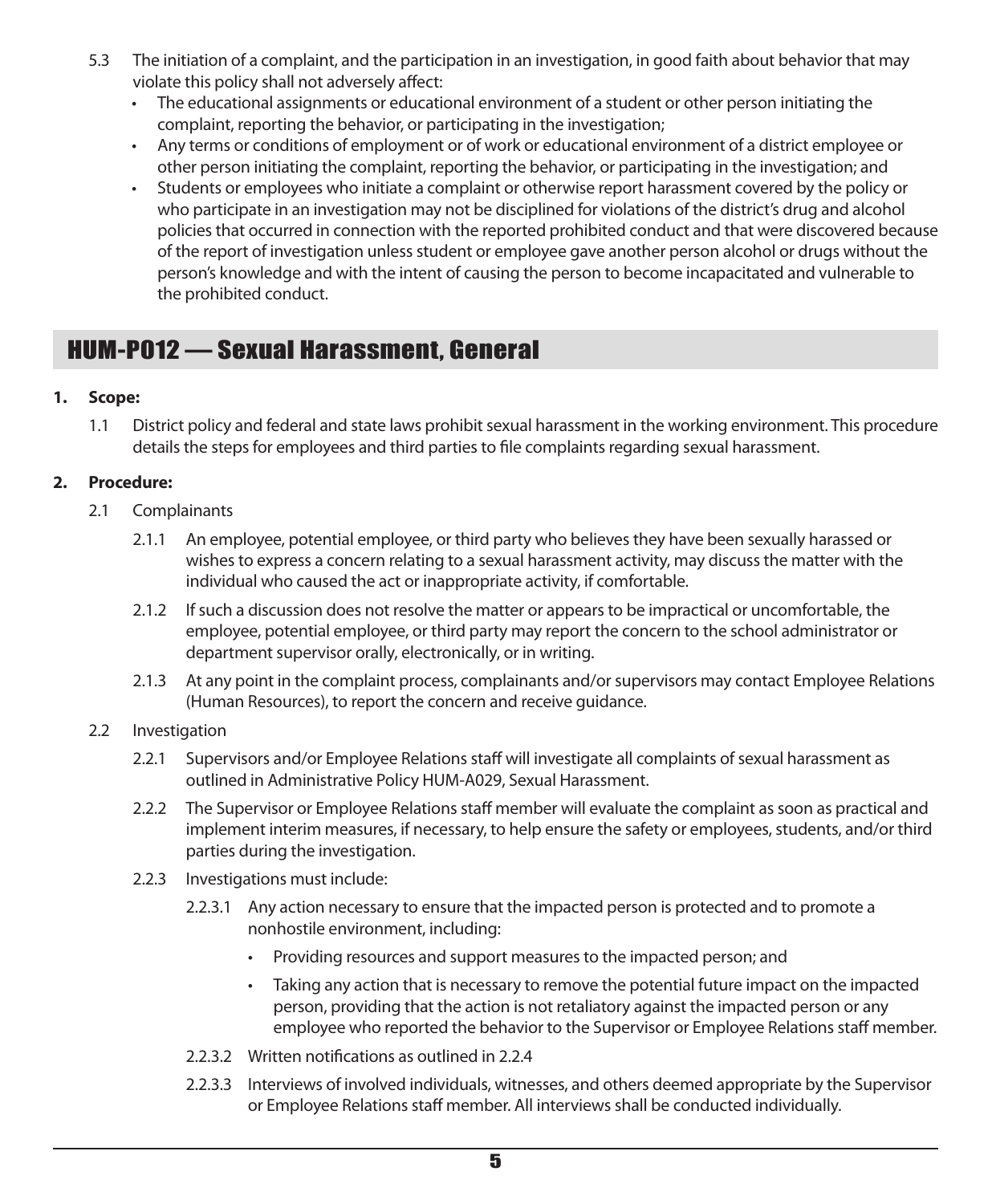- 2.2.3.4 A review of all available evidence.
- 2.2.4 Required written notifications:
	- 2.2.4.1 Upon receipt of a complaint, the supervisor or Employee Relations staff shall provide written notification to the following individuals:
		- Each reporting person;
		- If appropriate, any impacted person who is not a reporting person;
		- Each reported person; and
		- Where applicable, a parent or legal guardian of a reporting person, impacted person, or reported person
	- 2.2.4.2 Form HUM-F047 fulfills the requirements for written notification specified in Oregon Revised Statute 342.704(4), Oregon Administrative Rule 581-021-0038(5i) and Administrative Policy HUM-A029.
	- 2.2.4.3 The Supervisor or Employee Relations staff shall notify each person specified in 2.2.4.1 when the investigation is initiated.
	- 2.2.4.4 The Supervisor or Employee Relations staff shall notify each person specified in 2.2.4.1 when the investigation is concluded, and whether a violation of the policy was found to have occurred following the investigation, to the extent allowable under state and federal student confidentiality laws.
- 2.2.5 The Supervisor and/or Employee Relations staff shall retain records on all complaints, including written documentation of the investigation.

### HUM-A018 — Workplace Harassment

**1.** The Salem-Keizer School District is committed to maintaining a work and educational environment that is free from any form of workplace harassment including, but not limited to: discrimination, hazing, harassment, intimidation, bullying, cyberbullying and menacing. Workplace harassment in any form is prohibited and will not be tolerated. This policy applies to District employees, elected School Board Members, District volunteers and interns.

#### **2. Definitions:**

- 2.1 Discrimination: No District employee shall be subjected to discrimination based upon, but not limited to: race, color, religion, sex, sexual orientation, national origin, marital status, age, an expunged juvenile record, or as defined in ORS 659A.030.
- 2.2 Harassment, Intimidation or Bullying: Any act that substantially interferes with an employee's opportunities or performance, which takes place on District property, or at any District-sponsored activity. Harassment, intimidation and bullying have the effect of:
	- Physically harming an employee or damaging an employee's property; or
	- Knowingly placing an employee in reasonable fear of physical harm to the employee or damage to the staff member's property; or
	- Creating a hostile work environment.
- 2.3 Cyberbullying: Use of any electronic communication device to harass, intimidate, or bully.
- 2.4 Menacing: Any act which is intended to place an employee in reasonable fear of imminent serious physical injury.
- 2.5 Hostile work environment: Conduct that is sufficiently serious that it denies or limits an employee's ability to participate in or benefit from District employment, which may be determined on a single egregious incident, or a pattern of conduct.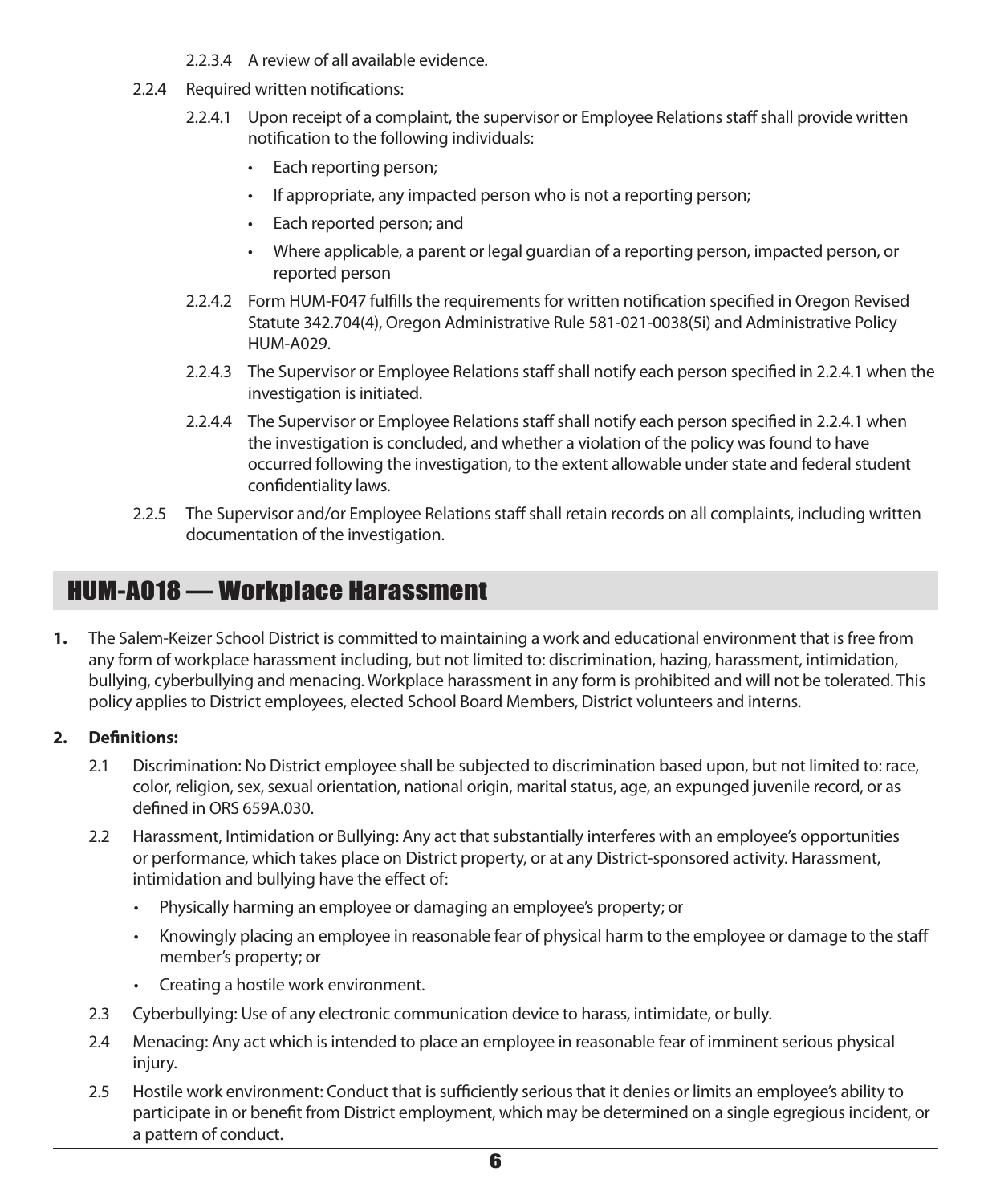- 2.6 Nondisclosure Agreement: A contract whereby both parties agree to not disclose confidential information.
- 2.7 Non-Disparagement Agreement: A contract whereby both parties agree to not make negative statements about the other.
- 2.8 Workplace Harassment: Harassment that occurs:
	- Between employees in the workplace; or
	- Between a supervisor and an employee in the workplace; or
	- Between employees at a work-related event that is off District property but is coordinated by or through the District; or
	- Between a supervisor and an employee at a work-related event that is off District property but is coordinated by or through the District; or
	- Between a supervisor and an employee off District property.

#### **3. Reporting and Response:**

- 3.1 Individuals are encouraged to document and report violations of this policy by contacting a school administrator, department supervisor, or Employee Relations (Human Resources) staff.
	- If the school administrator or department supervisor is the person of concern, the employee is encouraged to report directly to Employee Relations (Human Resources) staff.
	- Employees wishing to file a complaint about sexual harassment should follow the steps outlined in District Policy HUM-A029 and District Procedure HUM-P012.
- 3.2 All complaints about behavior that may violate this policy will be investigated using procedures developed by the Superintendent.
	- 3.2.1 If the report involves a bias incident or a symbol of hate, the school administrator or department supervisor will follow the steps outlined in District Policy ADM-A012.
- 3.3 If an individual is found to have violated the policy, the District will take appropriate corrective action with a focus on stopping the harassment, preventing its reoccurrence, and addressing negative consequences.
- 3.4 Employees who violate this policy may be subject to disciplinary action, up to and including termination of employment. Discipline will be commensurate with the scope and severity of the occurrence.
- 3.5 3.5 An employee who initiates a complaint making a false accusation will be in violation of this policy and will be subject to appropriate discipline.

#### **4. Protections and Rights:**

- 4.1 The initiation of a complaint in good faith by an employee about behavior that may violate this policy shall not adversely affect any terms or conditions of employment or the work environment of the employee who filed the complainant.
- 4.2 Reprisal or retaliation against any staff member acting in good faith in a complaint process, whether formal or informal, is a violation of District policy.
- 4.3 Victims of workplace harassment have the right to seek redress through the following processes:
	- The District's internal procedure (HUM-P021), no later than four years after the date of the occurrence;
	- The Bureau of Labor and Industries (BOLI), no later than five years after the occurrence;
	- The Equal Opportunity Commission (EEOC); and/or
	- Civil Action: For civil action against the District, advance formal notice must be made in writing within 180 days of the date of the occurrence pursuant to ORS 30.275. This notice must include:
		- A statement that a claim for damages is or will be asserted against the District;
		- A description of the time, place and circumstances giving rise to the claim; and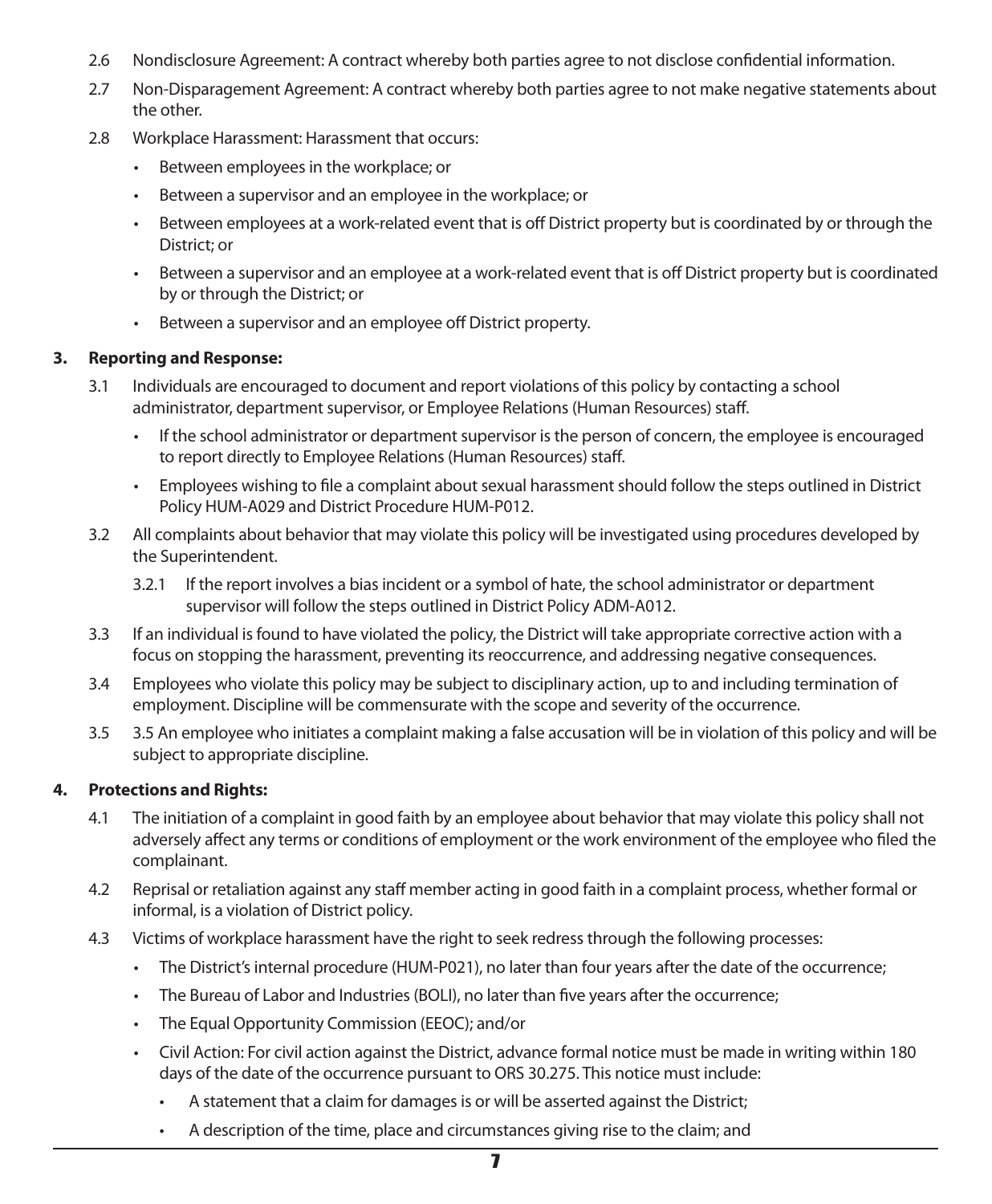- The name of the claimant and the mailing address to which correspondence concerning the claim may be sent.
- 4.4 Victims of workplace harassment may voluntarily disclose information regarding an incident of workplace harassment that involves themselves.
- 4.5 No employee may be required to, or coerced into, entering into a nondisclosure or non-disparagement agreement, or any agreement that contains a provision that prevents the employee from disclosing or discussing workplace harassment.
	- Employees may voluntarily request to enter into an agreement as described above, and will have seven days to revoke the agreement after execution.
- 4.6 Employees may contact Human Resources (Employee Relations or Prevention and Protection staff) at 503-399- 3061 for information about external/community resources such as: counseling, advocacy, legal services, and the District's Employee Assistance Program.
- **5.** The District shall provide this policy to new employees and include it in the annual staff training. Employees will be provided a copy of this policy when an employee discloses any concerns about workplace harassment to a school administrator, department supervisor, or Employee Relations (Human Resources) staff.
- **6.** The District has implemented separate policies for sexual harassment (HUM-A029) and bias incidents (ADM-A012); those policies will apply concurrently with this policy to ensure compliance with all legal requirements.
- **7.** Human resources will maintain records of workplace harassment complaint investigations for no less than five years after the occurrence.

## HUM-P021 — Workplace Harassment Complaints

#### **1. Scope:**

1.1 District policy and federal and state laws prohibit harassment in the working environment. This procedure details the steps for reporting and investigating concerns of harassment and bullying

#### **2. Procedure:**

- 2.1 Reporting
	- 2.1.1 Any employee who believes they have been the victim of workplace harassment or wishes to report workplace harassment is encouraged to document their concerns and make a report by contacting a school administrator, department supervisor, or Employee Relations (Human Resources) staff. Elected school board members, District volunteers and interns are included in this definition of employee.
	- 2.1.2 If the school administrator or department supervisor is the person of concern, the employee is encouraged to report directly to Employee Relations (Human Resources) staff.
- 2.2 Investigation
	- 2.2.1 Supervisors and/or Employee Relations staff will promptly investigate all complaints of workplace harassment as outlined in Administrative Policy HUM-A018, Workplace Harassment.
	- 2.2.2 The Supervisor or Employee Relations staff member will evaluate the complaint as soon as practical and implement interim measures, if necessary, to help ensure the safety or employees, students, and/or third parties during the investigation.
	- 2.2.3 Investigations must include:
		- 2.2.3.1 Interviews of involved individuals, witnesses, and others deemed appropriate by the Supervisor or Employee Relations staff member. All interviews shall be conducted individually.
		- 2.2.3.2 A review of all available evidence.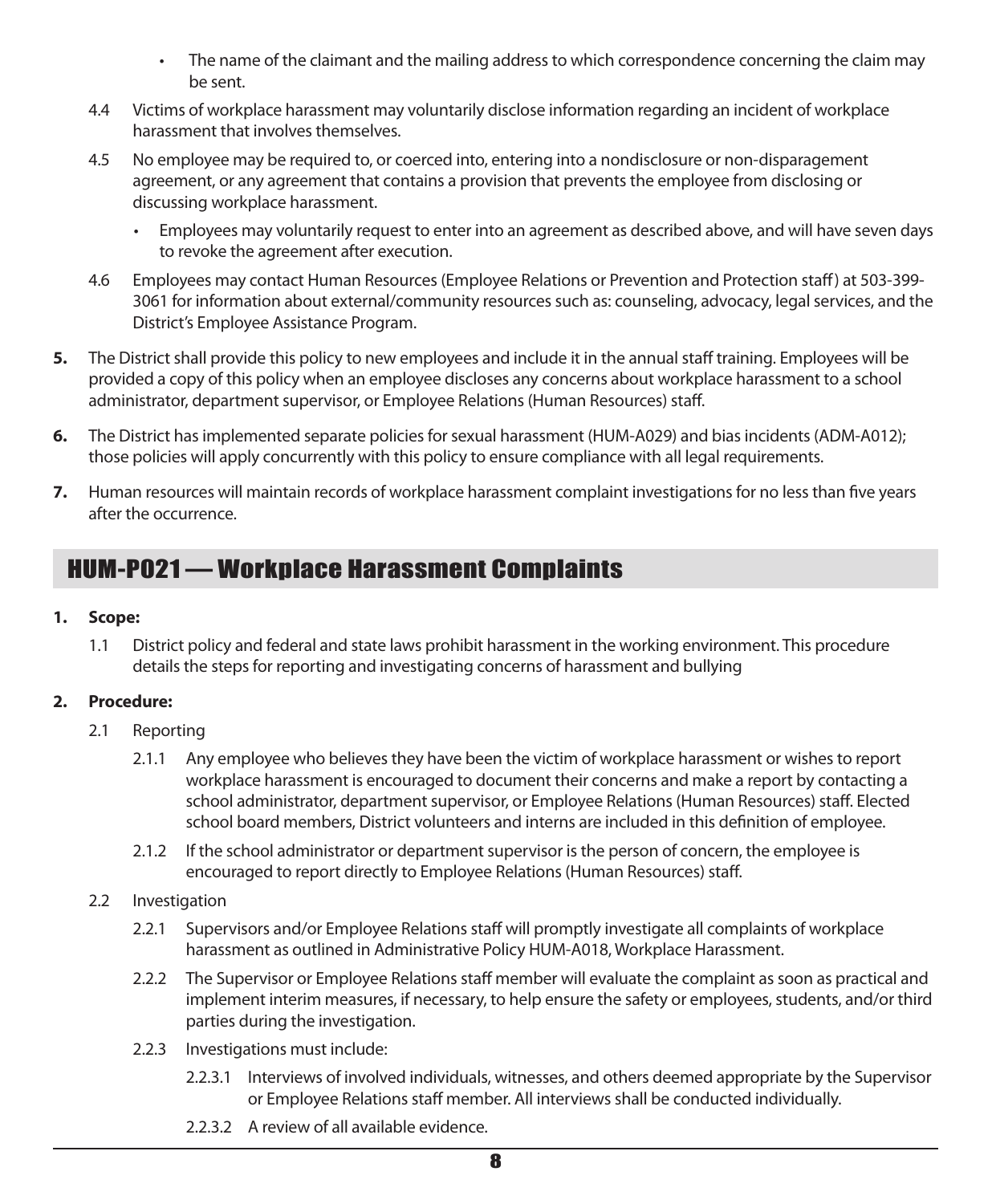- 2.2.4 The supervisor or Employee Relations staff will notify the following individuals when the investigation is complete:
	- The employee who was the reported victim of workplace harassment.
	- The employee who reportedly violated the workplace harassment policy.
- 2.2.5 The supervisor or Employee Relations staff will follow up with the employee who was the reported victim of harassment once every three months for the calendar year following the date on which the policy violation was reported.
	- 2.2.5.1 The purpose of the contact is to determine whether the reported harassment has stopped or if the employee has experienced retaliation.
	- 2.2.5.2 The employee may decline to receive follow up contacts from the supervisor or Employee Relations staff by submitting this request in writing.
- 2.2.6 The Supervisor and/or Employee Relations staff shall retain records on all complaints, including written documentation of the investigation.

## HUM-A019 — Solicitation

- **1.** Solicitation of staff or students by anyone is prohibited during employment or classroom time.
- **2.** Solicitation of staff and students may be allowed in District facilities at times other than those outlined in 1. (above), subject to the following conditions:
	- 2.1 The solicitor is invited to make a presentation by an employee or student and the facility utilized is in control of the employee or student who has received authorization for use of the facility.
	- 2.2 No employee or student is required to attend any solicitation presentation.
	- 2.3 District resources, other than facilities, may be expended for the program only as authorized by the Superintendent.
	- 2.4 The building principal or the Superintendent or his/her designee is responsible for authorizing the presence of any solicitor in District facilities.
	- 2.5 Solicitation of an illegal nature is prohibited.
- **3.** Sale of tickets or products for District approved programs such as concerts, athletic events, drama productions, food services, and associated student body stores and activities are exempt from this policy.

## HUM-P006 — Personnel Records

- **1.** The Human Resources Department will maintain personnel records for District employees and applicants for District employment as provided in this section.
	- 1.1 The personnel file is confidential and shall be kept by the Human Resources office.
	- 1.2 An employee may review his/her file during regular office hours.
	- 1.3 An employee may attach a rebuttal to materials placed in his/her file and/or add relevant materials of his/her choosing.
- **2.** The Superintendent or his/her designee shall:
	- 2.1 Determine the contents of personnel records.
	- 2.2 Develop a record retention schedule for personnel records pursuant to OAR Chapter 166.
	- 2.3 Determine who has access to personnel records.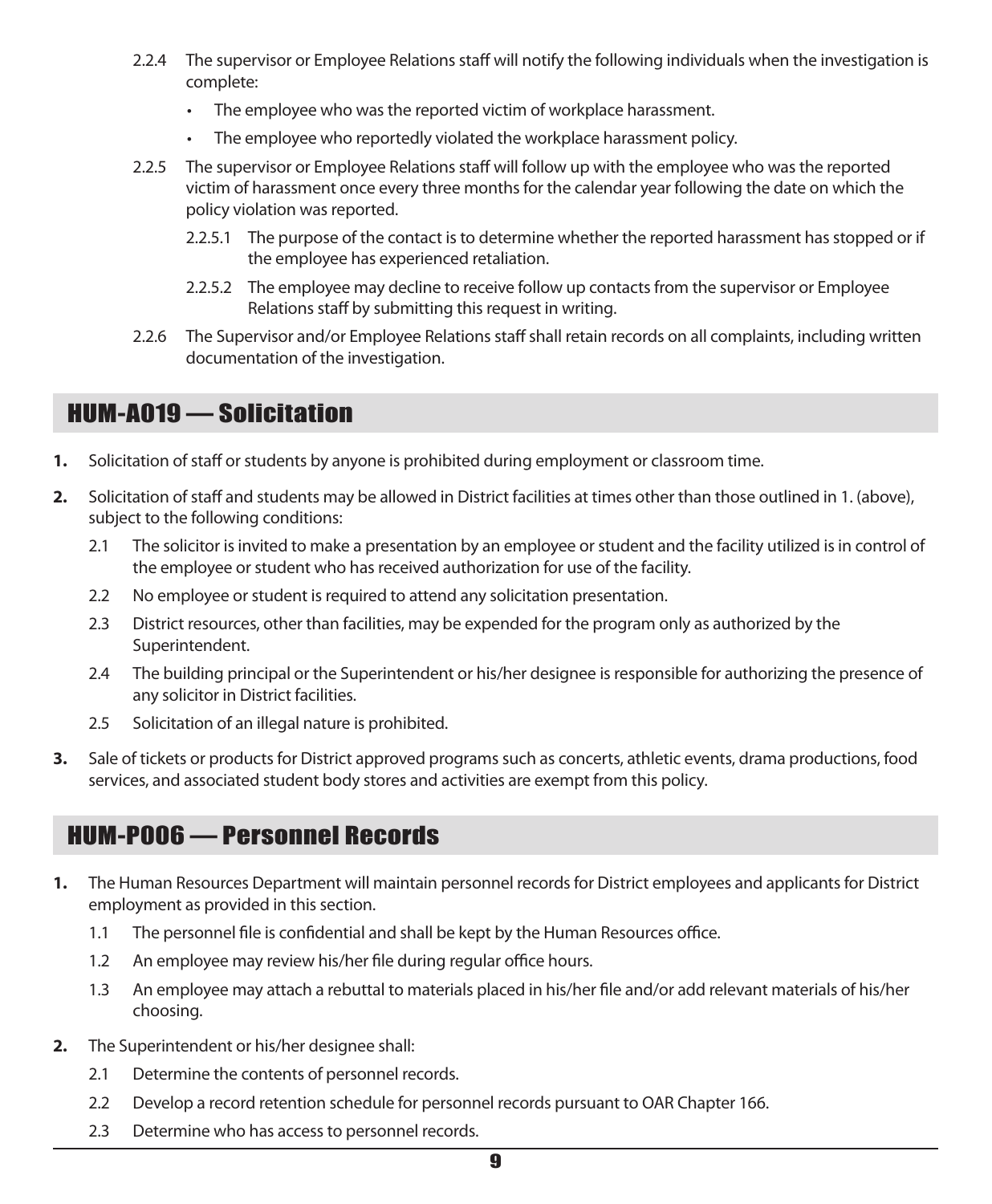- **3.** Personnel records of a current or former District employee may be reviewed as follows:
	- 3.1 Only personnel authorized by the director of the Human Resources Department or his/her designee, the employee, and persons duly authorized by the employee in writing may review the contents of an employee's personnel records.
	- 3.2 A current employee's personnel records shall be made available to authorized persons only upon request through written authorization.
	- 3.3 Because the personnel records of a former employee may be stored outside the Human Resources Department, a former employee must give advance notice of a desire to review the contents of his/her personnel records and schedule a meeting with the director of Human Resources or his/her designee to do so. The records shall not be removed from the Human Resources Department.
	- 3.4 Paper copies of the contents of an employee's personnel records may be provided at the employee's expense. Electronic copies, if available, may be emailed at no expense to the employee.
	- 3.5 No document(s) contained in an employee's personnel records may be removed or modified unless permitted by the Executive Director of Human Resources or his/her designee in accordance with the law.
	- 3.6 All charges resulting in disciplinary action shall be considered a permanent part of a licensed employee's personnel file and shall not be removed for any reason.
- **4.** Personnel records for District employees may include pre-employment documents, records of assignments, promotions, and other employment status information, signed copies of performance evaluations, copies of required documents, and other information deemed appropriate by the director of Human Resources or his/her designee.
- **5.** The following records may be included in an employee's personnel records and will be retained in accordance with District policy, applicable laws, or collective bargaining agreements:
	- 5.1 Employment application and resume.
	- 5.2 Offers of employment including conditions.
	- 5.3 Acceptance of offer.
	- 5.4 Disciplinary actions.
	- 5.5 Performance evaluations.
	- 5.6 Records of assignments, promotions, and other employment status information.
	- 5.7 Employee's response to documents placed in his/her personnel records.
	- 5.8 Letters of resignation and other termination documents.
	- 5.9 Employment contracts and records of continued employment.
	- 5.10 Other documents as permitted by the Executive Director of Human Resources or his/her designee or in accordance with the provisions of collective bargaining agreements.
- **6.** All records containing employee medical condition information, such as workers' compensation reports and release/ permission to return to work forms, will be kept in a confidential file separate from other personnel records.
- **7.** The following records may be included in the records of an outside applicant and will be retained as provided in 3.6 above unless modified by changes in District policy or applicable laws:
	- 7.1 Employment application and resume.
	- 7.2 Other application communication(s).
	- 7.3 District responses to application communication(s).
	- 7.4 Letters of recommendation.
	- 7.5 Interview records/rating sheets.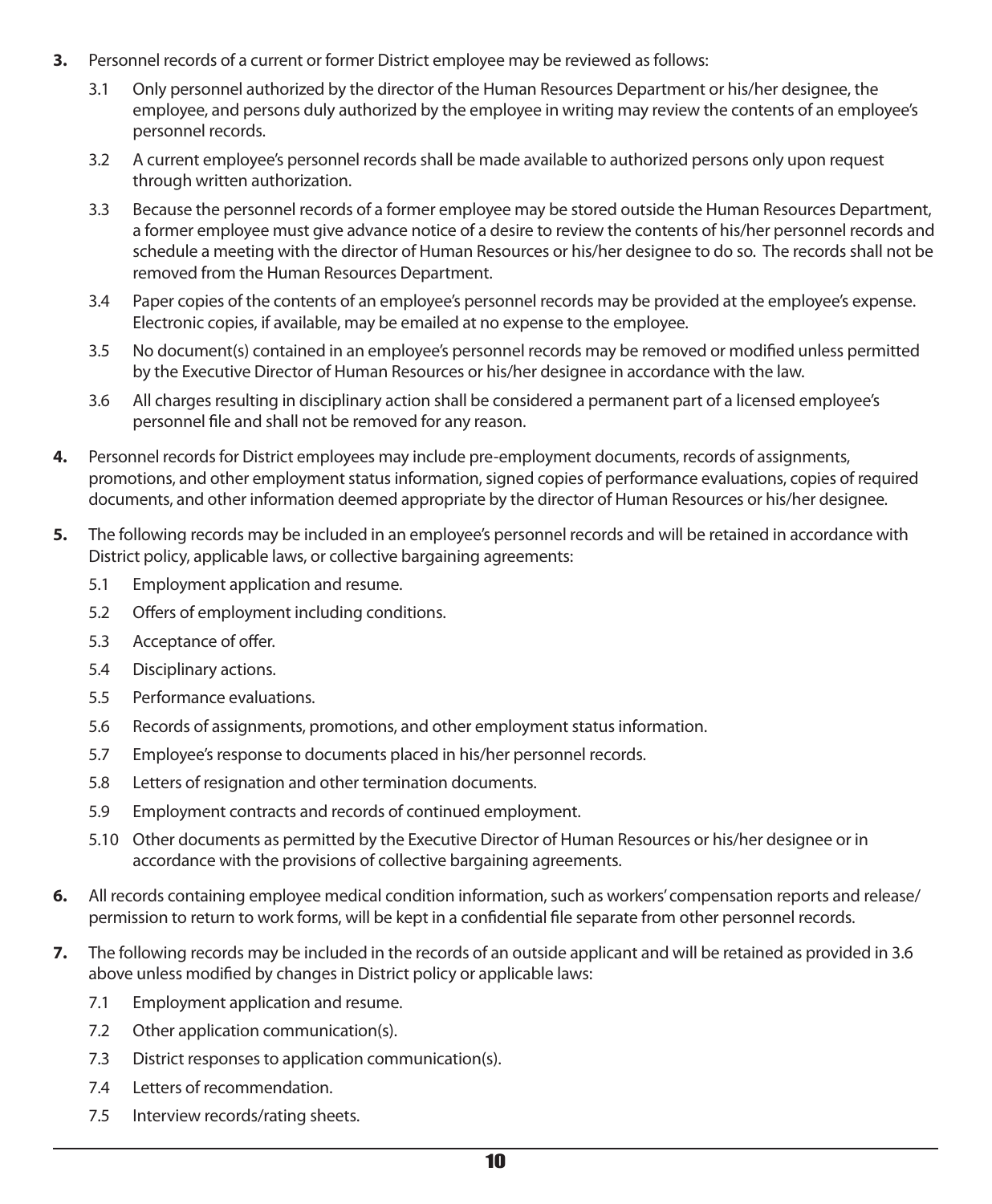- 7.6 Applicant test records.
- 7.7 Copies of licenses, certificates and other required documents.
- 7.8 Application update information the employee wants to add to the records.
- **8.** Each licensed staff member must maintain in the Human Resources Department current official college transcripts of her/her professional preparation.
- **9.** Personnel records will be retained in accordance with OAR Chapter 166.
- **10.** Information regarding employees shall be furnished by the Human Resources Department to other agencies under the following conditions:
	- 10.1 Lists of employees indicating school or department locations shall be furnished to any organization or company upon payment of a fee.
	- 10.2 Lists of employees indicating home addresses or home telephone numbers shall be furnished to an employee organization without charge.
	- 10.3 An inquiry from an outside agency regarding whether or not an individual is employed by the District will be answered. Location, position, and date of original employment and of termination, if requested, will be furnished.
	- 10.4 An inquiry from an outside agency regarding the salary, home address and/or home telephone number of an employee or of a former employee will be answered if a signed authorization by the individual is submitted.
	- 10.5 Nothing contained in this section is intended to prevent an outside agency from delivering, at its expense, to each location material which may be placed on a bulletin board or which may be placed in the mailbox of each employee.

## HUM-A016 — Drug, Alcohol, and Tobacco Free Workplace

- **1.** Salem-Keizer School District is committed to providing students, staff, and the public a healthy environment free from drugs, alcohol, and tobacco.
- **2.** No employee shall unlawfully manufacture, distribute, dispense, possess (including possession by ingestion), or use at the workplace, on school premises, or as part of any District activity, alcohol, tobacco, tobacco look-a-likes, electronic cigarettes, or any narcotic, hallucinogenic drug, amphetamine, barbiturate, marijuana, or any other controlled substance as defined in Schedules I through V of the Controlled Substances Act, 21 USC Section 812, as amended, and further defined by 21 CFR 1300.11-1300.15, or any substance that is illegal under federal or state law.
- **3.** The workplace is defined as any site or vehicle for the performance of work done in connection with or furtherance of any District activity.
- **4.** Each employee of the District shall notify his/her direct supervisor of a conviction of any federal or state criminal drug statute no later than five days after such conviction.
- **5.** An employee who violates this policy shall be subject to disciplinary action, which may include: immediate suspension without pay, termination of employment, referral to appropriate authorities for prosecution, or satisfactory participation in a drug or alcohol abuse or rehabilitation program, as the District shall determine at its discretion.
- **6.** Annually, each employee shall receive written notification which include:
	- 6.1 Notification that compliance with this policy is mandatory.
	- 6.2 A description of any drug or alcohol counseling, treatment, rehabilitation or reentry programs that are available to employees.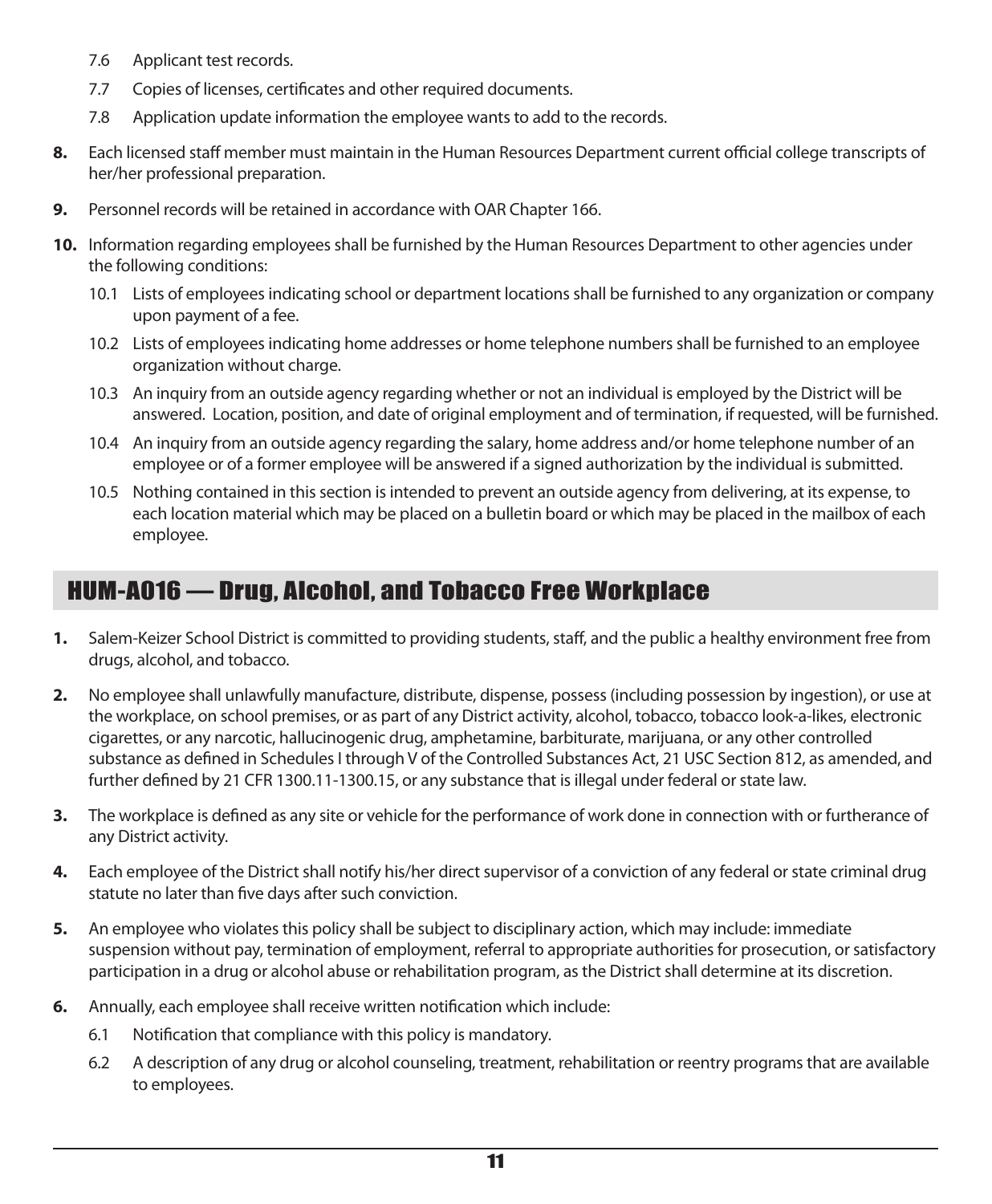**7.** The District shall review compliance with this policy, not less than biennially, to ensure consistent enforcement of disciplinary sanctions, and to determine the effectiveness and the need to implement changes of its programs.

## HUM-A030 – Drug and Alcohol Testing

- **1.** This policy applies to District employees performing safety sensitive functions or transportation functions either as full-time employees, part-time employees, or contractors which require the possession of a commercial driver's license.
- **2.** A safety sensitive function is any dispatching function, but driving function, mechanic and fueling function at any time.
- **3.** The District is dedicated to providing safe and dependable service for the students of the District, to the patrons of the District, and a healthy and satisfying working environment for its employees. In meeting these goals, it is the District's policy to:
	- 3.1 Assure that employees are not impaired in their ability to perform assigned duties in a safe, productive and healthy manner;
	- 3.2 Create a work place environment free from the adverse effects of drug and alcohol substance abuse or misuse;
	- 3.3 Encourage employees to seek professional assistance anytime for personal problems, including alcohol or drug dependency, which may adversely affect their ability to perform their assigned duties.
- **4.** The purpose of this policy is to ensure worker fitness for duty and to protect students, employees, patrons and the public from risks posed by the use of alcohol and prohibited drugs.
- **5.** This policy is intended to:
	- 5.1 Comply with all applicable federal regulations and meet all applicable requirements of the Federal Highway Administration controlled substances and alcohol testing rules.
	- 5.2 Adopt the Federal Highway Administration and U.S. Department of Transportation mandated urine drug testing and breathalyzer or saliva alcohol testing for safety sensitive positions according to the standards set forth in those regulations.
- **6. 6.** Prohibited Conduct:
	- 6.1 The alcohol and controlled substance-related activities indicated below are prohibited for drivers required to possess a commercial driver's license as part of their job responsibilities, or who are employed in safety sensitive positions.
		- 6.1.1 The possession or use of drugs, unless a written prescription from a licensed doctor or osteopath is provided.
		- 6.1.2 The possession or use of alcohol:
			- 6.1.2.1 While on duty;
			- 6.1.2.2 Within eight hours before driving;
			- 6.1.2.3 Within eight hours following an accident; and
			- 6.1.2.4 Resulting in prohibited levels of alcohol in the employee's body.
		- 6.1.3 Drugs as used in this policy refers to any narcotic, hallucinogenic drug, amphetamine, barbiturate, marijuana, cocaine, or phencyclidine, or any other controlled substances as defined in Sections I through V of the Controlled Substances Act, 21 USC § 812, as admitted, and further defined by 21 CFR 1300.11 – 1300.15.
	- 6.2 Violations shall result in appropriate directive action ranging from removal from the performance of safety sensitive functions, up to and including dismissal.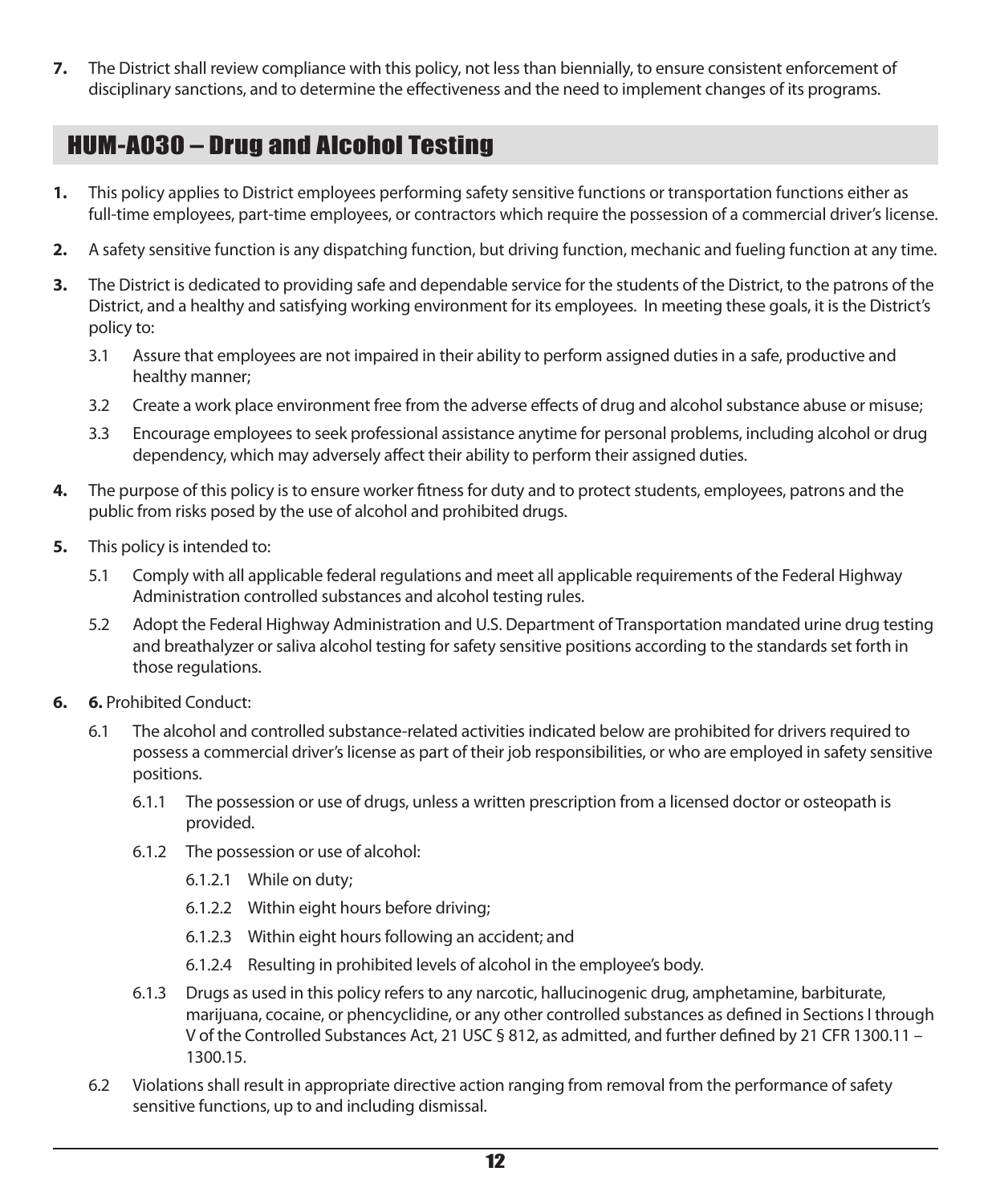- **7.** Testing Requirements:
	- 7.1 The following are the occasions on which the driver shall be subject to alcohol or controlled substance testing:
		- 7.1.1 Pre-Employment Testing: All covered applicants and employees shall be subject to pre-employment/ pre-duty drug testing.
		- 7.1.2 Post-Accident Testing: Any employee involved in an on-duty accident, as defined by the Federal Highway Administration (FHWA), shall be tested for alcohol and controlled substances.
		- 7.1.3 Random Testing:
			- 7.1.3.1 Annually, the District will arrange for the announced random alcohol and controlled substance testing of its safety sensitive employees.
			- 7.1.3.2 Fifty percent of the District's safety sensitive employees must be randomly selected for controlled substance testing each year and 25 percent of its safety sensitive employees for alcohol testing.
			- 7.1.3.3 Alcohol testing in this program shall take place prior to, during, or immediately after the person being tested engages in a safety sensitive function for the District.
		- 7.1.4 Reasonable Suspicion Testing:
			- 7.1.4.1 A safety sensitive employee must submit to alcohol or controlled substance testing whenever a trained supervisor has a reasonable suspicion of alcohol misuse or controlled substance use based on specific, contemporaneous and articulable observations concerning the appearance, behavior, speech or bodily odors of the safety sensitive employee.
			- 7.1.4.2 Observations relating to using alcohol must be made just prior to, during or immediately after the employee engages in a safety sensitive function for the District, and the alcohol test must be given within eight hours following the determination of reasonable suspicion.
		- 7.1.5 Return to Duty Testing:
			- 7.1.5.1 If a safety sensitive employee is to be returned to performing safety sensitive functions for the District after violating this policy or the federal regulations, the employee shall be evaluated by a substance abuse professional (SAP) who will determine what assistance, if any, the employee needs in resolving problems associated with alcohol misuse and the use of controlled substances.
			- 7.1.5.2 Before an employee is returned to performing safety sensitive functions for the District following a violation of this policy and/or the federal regulations, the employee shall undergo a return to duty alcohol and/or controlled substance test resulting in an alcohol concentration below the standards set by the FHWA or a negative controlled substance test.
		- 7.1.6 Follow-up Testing:
			- 7.1.6.1 Any employee that continues performing safety sensitive functions for the District, following a determination that the employee requires assistance in resolving problems associated with alcohol misuse and/or the use of controlled substances, shall be subject to unannounced followup alcohol and/or controlled substance testing as directed by an SAP and in compliance with FHWA regulations.
			- 7.1.6.2 Follow-up alcohol testing shall be conducted just prior to, during or immediately after the employee performs safety sensitive functions.
	- 7.2 The District will establish and implement procedures for conducting tests and administering the provisions of this policy as consistent with the federal rules.
- **8.** Record Retention and Reporting: The District will develop procedures for securely retaining records collected under this policy with controlled access for the time periods established by the federal regulations, and to develop procedures for reporting data collected under this policy as required by federal regulations.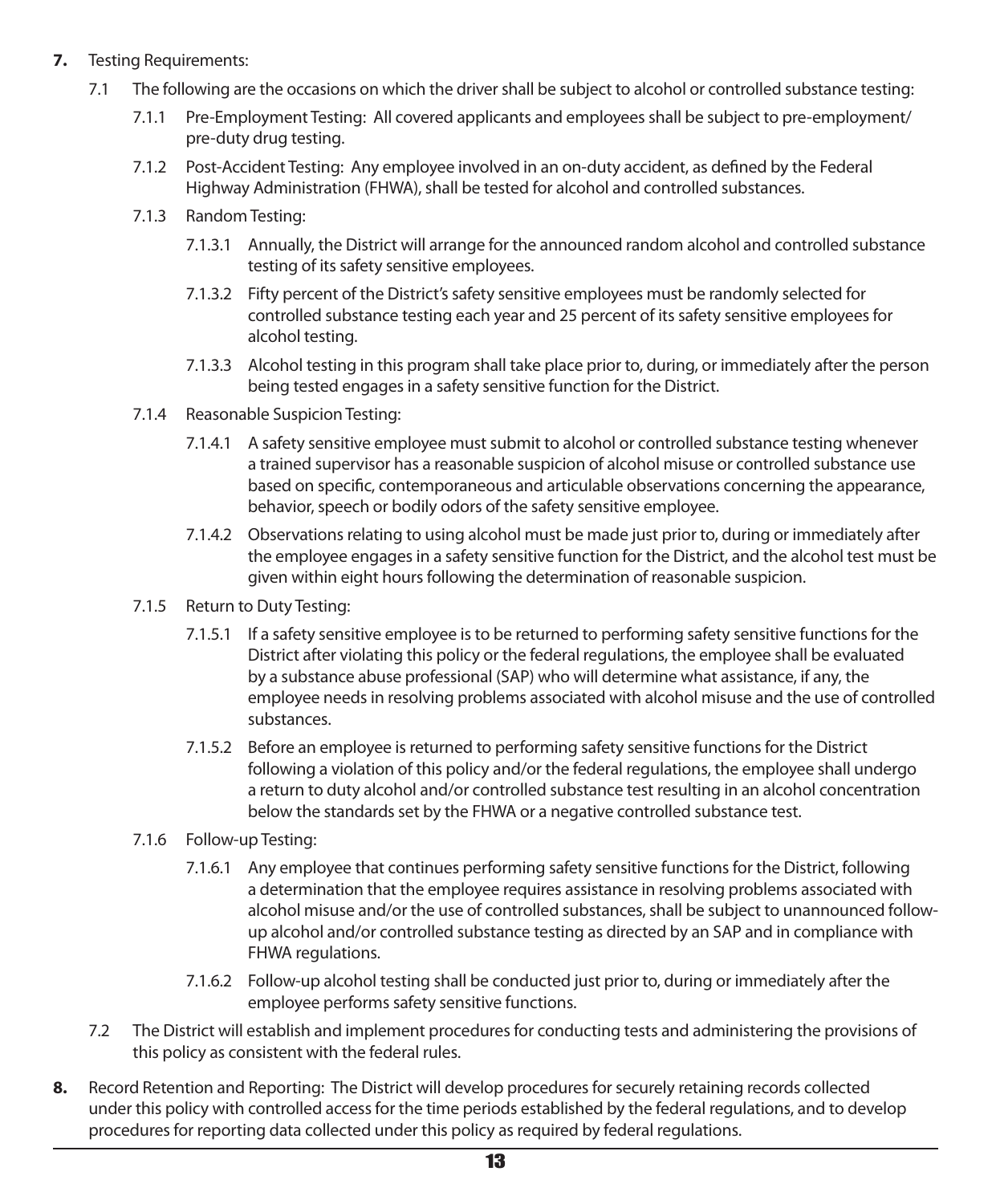- **9.** Education, Training and Referral Services:
	- 9.1 The District will develop procedures and educational material that explain the requirements of this policy and the federal program.
	- 9.2 The educational material shall be distributed to each safety sensitive employee prior to the start of the testing program and to each safety sensitive employee subsequently hired or transferred into a position covered by this policy.
	- 9.3 Each employee, after receiving a copy of the materials, shall sign a certificate of receipt and the District shall maintain the original of the receipt.
	- 9.4 The collective bargaining representative of the employees, if any, shall be notified of the availability of this information.
	- 9.5 The educational materials shall include:
		- 9.5.1 A copy of this policy and the applicable administrative rule.
		- 9.5.2 The name of the person designated to answer questions about materials.
		- 9.5.3 The categories of employees covered by this policy.
		- 9.5.4 A description of safety sensitive functions so that employees will know which part of their tasks will be covered by this policy.
		- 9.5.5 A specific description of conduct prohibited by this policy and the federal program.
		- 9.5.6 The circumstances in which an employee is subject to testing.
		- 9.5.7 The procedures used in the testing program, including those that protect the employee, the integrity of the testing processes, the validity of the test results and that ensure the results are attributed to the correct employee.
		- 9.5.8 The requirement that the employee must submit to testing required by this policy and the federal program, and a description of what constitutes refusal to submit to required testing and the consequences of refusal.
		- 9.5.9 The consequences for employees who violate this policy and the federal program, including immediate removal from conducting safety sensitive functions.
		- 9.5.10 The consequences for employees found to have alcohol concentrations between 0.2 and 0.4.
		- 9.5.11 Information about the effects of alcohol and controlled substances on an individual's health, work and personal life; and methods of intervening when a problem with alcohol or controlled substance is suspected, including confrontation, referral to staff assistance program and referral to management.
- **10.** Training of Supervisors: The District will develop procedures for training supervisors to determine if reasonable suspicion exists that an employee is under the influence of alcohol or controlled substance, such training to include at least 60 minutes of training on alcohol misuse and at least 60 minutes of training on use of controlled substances, and the physical, behavioral, speech and performance indicators of probable alcohol misuse and the use of controlled substances.
- **11.** Employee Assistance:
	- 11.1 An employee who violates this policy or the federal regulations shall be informed of resources available for evaluation and resolving problems associated with misuse of alcohol and the use of controlled substances, including the names, addresses, and telephone numbers of SAP and counseling and treatment programs.
	- 11.2 The costs incurred by the driver for evaluation and/or rehabilitation are the employee's responsibility.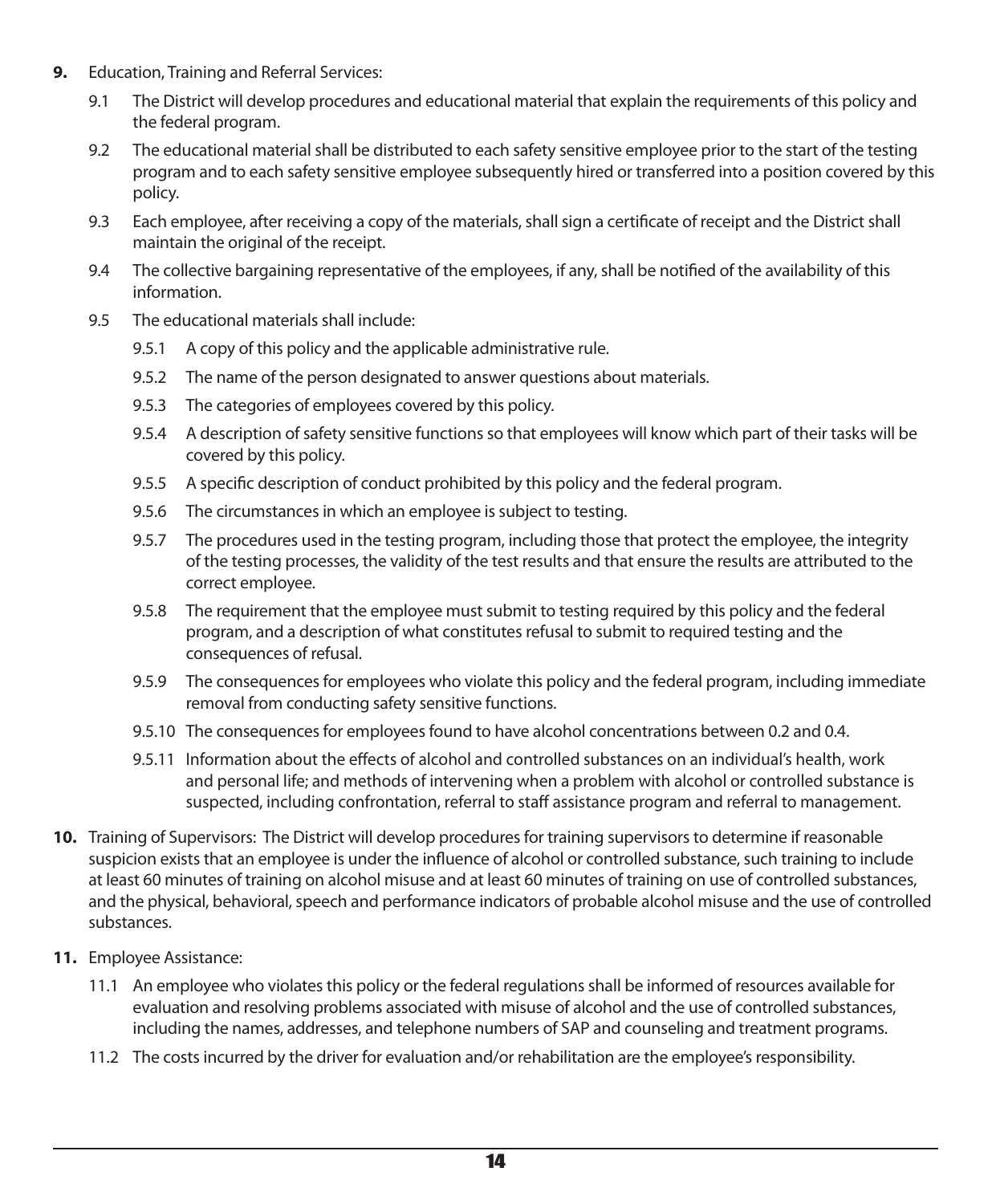### HUM-A021 — Duties Of Employees

#### **1.** All Employees:

- 1.1 Each employee will know and carry out those duties prescribed by the laws and administrative rules of the state of Oregon and District policies, procedures and work instructions.
- 1.2 Each employee shall conduct himself/herself so as to promote an atmosphere free from discrimination, harassment, prejudice, and racism.
- 1.3 Each employee will perform duties in order that the school operation may be conducive to effective learning and will use reasonable precaution to ensure a safe, pleasant, and healthful environment for pupils and employees.
- 1.4 Each employee, with the exception of the Superintendent, will be placed in a subordinate relationship to a designated supervisor.
- 1.5 Each employee shall keep records as prescribed by the administrative staff and the building principal, and shall file them as directed.
- 1.6 Each employee shall use reasonable control over pupils going to and from school and on school premises in accordance with the District's student discipline policy.
- 1.7 Each employee shall administer the District student discipline policy in a fair and uniform manner.
- 1.8 An employee shall not allow a student to leave school except with the permission of the principal or his/her designee.
- 1.9 An employee will send students only on errands which relate to the educational process.
- 1.10 Each employee shall report promptly to the principal any accident or serious illness affecting students in his/her charge, or any incidents of serious consequence which occur which might affect the school or the teachers or students therein.
- 1.11 An employee shall furnish a list of names or addresses of students or employees to anyone other than District administrators only in accordance with District policy.
- 1.12 An employee shall permit advertisements or notices of concerts, lectures, and other entertainment to be read or distributed to students on any school premises, and solicitation of students by agents or salespersons at a time that students are under the control of the school, only as approved by the school administrator, and as directed by the Superintendent or his/her designee.
- 1.13 Each employee shall be responsible for the care of District equipment, materials, or furnishings used in connection with the performance of his/her duties.
- 1.14 Each employee shall attend meetings or inservice training sessions as required by his/her supervisor or by the Superintendent.
- 1.15 Each employee shall maintain good and timely attendance. Excessive absences or tardiness may be grounds for disciplinary action.
	- 1.15.1 Unacceptable attendance could be indicated by a pattern of misuse or overuse of leave provisions or falling into unpaid status. For example: absence totals in excess of 40 hours in a year or absences exceeding more than one day per month as averaged over the year might create such a concerning pattern of attendance.
	- 1.15.2 Absences taken as part of the Family Medical Leave Act, Oregon Family Leave Act (FMLA/OFLA), or Oregon Sick Time Law (SB 454) (first 40 hours of absences), are protected and will not be used to measure unacceptable attendance.
- 1.16 Each employee who must be absent from duty shall notify his/her supervisor of the expected absence not later than one (1) hour before the beginning of his/her scheduled work shift. The employee shall notify his/her supervisor regarding the employee's return to duty in accordance with the instructions of the supervisor.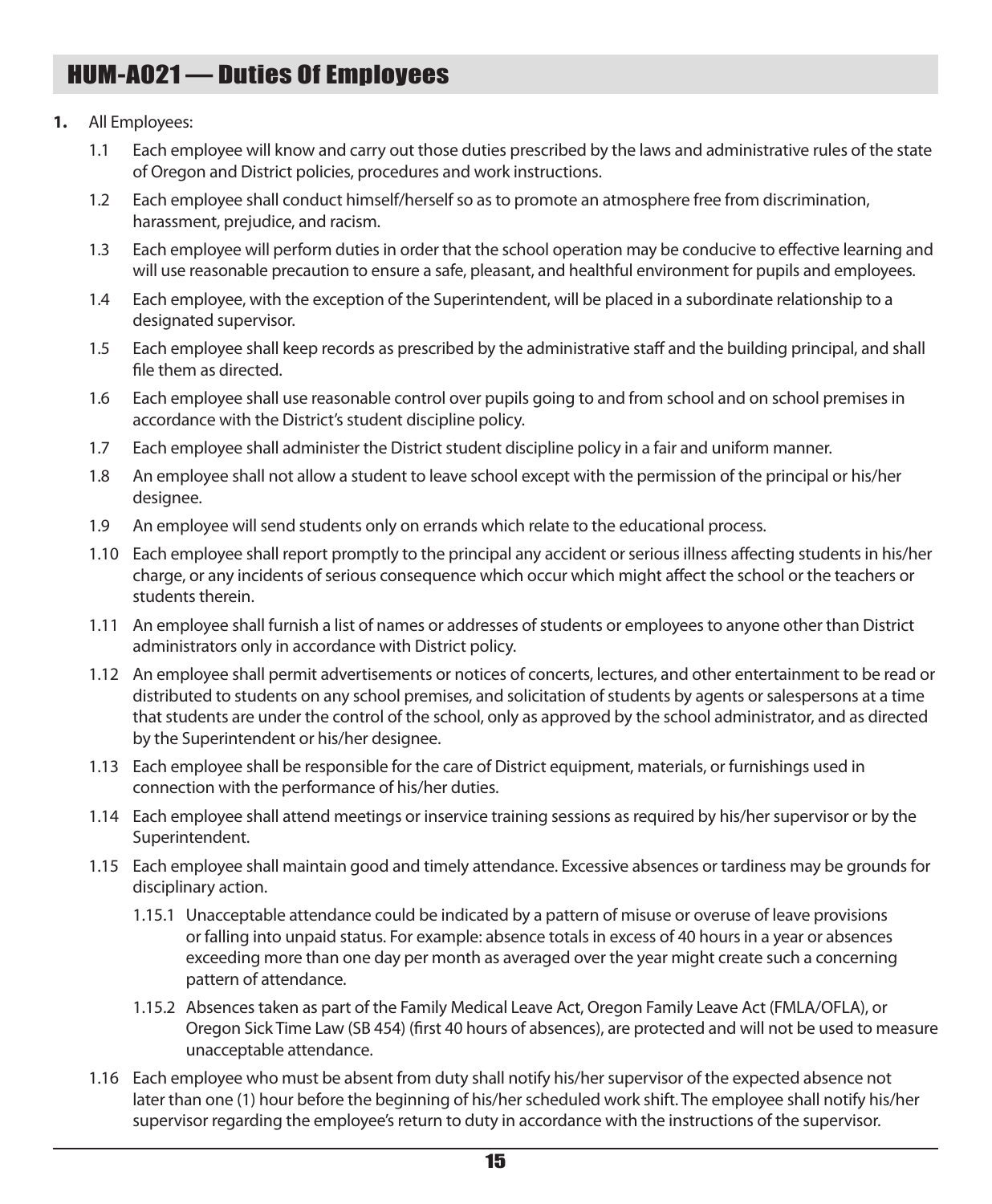- 1.17 An employee shall not accept or receive any item of significant value in the nature of gifts, awards, and gratuities from firms, corporations, business establishments, or other individual groups. Students and parents are discouraged from giving gifts to an employee.
- 1.18 Each employee shall participate in the performance evaluation program as directed by the Superintendent.
- 1.19 Each employee will divulge confidential information only to authorized individuals.
- 1.20 An employee shall not use his/her relationship with a student to sell items to students or their families, or solicit their participation on non-District sponsored activities.
- 1.21 An employee shall not use his/her position or influence to derive a financial or other benefit from the relationship with District students or their families.
- 1.22 Each employee shall report promptly to his/her supervisor any job related injury, including injuries caused by another person, including students.
- 1.23 An employee shall not make personal use of District equipment or facilities. An employee may request the loan of a district asset for job related reasons as provided in District work instruction FIS-W018.
	- 1.23.1 If the purpose of the loan is related to the learning of its operation, the time spent learning the equipment is considered the employee's time and not an assignment by the District.
	- 1.23.2 The employee is responsible for the care and upkeep of the equipment when it is in his/her charge and shall be financially liable for the equipment.
- 1.24 An employee shall not permit the use of their photograph or name for advertising purposes, or by testimonial recommendation, or by other means participate in any advertising scheme or enterprise related to or based upon employment with the District without approval of the employee's supervisor or appointing authority.
- 1.25 An employee shall not use the District's or the school's name, property, or resources for noneducational benefit without approval of the employee's supervisor or appointing authority.
- 1.26 Each employee shall adhere to the District's policy on maintaining a drug, alcohol, and tobacco free workplace as outlined in HUM-A016.
- 1.27 An employee shall not possess, transmit, sell, or in any way dispense any firearm (including look-alikes) or other implement which could be considered dangerous or used as a weapon while on District property or at schoolsponsored activities.
	- 1.27.1 The use of starter pistols at sporting activities by authorized staff is an exception to this policy.
	- 1.27.2 Any employee found in violation of this provision will be subject to disciplinary action.
- 1.28 An employee shall not bring any hazardous chemical, as defined by OSHA, onto District property without prior written approval from Safety and Risk Management Services
- **2.** Licensed Employees:
	- 2.1 The primary duty of the teacher shall be to guide the learning activities of students, including attention to instruction, discipline, safety, health, maintaining appropriate boundaries, and care while under the supervision of the school.
	- 2.2 Each teacher shall establish and enforce reasonable rules for the management of students in accordance with District policies and procedures.
	- 2.3 Each teacher shall maintain up-to-date lesson plans.
	- 2.4 Field trips or excursions which extend beyond school premises shall be planned and taken only in accordance with the provisions of District policy and procedure INS-A002 and INS-P003.
	- 2.5 Each teacher shall maintain records and make the required reports to parents regarding student progress, attendance, and conduct.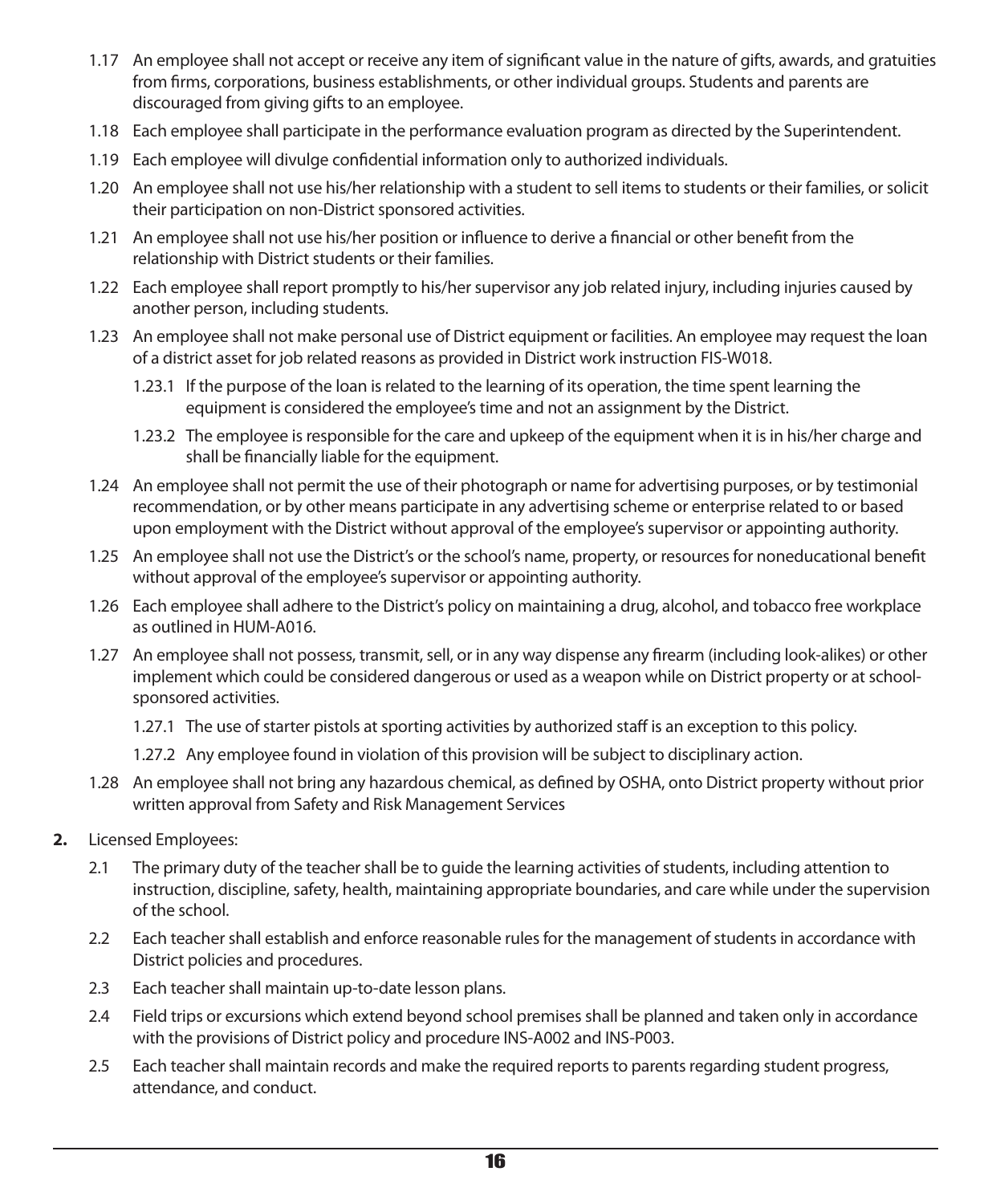### HUM-A003 — Computer, Mobile Devices, Network, Email, and Social Media Accounts: Staff Use

- **1.** Salem-Keizer School District is committed to maintaining communication systems that advance and promote learning, teaching, and efficient business practices.
- **2.** Employees using district-owned computers, mobile devices, networks, email, internet connections, telephones, cell/ smart phones, video communications, and social media accounts are expected to use them professionally for their intended education and business purposes and to follow this policy.
- **3.** Definitions:
	- 3.1 Account: A user's login, data, and email
	- 3.2 Cloud storage: Any external website that offers to save files that can be accessed from the company's website. Examples include Microsoft's SkyDrive, Google Drive, and DropBox.
	- 3.3 Computer Equipment: Monitors, CPUs, Servers, and other accessories for a computer.
	- 3.4 Mobile device: Hand held mobile devices including but not limited to, iPod, iPod Touch, iPhone, iPad, Android Phones, Android Tablet, Lenovo Tablet, Nook, Kindle, Kindle Fire, etc.
	- 3.5 Social Media Account: An online means of communication used to share information, ideas, messages, and other content (as videos).Examples include Facebook, Instagram, Snapchat, Kik, etc.
	- 3.6 Telecommunication Equipment: Any voice or video communications device, whether hardware or software. Example include phone systems and handsets, cell/smart phones, WebEx, and Skype.
	- 3.7 TIS: Salem-Keizer School District Technology and Information Services Department
	- 3.8 User: An employee, authorized volunteer, or authorized contractor
- **4.** Policy:
	- 4.1 District owned computer equipment, mobile devices, telecommunication equipment, network, email and social media accounts shall be utilized in a manner free from discrimination, harassment, bullying, prejudice, and racism.
	- 4.2 Users must protect confidential information including information related to students and staff members.
	- 4.3 Social Media accounts must be approved by the principal or department supervisor and adhere to the guidelines published in work instruction INS-W036.
	- 4.4 Users are responsible for their own accounts and cannot share passwords or allow another user to use their account or credentials.
	- 4.5 All computers are to have District standard anti-virus protection installed with updated definitions.
	- 4.6 Users shall take reasonable precautions to protect computers and mobile devices by:
		- 4.6.1 Securing workstations when not in use;
		- 4.6.2 Not leaving technology equipment or cell/smart phones unattended in an uncontrolled area; and
		- 4.6.3 Password protecting technology equipment and cell/smart phones with an auto lock in five minutes or less.
	- 4.7 Users must immediately report lost, stolen, or damaged computer equipment, and mobile devices, or telecommunication equipment to their immediate supervisor and TIS.
	- 4.8 Users shall not disable any district-owned equipment enable with services such as GPS.
	- 4.9 Users are prohibited from engaging in the following actions: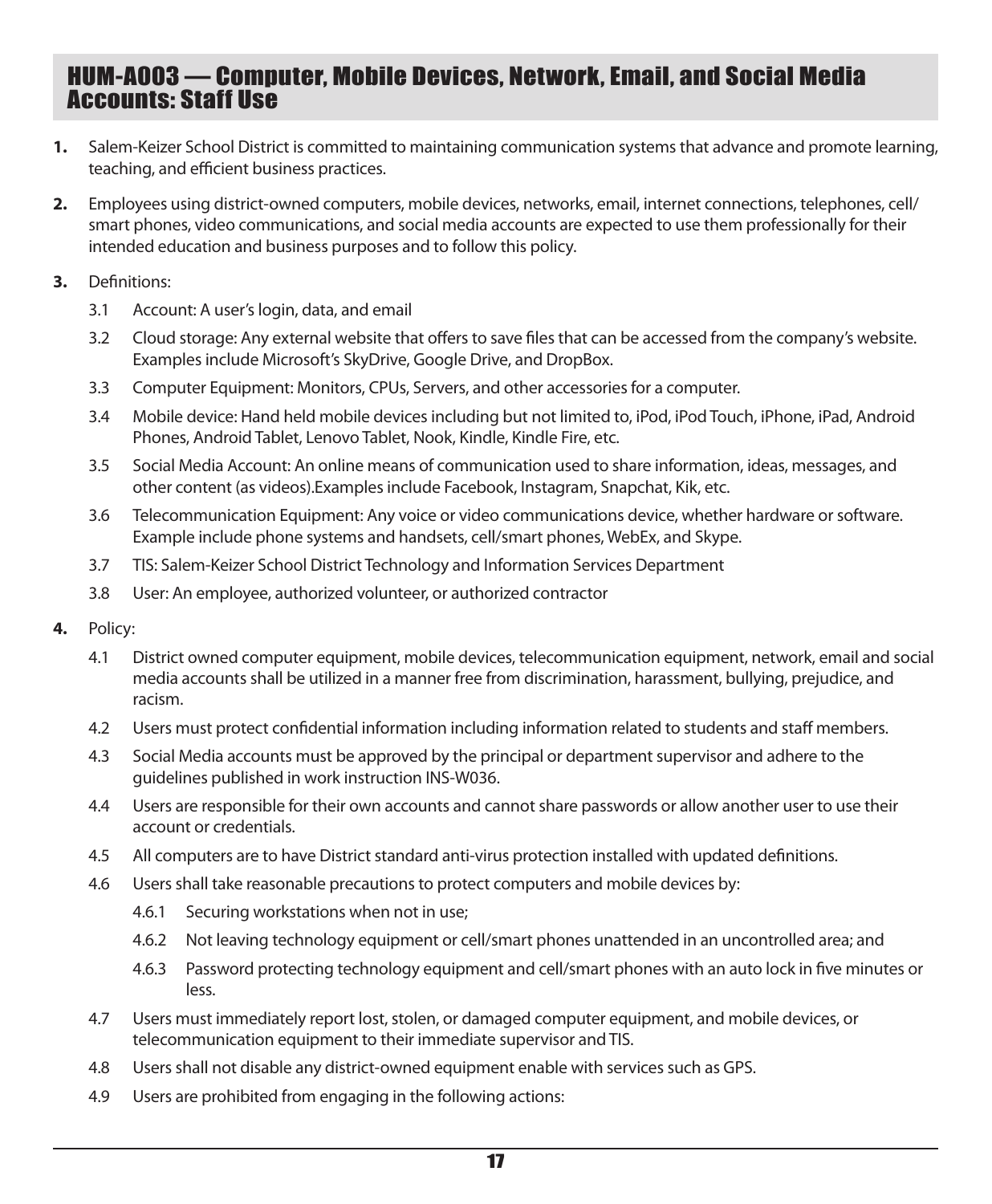- 4.9.1 Attempting to gain unauthorized access to resources, files, or any device on the network, including but not limited to the use of hacking or spyware.
- 4.9.2 Trespassing in or violating another's files, folders or work.
- 4.9.3 Identifying one's self with another person's name or misrepresenting one's true identity.
- 4.9.4 Using an account of another user.
- 4.9.5 Loading confidential documents, including student information, on to any personal electronic device or personal web-based or cloud storage.
- 4.9.6 Using district-owned computer equipment, mobile devices, cell/smart phone, the network, or other district electronic resources for:
	- 4.9.6.1 Any illegal activity, including but not limited to, violation of copyright or other licenses or contracts.
	- 4.9.6.2 Conducting non-work related activities during work time.
	- 4.9.6.3 Commercial purposes, for personal or financial gain, or to purchase goods or services for personal use.
	- 4.9.6.4 Knowingly accessing, submitting, publishing, downloading or displaying objectionable material which includes visual depictions that are obscene, pornographic, or harmful to minors.
- 4.9.7 Users are not allowed to use personal ID accounts (e.g. itunes) or personal credit cards to make purchases or download applications onto district-owned devices.
- 4.9.8 Damaging computers, computer systems, computer networks, degrading or disrupting equipment, application components, or data.
- 4.10 Employees have no reasonable expectation of privacy related to the use of electronic resources and the District may monitor and/or consent to search by law enforcement, any and all use of electronic resources including but not limited to the District's computers, mobile devices, telephone, cell/smart phones, network, email, social media, or Internet.
- 4.11 The District may suspend or revoke access of any employee to computer equipment, mobile devices, telecommunication equipment, or social media accounts if the user is in violation of this policy.

## HUM-A013 — Staff Conflict Of Interest

- **1.** Family members of an employee may be employed in the District subject to the following conditions:
	- 1.1 Family members for this section shall be defined as spouse (husband or wife), domestic partner, fiancé(e), children (including step-children and children towards whom the employee stands in loco parentis), parents (including step-parents), in-laws, grandparents and grandchildren, brother and sister (including step-brother and step–sister), uncle, aunt, nephew and niece.
	- 1.2 In no instance shall an employee be supervised by a family member.
	- 1.3 Members of the same family may be employed, subject to the following conditions:
		- 1.3.1 Assurance is given that the District will maintain reasonable separation of duties and responsibilities regarding control of its assets.
		- 1.3.2 Any potential conflict of interest will be identified by the employee at the time of employment.
	- 1.4 The provisions of this section shall not be administered so as to discriminate against the employment of an individual.
	- 1.5 A family member of a supervisory employee shall be hired as a licensed employee only with the concurrence of a majority of the members of the District School Board.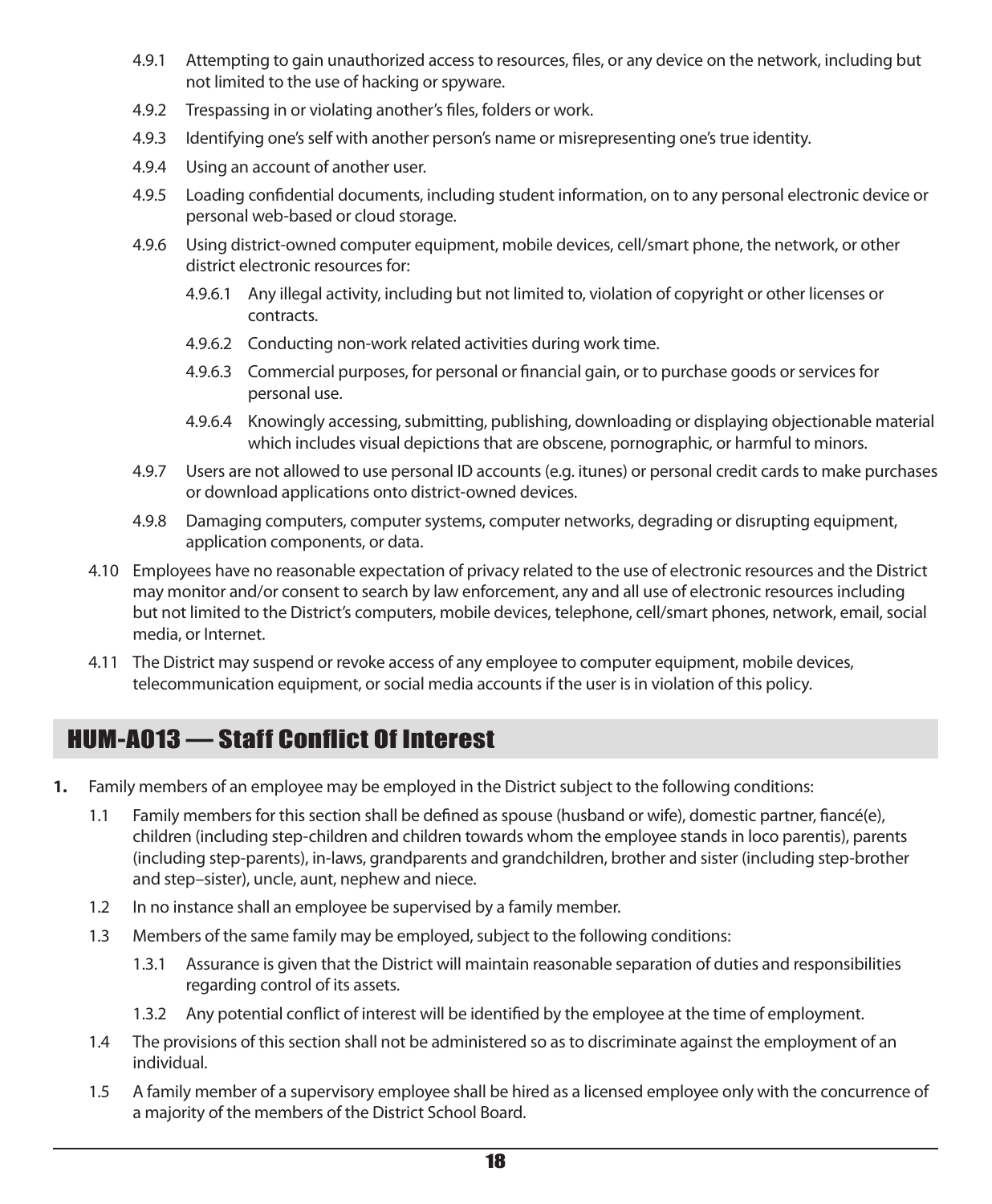- 1.6 A family member of a supervisory employee shall be hired as a classified employee only with the concurrence of a majority of the members of the District School Board.
- **2.** It shall be considered a conflict of interest for a supervisor to date or engage in a romantic relationship with a subordinate employee.
- **3.** It shall be considered a conflict of interest for a supervisor to supervise the fiancé(e), significant other or spouse of a child or step-child.
- **4.** Conflicts of interest shall be reported to Human Resources as soon as they are known and will be immediately corrected.
	- 4.1 Failure to report a conflict of interest in a timely manner could result in disciplinary action.

## ADM-A012 — Bias Incidents and Symbols of Hate (All Students Belong)

**1.** All students, employees, and visitors in the Salem-Keizer School District are entitled to learn, work, and participate in an environment that is safe and free from discrimination, harassment, and intimidation. The District is committed to providing a safe and welcoming environment for all.

#### **2. Definitions**

- 2.1 Animus: A feeling of hate or anger toward someone or something.
- 2.2 Bias Incident: A person's hostile expression of animus toward another person, relating to another person's perceived race, color, religion, gender identity, sexual orientation, disability or national origin, of which criminal investigation or prosecution is impossible or inappropriate. Bias incidents may include derogatory language or behavior directed at or about any of the preceding demographic groups.
- 2.3 Impacted Person: A person who is alleged to be the victim of conduct that could constitute a bias incident. This includes an individual at whom an incident was directed as well as students or employees in the larger school community likely to be impacted by the incident.
- 2.4 Symbol of Hate: A symbol, image, or object that expresses animus on the basis of race, color, religion, gender identity, sexual orientation, disability or national origin including the noose, swastika, or confederate flag, and whose display:
	- Is reasonably likely to cause a substantial disruption of or material interference with school activities, or;
	- Is reasonably likely to interfere with the rights of students by denying them full access to the services, activities, and opportunities offered by a school

#### **3. Prohibited Conduct**

- 3.1 The District strictly prohibits any incidents of bias on school district grounds or in any District program, service, school or activity. This includes in-person, phone Internet, digital or physical displays on personal property.
- 3.2 The presence of symbols of hate on the basis of race, color, relation, gender identity, sexual orientation, disability or national origin create a material and substantial disruption in school activities and the learning and work environment by creating an atmosphere of fear and intimidation and interfere with the rights of students and employees by denying them full access to the services, activities, and opportunities offered by a school or department. The use or display of any symbols of hate on school district grounds or in any District program, service, school or activity is strictly prohibited. This includes in-person, phone Internet, digital or physical displays on personal property.
	- 3.2.1 An exception exists when the symbol is shown as part of an approved curriculum that is aligned to the Oregon State Standards.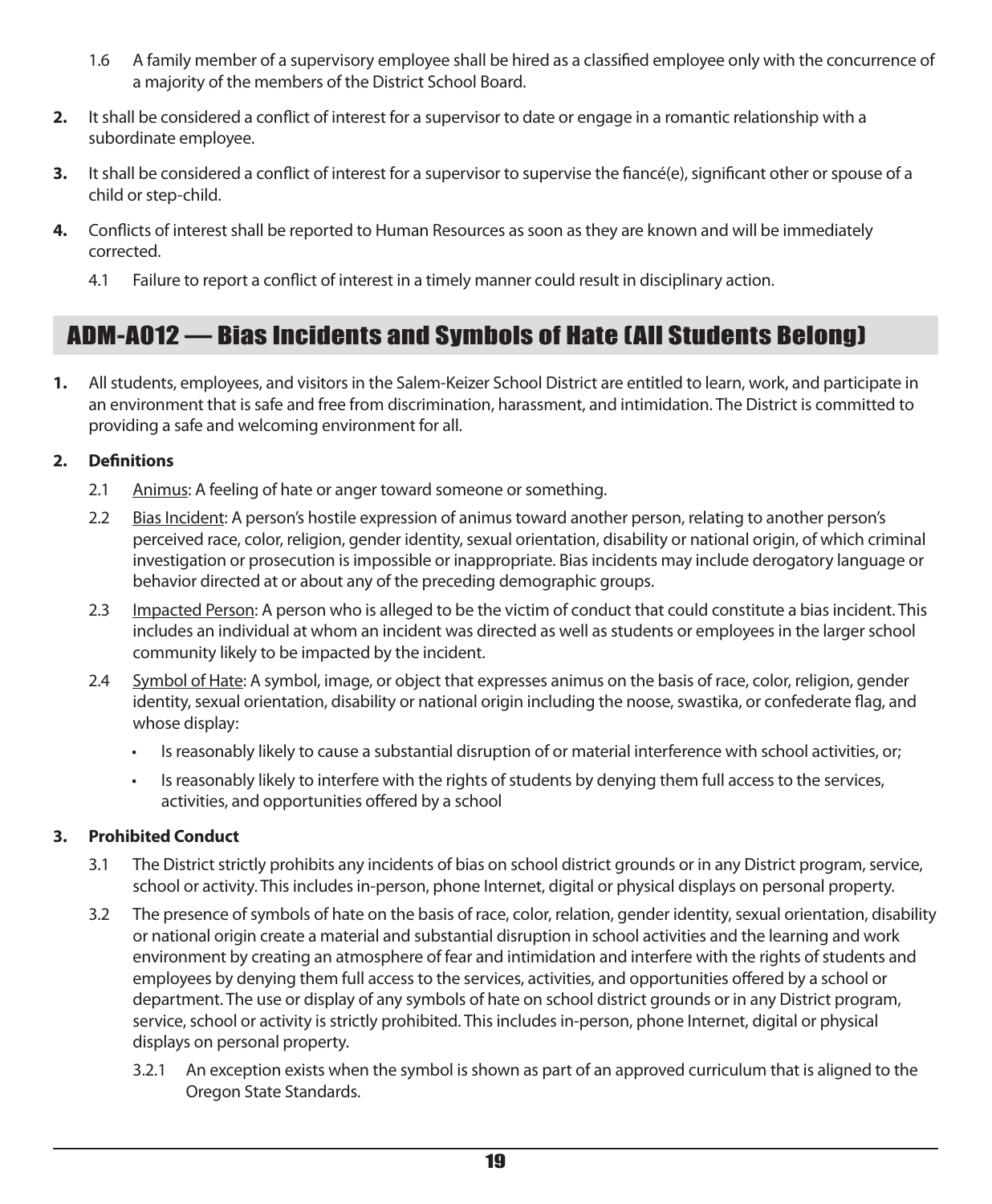#### **4. Reporting and Response**

- 4.1 All reports of bias incidents will be investigated and addressed using procedures established by the Superintendent. See ADM-P010.
- 4.2 Students, parents/guardians, visitors, and community members are encouraged to report incidents of bias and hate symbols to the school administrator/department supervisor or to another school district employee.
- 4.3 Employees shall immediately report bias incidents, and the display of hate symbols which the employee observes or which is reported to the person by a third person, to the school administrator/department supervisor and take actions necessary to ensure the immediate safety of students, employees, and visitors.
- 4.4 Any employee who responds to a reported bias incident (including employees who receive reports, witness bias incidents or symbols of hate, or who are involved in investigating the concern) shall incorporate the following in their response:
	- Recognize the experience of all persons impacted;
	- Acknowledge the impact to the person reporting the bias incident;
	- Commit to taking immediate action; and
	- Prevent further harm against those persons impacted from taking place.
- 4.5 The school administrator/department supervisor will ensure that all persons impacted by the bias incident receive information relating to the investigation and outcome of the investigation. The following information shall be provided:
	- 4.5.1 Notification that an investigation has been initiated;
	- 4.5.2 Notification that an investigation has been completed;
	- 4.5.3 The findings of the investigation and the final determination based on those findings; and
	- 4.5.4 Actions taken with the person or persons who committed the harassing behavior to remedy behavior and prevent reoccurrence when the actions relate directly to a person impacted by the event.

If any of the information in sections 4.5.1 to 4.5.4 cannot be shared for any reason, including the Federal Educational Rights and Privacy Act (FERPA) or other confidentiality laws, the school administrator/department supervisor will provide a citation to the law prohibiting release and an explanation of how that law applies to the current situation.

- 4.6 If an individual is found to have violated this policy, the District will take appropriate corrective action with a focus on educating the individual regarding the impact of their actions with appropriate, non-punitive remedial measures.
- 4.7 An employee who violates this policy may be subject to disciplinary action.
- 4.8 The school administrator/department supervisor will review the findings of the investigation with their Cabinet level administrator when considering whether additional steps need to be taken in order to comply with civil rights laws. The Cabinet level administrator may consult other District-level or outside resources when making the determination.
- 4.9 A person may request the District to review the actions taken by staff in responding and/or investigating a report by filing a written request with the Superintendent. The review will be conducted by the Assistant Superintendent or their designee. Requests must be submitted within 10 working days of the person receiving notification of the findings of the investigation.
- 4.10 Individuals have the right appeal the District's final decision to the Oregon Department of Education or the US Department of Education Office of Civil Rights.

#### **5. Protections**

5.1 The initiation of a complaint in good faith about behavior that may violate this policy may not adversely affect: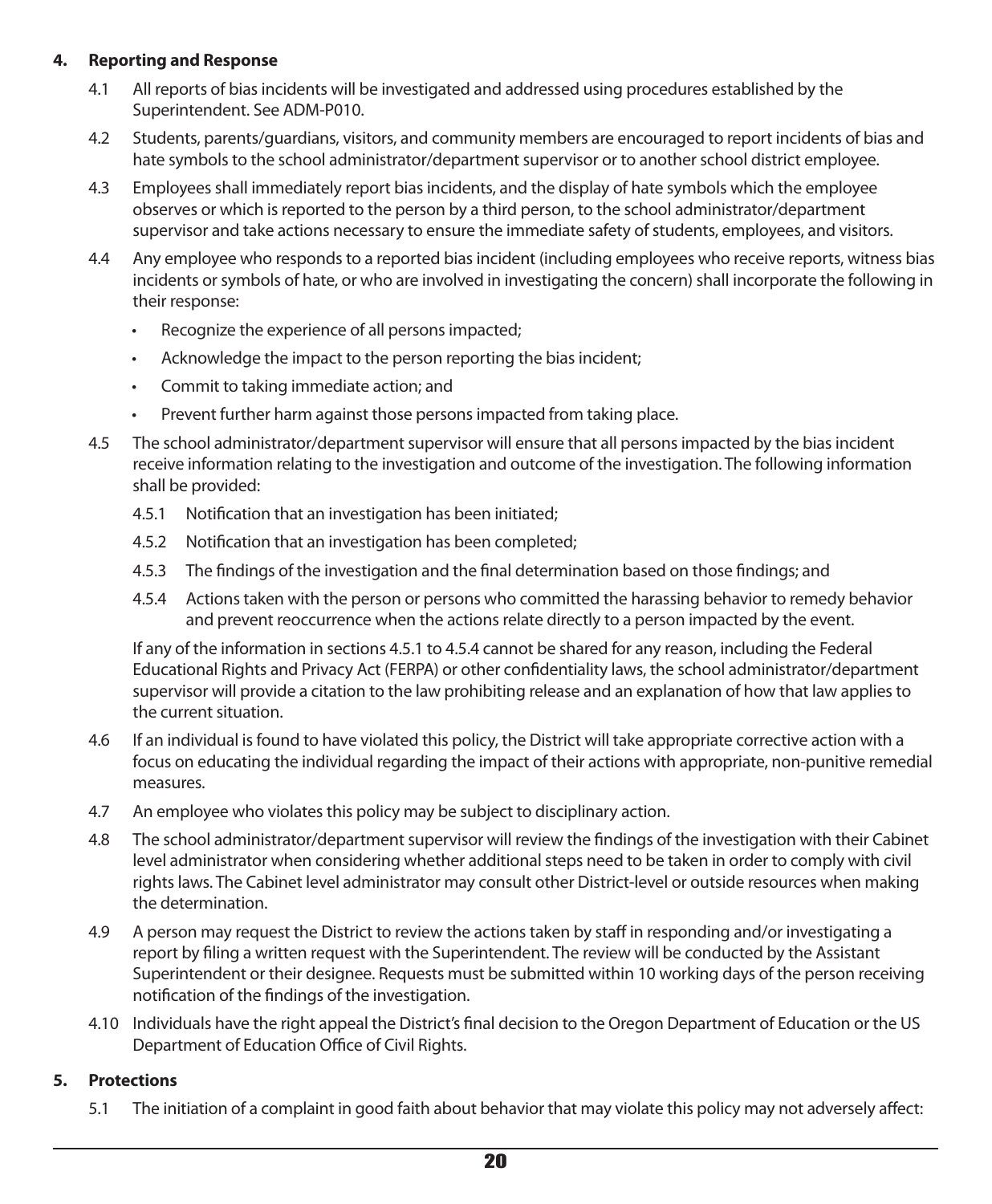- The educational assignments or educational environment of the student or other person initiating the complaint, reporting the behavior, or participating in the investigation; and
- Any terms or conditions of employment or of work or educational environment of a district employee or other person initiating the complaint, reporting the behavior, or participating in the investigation.
- 5.2 Efforts will be made to provide appropriate relief for impacted individuals, including preventing and/or taking corrective action against retaliation. Retaliation against persons who initiate a complaint or otherwise report incidents covered by this policy or who participate in an investigation or other related activities is prohibited. Any individual who experiences retaliation is encouraged to make a report to the school administrator or department supervisor. Employees may also report concerns about retaliation to the District's Human Resources Department / Employee Relations. Students and parents/guardians may also report concerns about retaliation to the District's K-12 Education Office.

#### **6. Notices:**

- 6.1 This policy shall be:
	- Published on the school district website;
	- Made available in all School District 24J school offices and at the district office;
	- Made available upon request to students, parents/guardians of students, district employees and visitors; and
	- A copy of this policy at least 8.5" x 11" in size shall be posted in all Middle and High Schools.

#### **7. Training:**

7.1 District Administrators will develop and implement instructional materials to make this policy and the related practices including reporting procedures, educational processes, and possible consequences known to all school employees and students

### INS-A003 — Hazing, Harassment, Intimidation, Bullying, Cyberbullying and Menacing; Student

**1.** Salem-Keizer School District is committed to providing an environment where students can study, participate in schoolsponsored activities and work in an environment that is free of hazing, harassment, intimidation, discrimination, bullying, and menacing. This policy includes language required by Oregon Revised Statues and Oregon Administrative Rules.

#### **2. Definitions:**

- 2.1 Hazing: Any act that recklessly or intentionally endangers the mental health, physical health or safety of a student for the purpose of initiation or as a condition or precondition of attaining membership in, or affiliation with, any district-sponsored activity or grade level attainment.
- 2.2 Harassment, Intimidation or Bullying: Any act that substantially interferes with a student's educational benefits, opportunities or performance, that takes place on, or immediately adjacent to, school grounds, at any schoolsponsored activity, on school-provided transportation or at any official school bus stop. Harassment, intimidation and bullying may be based on, but not limited to, the protected class status of a person, and have the effect of:
	- 2.2.1 Physically harming a student or damaging a student's property
	- 2.2.2 Knowingly placing a student in reasonable fear of physical harm to the student or damage to the student's property, or
	- 2.2.3 Creating a hostile educational environment, including interfering with the psychological well-being of a student
- 2.3 Cyberbullying: Use of any electronic communication device to harass, intimidate or bully. Communication of this form which occurs off school grounds but disrupts or prevents a safe and positive educational or working environment may also be considered cyberbullying.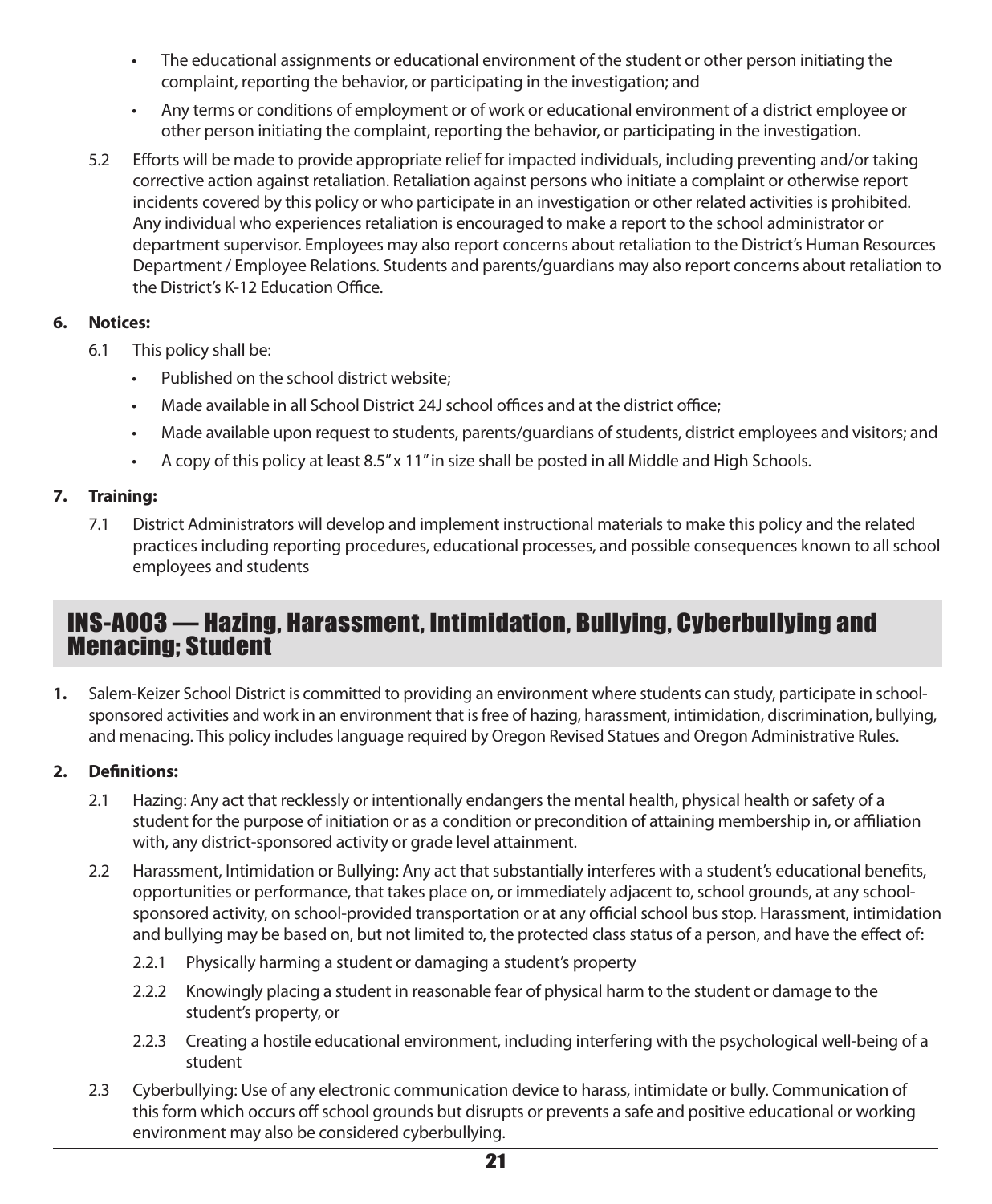- 2.4 Menacing: Any act which is intended to place a student in reasonable fear of imminent serious physical injury.
- 2.5 Discrimination: Incidents of hazing, harassment, intimidation, bullying, cyberbullying, and menacing maybe based on, but not be limited to, the protected class status of a person.
- 2.6 Protected Class: A group of persons distinguished, or perceived to be distinguished, by race, color, religion, sex, sexual orientation, national origin, marital status, familial status, source of income or disability.
- 2.7 Sexual Orientation: an individual's actual or perceived heterosexuality, homosexuality, bisexuality or gender identity, regardless of whether the individual's gender identity, appearance, expression or behavior differs from that traditionally associated with the individual's sex at birth.

#### **3. Policy:**

- 3.1 Acts of hazing, harassment, intimidation, bullying, cyberbullying and menacing will not be tolerated by student to student, staff to student, or student to staff.
- 3.2 Students are expected to behave in such a way that promotes a positive education environment.
- 3.3 All district employees shall immediately report incidents to the school administrator.
- 3.4 Any person who has witnessed or has reliable information about an incident is encouraged to make a report, including an anonymous report, directly to the school administrator.
- 3.5 The school administrator shall receive and investigate reports according to procedures developed by the Superintendent.
	- 3.5.1 If the concern involves a bias incident or a symbol of hate, the school administrator will follow the steps outlined in District Policy ADM-A012.
- 3.6 A person may request the District to review the actions taken by staff in responding and/or investigating a report by filing a written request with the Superintendent. Requests must be submitted within 10 working days of the person receiving notification of the findings of the investigation.
- 3.7 If an individual is found to have violated this policy, the District will take appropriate corrective action with a focus on educating the individual regarding the impact of their actions with appropriate, non-punitive remedial measures.
	- 3.7.1 Students whose behavior is found to be in violation of this policy may be subject to disciplinary actions as specified by the District's Student Discipline policy and procedure.
	- 3.7.2 An employee who violates this policy may be subject to disciplinary action up to and including termination.
- 3.8 Reprisal or retaliation against any person acting in good faith in a complaint process is a violation of District policy.
- 3.9 A student found to have falsely accused another as a means of reprisal, retaliation, or as a means of hazing, harassment, intimidation, bullying, cyberbullying or menacing, shall be subject to disciplinary actions as by the District's Student Discipline policy and procedure.
- 3.10 Information related to the prevention of, and the appropriate response to, acts of hazing, harassment, intimidation, bullying, cyberbullying and menacing will be incorporated into training programs for students and school employees.
- **4.** This policy shall be made available at School District 24J schools and on its website. A copy of this policy at least 8.5" x 11" in size shall be posted in all Middle and High Schools.
- **5.** The district has adopted a separate policy for Teen Dating Violence (INS-A013), which delineates the definitions, expectations for students, reporting and discipline processes.
- **6.** The district has adopted a separate policy for Sexual Harassment (HUM-A029).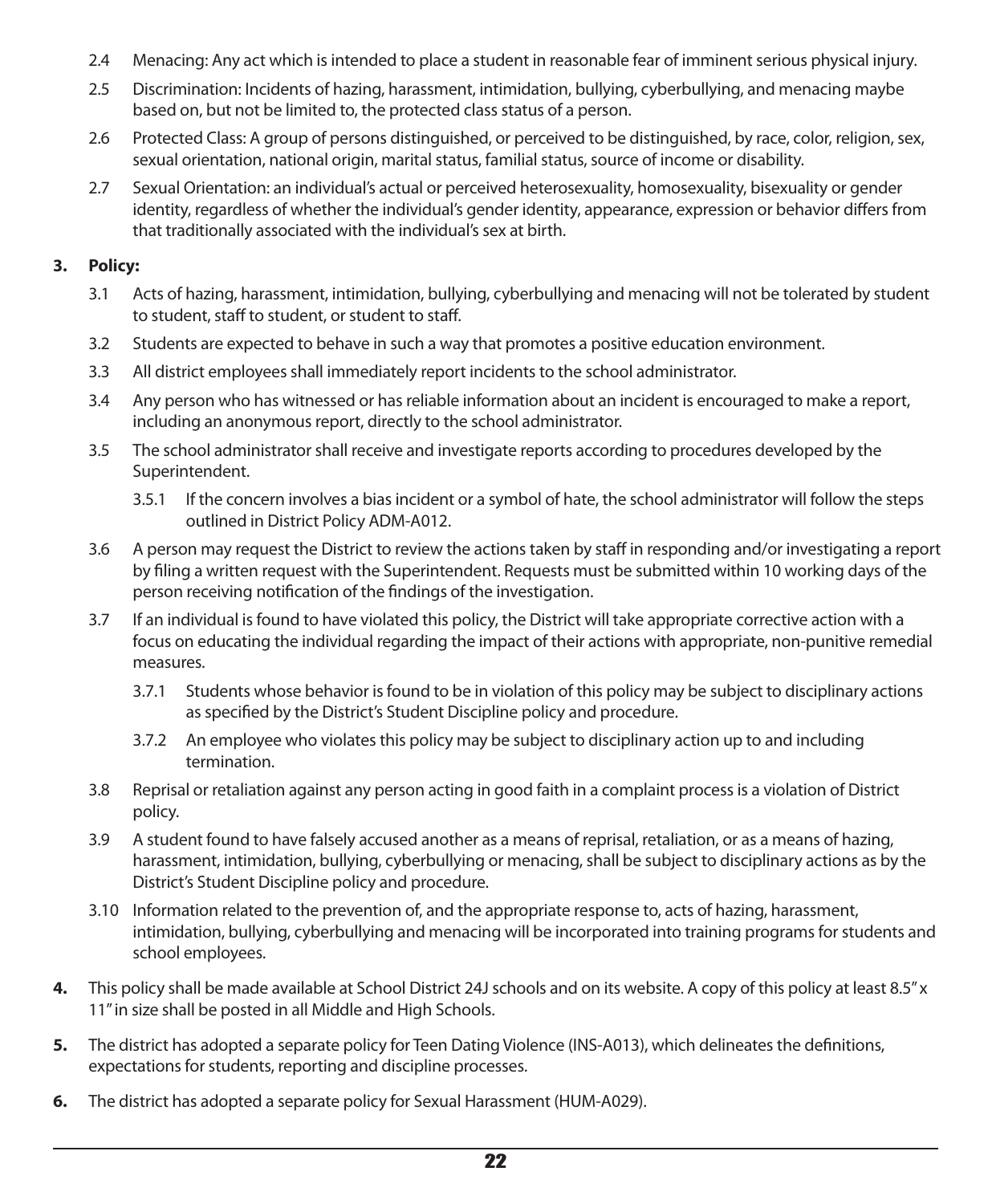## INS-A013 — Teen Dating Violence and Domestic Violence

**1.** Salem-Keizer School District is committed to providing all students with an educational experience where they can study, participate in school-sponsored activities, and learn in an environment that is free of teen dating violence. This policy includes language required by Oregon Revised Statutes and Oregon Administrative Rules.

#### **2. Definitions:**

- 2.1 Dating or Dating Relationship: An ongoing social relationship of a romantic or intimate nature between two persons. This does not include a casual relationship or ordinary fraternization between two persons in a business or social context.
- 2.2 Teen Dating Violence: A pattern of behavior in which a person uses or threatens to use physical, mental or emotional abuse to control another person; or behavior by which a person uses or threatens to use sexual violence against another person who is in a dating relationship with the person, where one or both persons are 13 to 19 years of age.
- 2.3 Domestic Violence: Abuse between family and household members as defined in Oregon Revised Statute 107.705.
- 2.4 Abuse: The occurrence of one or more of the following acts between family or household members: attempting to cause or intentionally, knowingly or recklessly causing bodily injury; intentionally, knowingly or recklessly placing another in fear of imminent bodily injury; causing another to engage in involuntary sexual relations.
- 2.5 Family or Household Members includes the following: Spouses; former spouses; adult persons related by blood, marriage or adoption; persons who are cohabitating or who have cohabitated with each other; persons who have been involved in a sexually intimate relationship with each other within two years immediately preceding the filing of one of them of a petition under ORS 107.710; unmarried parents of a child.

#### **3. Policy:**

- 3.1 All students have the right to a safe learning environment. Teen dating violence is unacceptable and is prohibited at school, on school grounds, at school-sponsored activities, and in vehicles used for school-provided transportation.
- 3.2 Students are expected to behave in such a way that promotes a positive education environment.
- 3.3 All district employees shall immediately report incidents of teen dating violence that take place at the school, on school grounds, at school-sponsored activities, or in vehicles used for school-provided transportation to the school administrator.
- 3.4 An employee who violates this policy may be subject to disciplinary action up to and including termination.
- 3.5 Any person who has witnessed or has reliable information about an incident is encouraged to make a report, including an anonymous report, directly to the school administrator.
- 3.6 Reprisal or retaliation against any person acting in good faith in a complaint process is a violation of District policy.
- 3.7 The school principal shall receive and investigate reports in accordance with the District's Administrative Procedure INS-P006.
- 3.8 Students whose behavior is found to be in violation of this policy will be subject to disciplinary actions specified by the District's Student Discipline policy and procedure.
- 3.9 A student found to have falsely accused another of teen dating violence is subject to disciplinary actions specified by the District's Student Discipline policy and procedure.
- 3.10 Education about teen dating violence and domestic violence shall be incorporated into instructional programs for students in grades seven through twelve and school employees.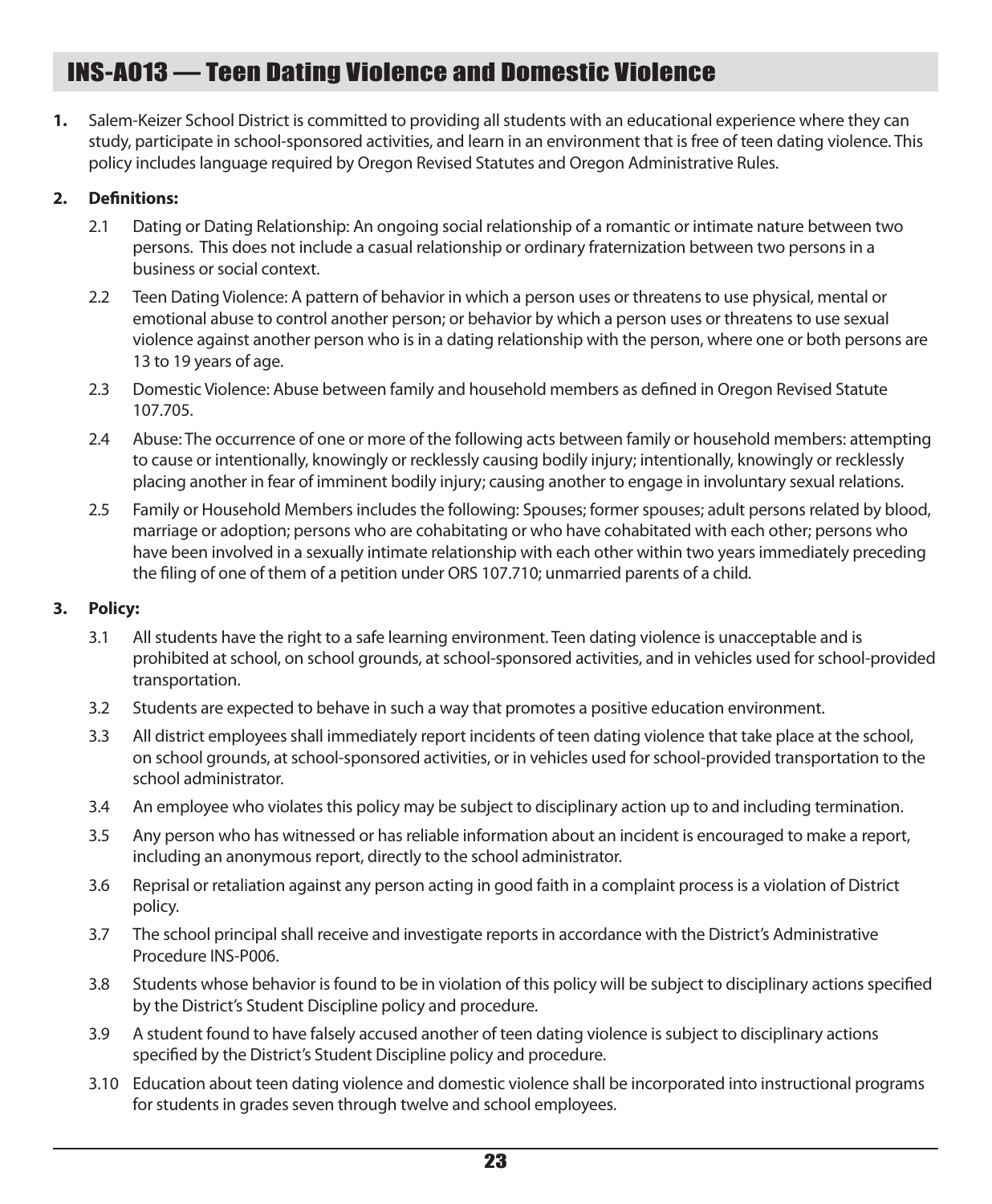- 3.11 As required by ORS 409.292, posters provided by the Oregon Department of Education regarding domestic violence will be posted in clearly visible locations in all school buildings.
- 3.12 Information contained in this policy will be posted on the District website and included in parent/student handbooks.

## INS-A005 — Animals In District Facilities

- **1.** The District recognizes the benefit and importance of animals in the educational environment and that they can be an extension of the curriculum. The process for requesting permission to bring an animal into a District facility is outlined in QAM procedure INS-P010.
- **2.** Staff are not allowed to bring pets to the workplace, regardless of whether students are present or not.
- **3.** This policy does not address the use of Service Animals by students, which is detailed in Administrative Policy STS-A003.

## INS-A001 — Discipline

- **1.** This policy applies to classroom management and student behavior to and from school, on and off campus during regular school hours, in all classrooms and at other activities sponsored or cosponsored by the school or District regardless of whether such activities are held in or out of the classroom, in or out of the school building, on or off the school grounds, and during or outside the regular school year, including summer school.
- **2.** The District, through the discipline policy and procedures, and in partnership with students, family, community, and schools, works to hold students accountable for their behavior so they can become high school graduates, contributing citizens and productive workers, which is consistent with the District's vision and mission.
	- 2.1 These policies and procedures are designed to protect the safety, rights, and responsibilities of students, parents, volunteers, and employees.
	- 2.2 Every reasonable effort will be made to transform unacceptable student behavior into acceptable behavior.
	- 2.3 The age of a student and the past pattern of behavior of a student shall be considered prior to suspension or expulsion of a student.
	- 2.4 Administrators have the flexibility to determine disciplinary consequences (see INS-P028, section 3.3).
	- 2.5 Each teacher shall be in charge of his/her classroom and shall establish and enforce reasonable rules for the proper management of students.
	- 2.6 In accordance with ORS 339.250, no pupil will be willfully subjected to physical pain as a result of disciplinary action.
	- 2.7 An employee or volunteer may, after first attempting nonphysical alternatives, use reasonable physical force upon a student in one or more of the following circumstances:
		- 2.7.1 Restraining a student from continuing a course of conduct which is destructive of the person or property of another.
		- 2.7.2 Protecting the person of the employee or volunteer from physical injury.
		- 2.7.3 Removing a student from the location of a disruption involving the student.
		- 2.7.4 Transporting the student to an office or other designated area of the school to meet with school administrators or other appropriate personnel.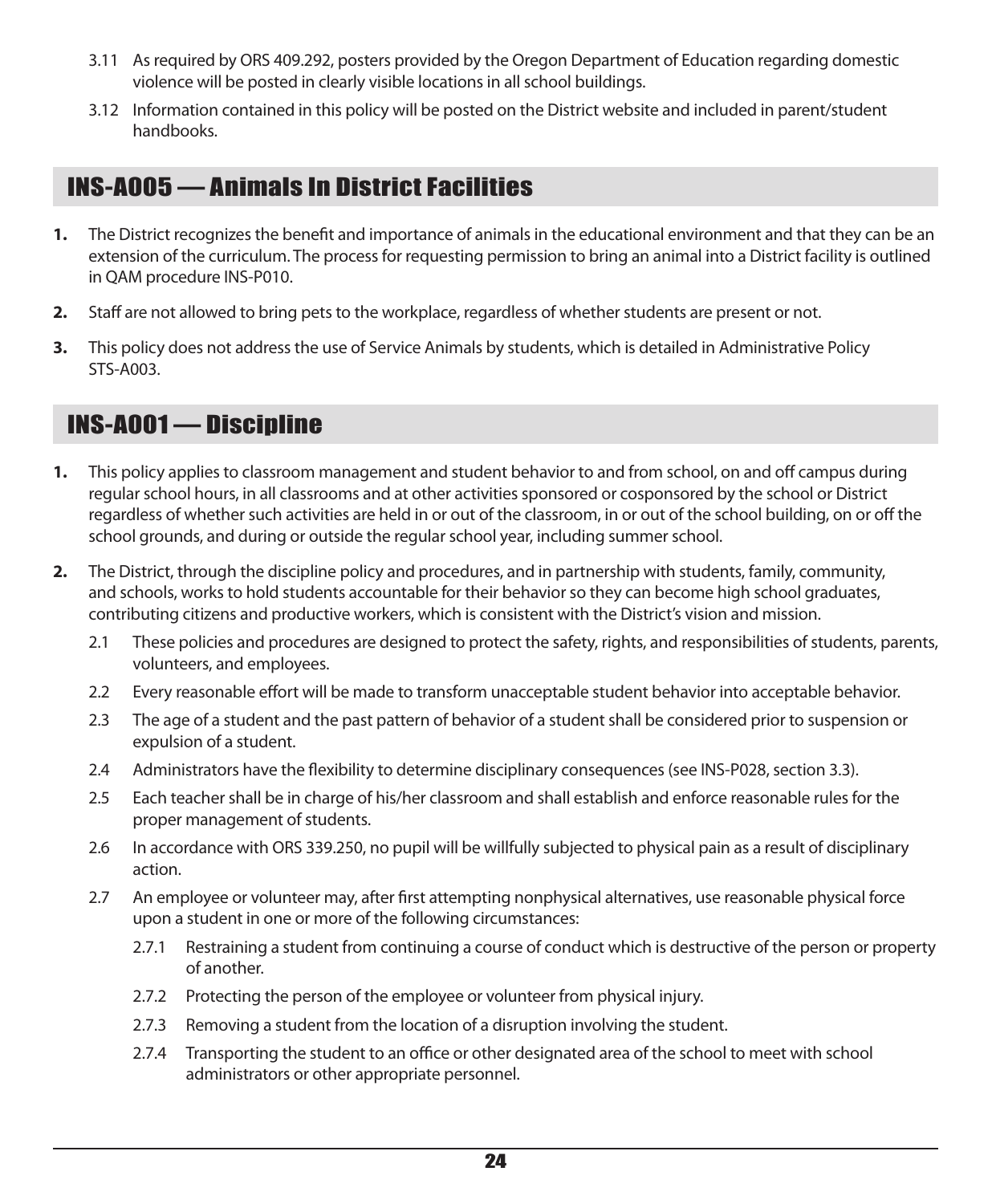- **3.** A student whose conduct or behavior violates District policy, procedure and/or code of conduct provisions will be subject to discipline up to and including expulsion in accordance with the District's administrative policies and procedures.
	- 3.1 Students may be denied participation in extra- and co-curricular activities, and titles and/or privileges available to or granted to students may be denied and/or revoked. Examples include but are not limited to: valedictorian; salutatorian; student body, class or club office positions; field trips; or ceremonies and/or activities related to graduation, athletic events, and school sponsored dances or parties (including prom).
	- 3.2 A referral to law enforcement may also be made.
- **4.** These rules and procedures are shared with parents, staff and students annually.
- **5.** Implementation of discipline procedures should include a process for local schools and District administration to regularly review the following:
	- 5.1 Current status of discipline and student behavior.
	- 5.2 Positive and negative concerns of staff, parent or other person in parental relationship, and students.
	- 5.3 Procedures for communicating effectively with staff, parent or other person in parental relationship.
	- 5.4 Annual assessment of the application of the District policy and school procedures.
- **6.** The superintendent shall develop administrative procedures to ensure compliance with state and federal legislation and the student's due process rights, including the right of appeal for suspension and expulsion.

## INS-A015 — Search and Seizure: Students

- **1.** The Salem Keizer School District is dedicated to providing a safe and healthy learning and teaching environment for students and staff.
- **2.** School officials have the authority to conduct searches of District property and the personal property of students based upon reasonable suspicion, and to seize unauthorized, illegal or unsafe materials, and/or identify unsafe conditions as a proactive response to keeping schools safe.
- **3.** Reasonable suspicion, which is a level of suspicion that results from specific facts that an administrator can articulate to form an objective opinion that a person has committed or is about to commit a violation of the student discipline code will be the standard used by an administrator determining the need to conduct a search of either District property and/or personal property of a student.
- **4.** Searches will be conducted by a school administrator in the presence of another adult witness.
- **5.** Whenever possible searches will be done with the consent of the student and in their presence.
- **6.** District property includes but is not limited to computers, lockers, cabinets, desks, bookcases, vehicles, and items controlled or directed by school officials in the support of educational-related programs or activities is under the control of school officials and is subject to search at any time
- **7.** Personal property includes but is not limited to the individual, clothes worn by the individual, purse, book bag, backpack, other container used to carry belongings, cellular phone or other mobile electronic device, automobile or other vehicle.
	- 7.1 Strip searches of an individual will not be conducted. This does not include shoes, socks, outer wear such as a coat/jacket, hat, mittens/gloves, or ear muffs.
	- 7.2 Body fluid tests will not be conducted.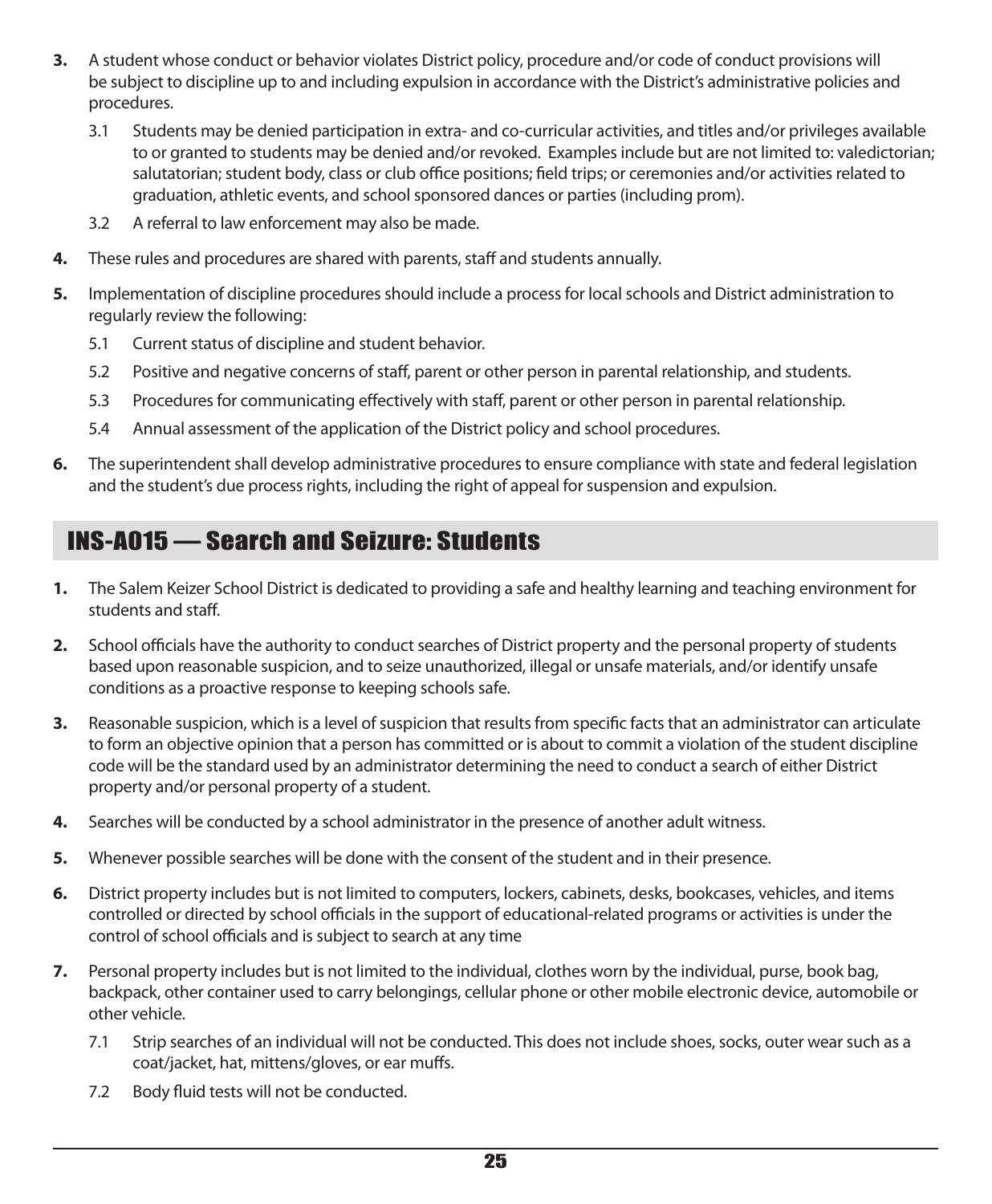- **8.** On an annual basis, parents, students, staff and community will be informed that the District may conduct canine searches of school property and if school officials have reasonable suspicion to believe that contraband is present in a school, an unscheduled canine search may occur.
	- 8.1 Security personnel and/or police who are authorized and trained to conduct the canine search will be accompanied by a building administrator.
- **9.** If unauthorized, illegal or unsafe materials are discovered during any type of search, school officials will exercise one or all of the following options:
	- 9.1 Seizure of contraband.
	- 9.2 Report to the proper authorities.
	- 9.3 Initiate the District discipline policy and procedure.
- **10.** Attendance at Activities
	- 10.1 In the case where students are attending student activities that are considered a privilege such as school dances, whether on or off campus; the school may test students and guests for alcohol prior to allowing their admission.
	- 10.2 Breathalyzer tests may only be administered by school officials who have been properly trained to administer breathalyzer tests. Breathalyzer tests may only be administered with a breathalyzer testing machine owned, maintained, and calibrated by the law enforcement agency or by the District in accordance with the manufacturer's instructions.
	- 10.3 Students attending school events shall be selected for breathalyzer testing using a predetermined randomization method that gives each student an equal chance of being selected (e.g. every Nth student to arrive, every Nth student on the roster, roll the dice, pick a card, spin the wheel, etc.).
	- 10.4 When a breathalyzer test is administered at random, a student's refusal to participate or a positive test result shall be used as a basis for denying the student the privilege of attending the school event.
	- 10.5 Appropriate steps shall be taken to protect student privacy during breathalyzer testing.
	- 10.6 Those who test positive will be evaluated further, may not be granted admission and may suffer additional consequences.
	- 10.7 The building principal shall provide annual written notice of the District's policy regarding breathalyzer testing to students and their parents/guardians.

## INS-A033 — Investigation by Law Enforcement Agencies

- **1.** School officials have a dual responsibility. They must safeguard the legal rights of students, and represent students in certain situations. They also must cooperate with law enforcement officers in the legitimate pursuit of their duties.
- **2.** The District requests that police officers investigating a case involving an illegal act in which a student may be involved or about which the student may have information, contact the building principal or his/her designee before any effort is made to question a student during school hours.
- **3.** Contacting Parents:
	- 3.1 Investigations related to illegal acts that occur off campus and are not school related:
		- 3.1.1 In accordance with police protocol, the District understands that the police officer who begins an official investigation has the primary responsibility to make a reasonable effort to contact a student's parent before questioning the student about an illegal act that occurs off campus and would not be school related. The police officer decides when the parent is to be notified and is the person who notifies the parent.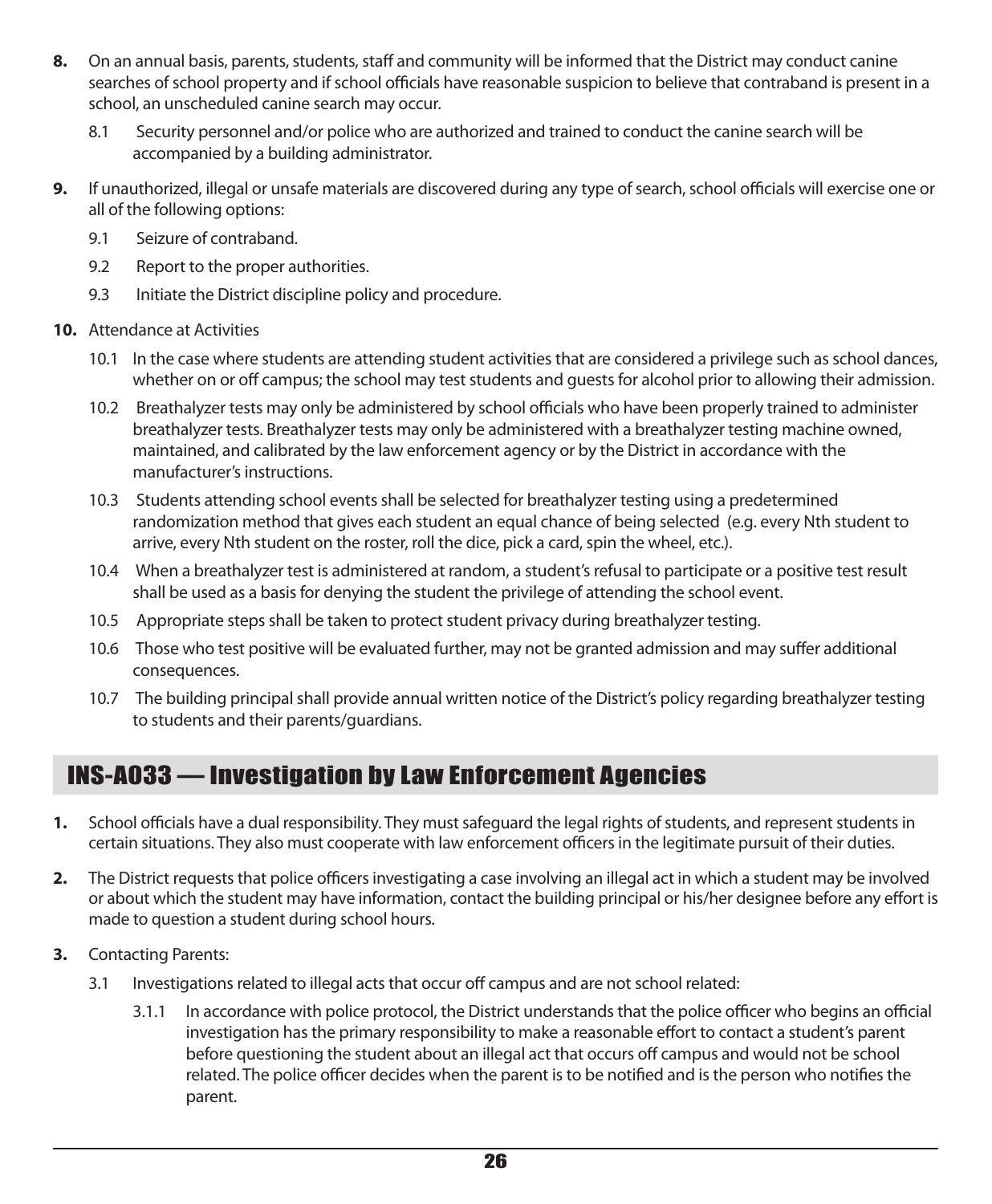- 3.1.2 If requested to do so by the police, the principal or his/her designee will make a reasonable effort to contact the parent or guardian when an officer comes to question or arrest a student related to illegal acts that occur off campus and that are not school related.
- 3.1.3 If the principal or his/her designee is unable to reach the parent or guardian, the officer should not be delayed. However, the principal or his/her designee or the law enforcement officer should contact the parent or guardian as soon as possible.
- 3.1.4 The principal or his/her designee may be directed by law enforcement officers not to contact the parent or guardian if there is reason to believe that such notification would unduly interfere with the investigation or that the matter pertains to alleged child abuse.
- 3.2 Investigations related to violations of school policies and rules:
	- 3.2.1 The principal or his/her designee may involve a police officer in investigating violations of school policies and rules, including student interviews, without first contacting the parent.
	- 3.2.2 The District understands that when the police officer begins an official investigation, the police officer decides when the parent is to be notified and is the person who notifies the parent.
- **4.** Questioning of Students:
	- 4.1 The District expects that the police officer will observe all the procedural safeguards prescribed by law and his/ her agency when questioning a student.
	- 4.2 The police officer who is questioning a student related to a criminal violation will determine if the principal or his/her designee may be present in an interview that occurs at school.
- **5.** Taking a student from the school:
	- 5.1 The school administrator or designee will not let a police officer or an official from Department of Human Services/Child Welfare take a student from a school building without a court order, an arrest, protective custody from Department of Human Services/Child Welfare, or permission of the parent or guardian.
- **6.** 6. Reporting Child Abuse:
	- 6.1 Any school employee having reasonable cause to believe that any student with whom he/she comes in contact in an official capacity has suffered abuse, or that any adult with whom he/she comes in contact has abused a student, shall report immediately to Department of Human Services/Child Welfare or a law enforcement agency.
		- 6.1.1 Staff members may not inform parents of such reports.
- **7.** 7. Investigating Child Abuse:
	- 7.1 School staff will cooperate with investigations of possible child abuse being conducted by Department of Human Services/Child Welfare or a law enforcement agency.
	- 7.2 A member of the Department of Human Services/Child Welfare or a law enforcement officer who is questioning a student in regard to child abuse will determine if a school official may be present in an interview that occurs at school.
	- 7.3 The principal or his/her designee will advise Department of Human Services/Child Welfare or the law enforcement agency making the investigation of the student's disabling conditions, if any, prior to the interviewing of the affected student.
	- 7.4 District staff shall not reveal anything that transpires during an investigation that is not a public record except that staff shall testify at any subsequent trial resulting from the investigation, if subpoenaed.
	- 7.5 Information relating to an investigation shall not become a part of a student's school records.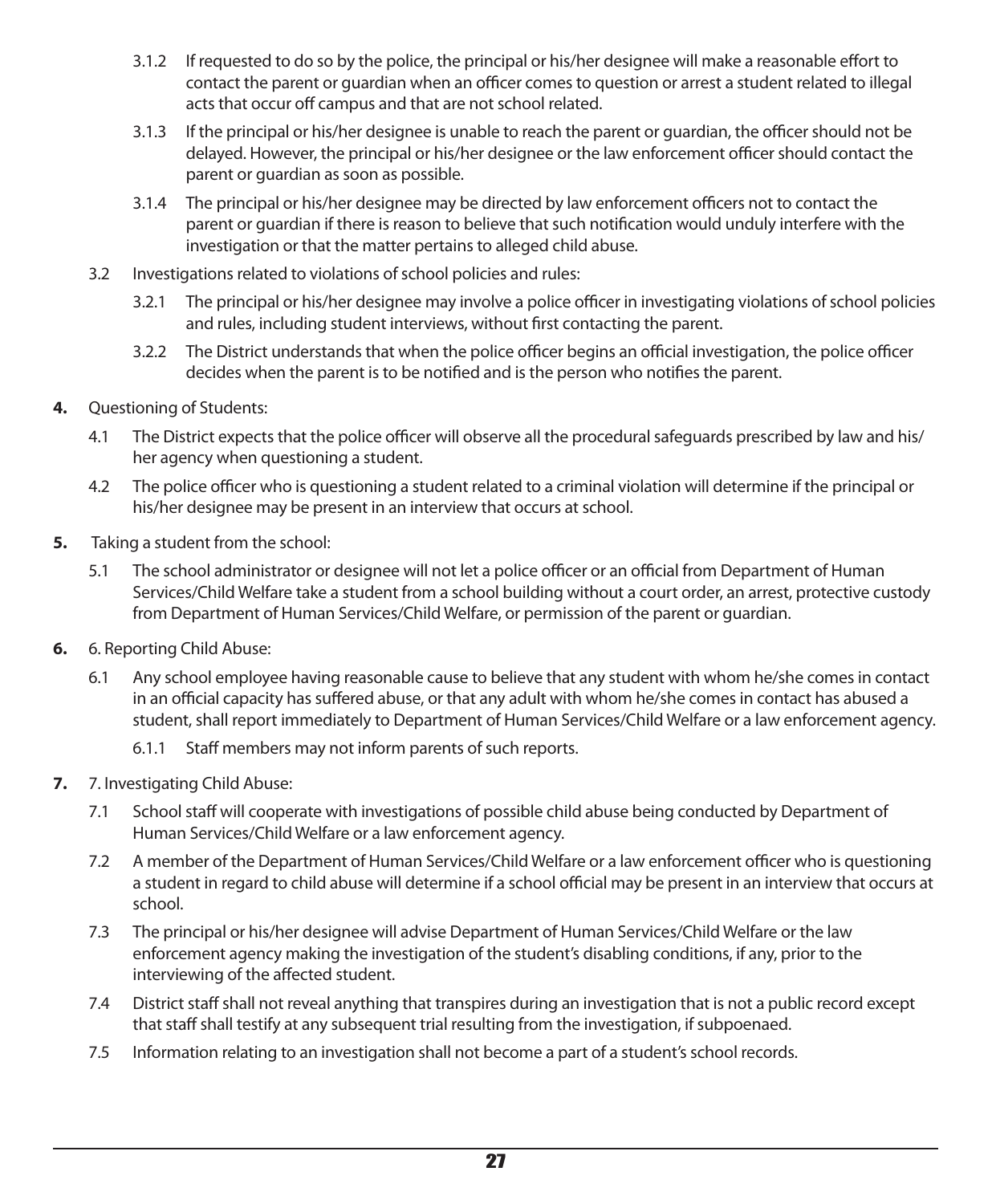## STS-A002 — Student Health and Safety

The Salem-Keizer School District is dedicated to providing a safe, healthy and satisfying learning environment for all students.

- **1.** Medication for students will normally be administered outside the school setting. In the rare case where medication must be administered at school, it will be done according to ORS 339.866 through 339.874 and as set forth in the Oregon Department of Education administrative rules.
- **2.** In the case of an emergency that threatens the health or safety of a student, staff is instructed to follow the students Health Management Plan, Transportation Management Plan, administer basic First Aid by trained staff, call 911 and the Nurse Help Line (503.399.3376).
	- 2.1 School personnel will neither honor nor accept "Do Not Resuscitate/Do Not Intubate" (DNR/DNI) orders for students.
	- 2.2 School Personnel will not provide DNR/DNI orders to emergency medical personnel when such personnel assume responsibility for an injured student.
- **3.** A licensed nurse employed by the District, or employed by contract to provide nursing with the District, who has been provided with a POLST for a student will follow the doctor's orders per nurse licensing requirements. Emergency medical personnel will be notified and the nurse will inform emergency medical personnel of the Student's POLST.
- **4.** The District shall follow the regulations and guidelines developed by the Oregon Health Authority Public Health Division, Marion County Health Department, Oregon Law and advisors to the district to prevent the spread of disease in the school environment or work setting.
- **5.** Actions taken with respect to students and staff members shall be consistent with the rights afforded individuals under state and federal statutory, regulatory, and constitutional provisions

## PAP-A001 — Child Abuse and Sexual Conduct

- **1.** School District 24J leadership is committed to preventing child abuse through community awareness and engagement in preventive efforts. This policy includes language required by Oregon Revised Statutes:
	- 1.1 Child abuse and sexual conduct of students by District employees, contractors, agents, or volunteers and child abuse by students is not tolerated.
	- 1.2 All District employees are mandatory reporters of sexual conduct and child abuse.
	- 1.3 All District employees, contractors, agents, volunteers, and students are subject to this policy.
		- 1.3.1 Any District employee who suspects, observes signs, or becomes aware of any of the following shall immediately report the information to a law enforcement agency or the Department of Human Services (DHS) as required by ORS 419B.010 and 419B.015.
			- 1.3.1.1 Physical abuse
			- 1.3.1.2 Sexual abuse and sexual exploitation
			- 1.3.1.3 Neglect
			- 1.3.1.4 Mental injury and abandonment
			- 1.3.1.5 Threat of harm

District employees may not inform parents of such reports.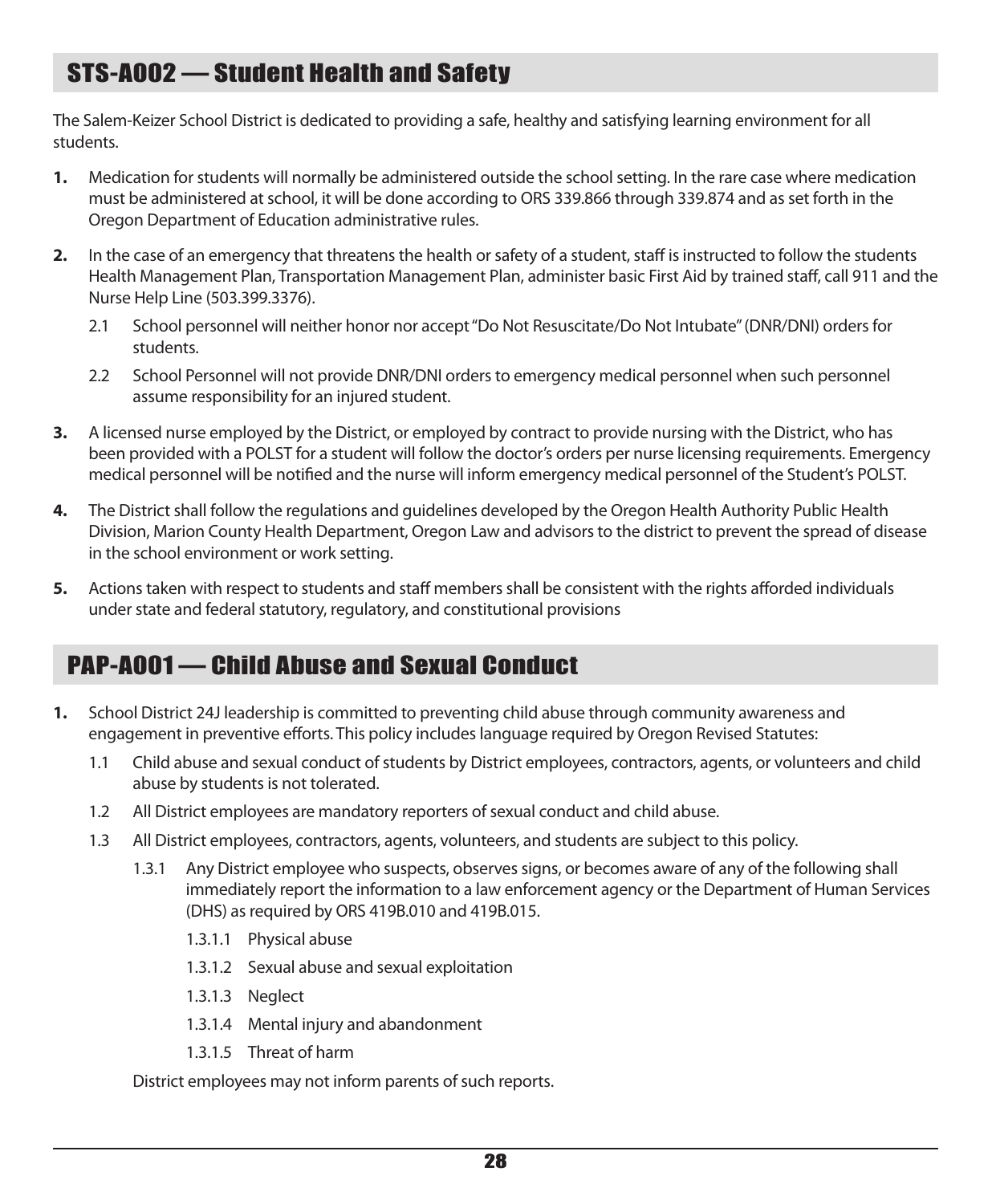- 1.3.2 Any District employee who suspects, observes signs, or becomes aware that another District employee, contractor, agent, or volunteer has engaged in child abuse and/or sexual conduct, shall report their suspicions to the school administrator (principal or assistant principal) immediately after making their mandatory report to DHS or law enforcement. District. The school administrator reports the information to the Executive Director of Human Resources and the Prevention and Protection Coordinator.
	- 1.3.2.1 If for any reason the employee cannot make a report to the school administrator, or if the school administrator is the suspected abuser, the employee shall report their suspicions to the Executive Director of Human Resources and the Prevention and Protection Coordinator.
	- 1.3.2.2 The Executive Director of Human Resources and Prevention and Protection Coordinator will follow the procedure, "Reports of Suspected Child Abuse or Sexual Conduct" – PAP-P001, and work instruction, "Child Abuse and Sexual Conduct by District Employees, Contractors, Agents or Volunteers" – PAP-W018.
- 1.4 The District shall post in each school building:
	- 1.4.1 The name and contact information of the school administrator designated to receive reports of suspected child abuse and sexual conduct by District staff, contractors, agents, or volunteers, and suspected child abuse by students.
	- 1.4.2 The contact information for making a report of suspected abuse to a law enforcement agency, the Department of Human Services or a designee of the department as required by ORS 419B.010 and 419B.015 and a statement that the duty to report abuse is in addition to any requirement to make a report to a school administrator.
	- 1.4.3 The contact information for the Executive Director of Human Resources and Prevention and Protection Coordinator.
	- 1.4.4 The contact information for the District K-12 Office and District Sexual Incident Response Coordinator (for reporting student to student issues only).
	- 1.4.5 A reference to the procedures that will be followed upon receipt of a report.
- 1.5 The initiation of a report submitted in good faith about suspected child abuse or suspected sexual conduct may not adversely affect any terms and conditions of employment or the work environment of the person who initiated the report or who may have been subjected to abuse or sexual conduct.
- 1.6 Neither the District nor any school employee shall discipline a student for initiation of a report in good faith about suspected child abuse or sexual conduct by a District employee, contractor, agent, or volunteer, or suspected child abuse by a student.
- 1.7 The Superintendent or designee shall notify the person who was subjected to the suspected abuse or suspected sexual conduct upon request about any actions taken by the District based on the report as allowed by state and federal law.
- **2.** The Superintendent or designee will establish rules, manuals, procedures, work instructions and forms to be used in the child abuse and sexual conduct reporting process.
- **3.** The Superintendent or designee shall train school employees each school year on the prevention and identification of child abuse and sexual conduct, appropriate electronic communication with students, and the obligations of school employees under ORS 419B.005 to 419B.050 and this policy.
- **4.** The Superintendent or designee shall provide to contractors, agents, and volunteers each school year information on the prevention and identification of child abuse and sexual conduct, appropriate electronic communication with students, and the obligations or school employees under ORS 419B.005 to 419B.050 and this policy.
- **5.** The Superintendent shall make training available each school year to parents and legal guardians of students attending the District and contractors, agents, and volunteers, which is separate from that given to District employees.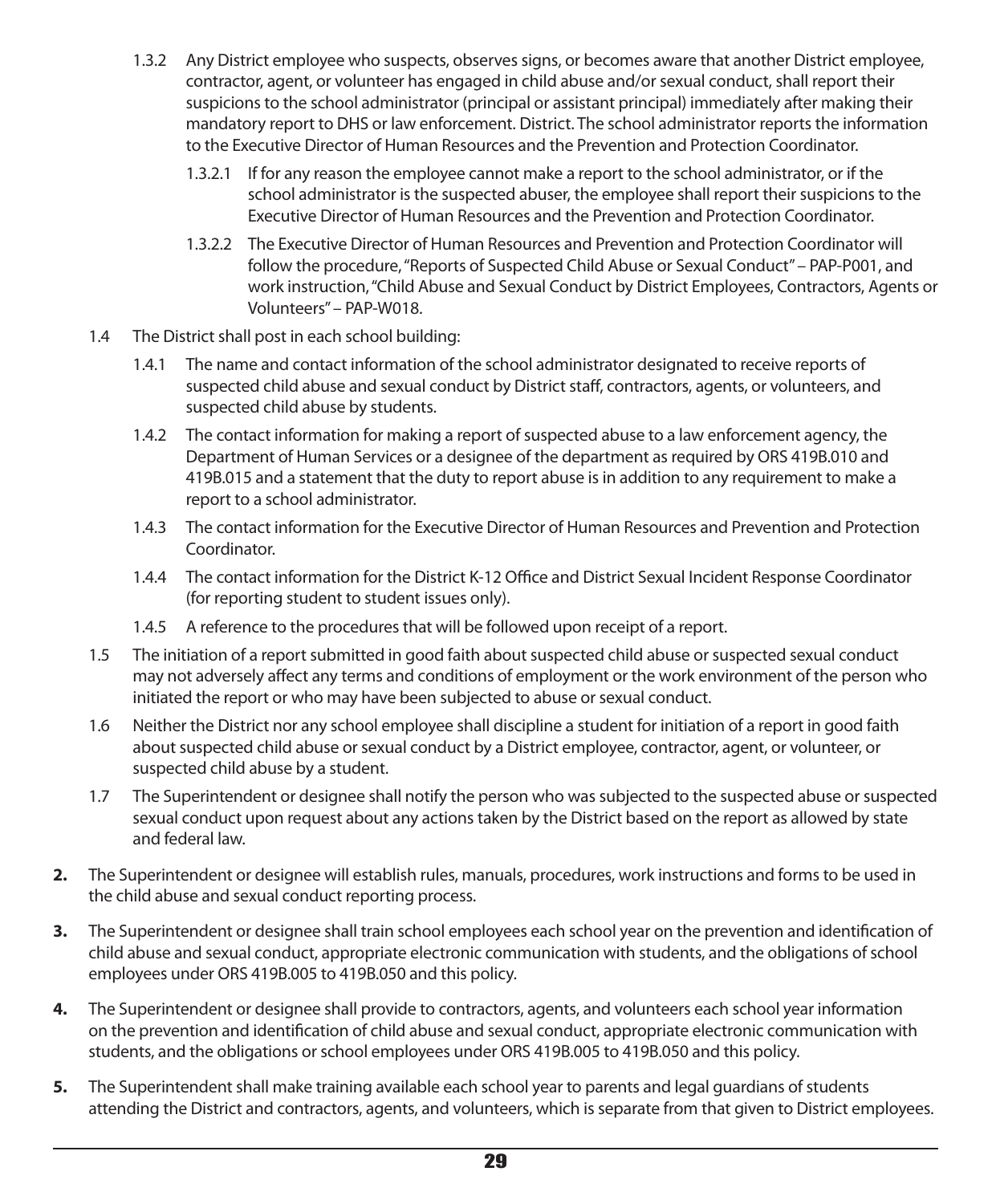**6.** The Superintendent shall make a training that is designed to prevent abuse and sexual conduct available to students of the District each school year.

## PAP-A003 — School Volunteers

- **1.** Salem-Keizer Public Schools are committed to maintaining a safe environment for students and staff and will provide supervision, training, and criminal history checks for all school volunteers.
	- 1.1 School volunteer is defined as an individual who is not an employee of the district and who donates their time for any school related activity.
	- 1.2 Volunteers may be recruited for any purpose that is in accordance with district policy and that is approved by the department supervisor or school administrator.
	- 1.3 The district will conduct criminal history checks on all school volunteers prior to volunteering.
	- 1.4 An individual who does not consent to the criminal history check will not be allowed to volunteer.
	- 1.5 In order to maintain an effective and safe learning environment, the school administrator may decline to allow an individual to volunteer in the school despite having passed a criminal history check.
	- 1.6 It is the responsibility of the school administrator to train all staff members in the effective use and supervision of volunteers.
	- 1.7 The school administrator, or designee, will be responsible for training volunteers, as appropriate, in the following areas: district policies and procedures, emergency and safety procedures, confidentiality rules, school routines, and roles and responsibilities of the position.
	- 1.8 Volunteers receive no district remuneration other than reimbursement for expenses incurred at the direct request of the school administrator.
- **2.** The Superintendent or designee will establish rules, manuals, procedures, work instructions and forms to be used in the school volunteer process.

## SEC-P004 — ID Badges and Card Access

- **1.** Scope:
	- 1.1 This procedure describes the responsibilities associated with having a District Identification Badge.
- **2.** Definitions:
	- 2.1 ID Badge: A picture identification badge without electronic building access.
	- 2.2 Card Access Badge: An identification badge with electronic building access.
- **3.** Procedure:
	- 3.1 ID/Card Access Badges are the District's official employee identification and should be safeguarded and considered a form of governmental identification.
	- 3.2 A request for an ID/Card Access Badge must be made directly to the Security Department by an office manager and/or administrator.
	- 3.3 An employee who is issued an ID/Card Access Badge is responsible for that badge.
		- 3.3.1 Employees must immediately report a lost or stolen ID Badges/Card Access Badge immediately to the Security Department.
		- 3.3.2 The individual will be responsible for a \$15.00 replacement cost unless the card was lost, stolen or damaged due to circumstances beyond their control.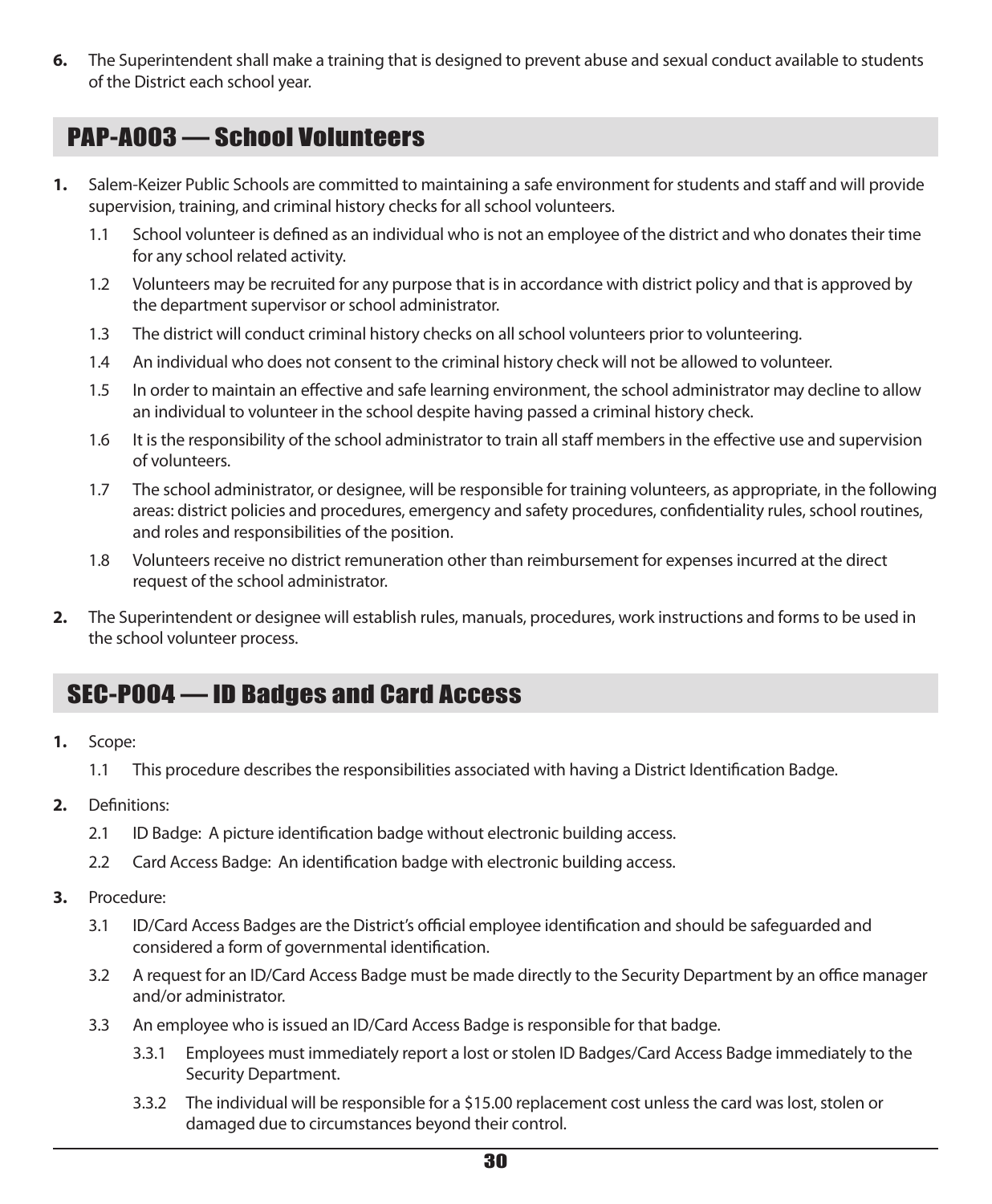- 3.4 ID/Card Access Badges are to be worn so they are clearly visible while the employee is on duty.
	- 3.4.1 Employees working in District facilities or schools after hours or on weekends/holidays will wear their District issued ID/Card Access Badge.
- 3.5 An ID/Card Access Badge are to be used only by the employee to whom the badge was issued.
	- 3.5.1 ID/Card Access Badges shall not be loaned or duplicated. Employees who duplicate or loan their ID Badges/Card Access Badge will be subject for disciplinary action.
- 3.6 The appropriate administrator will be responsible for collecting staff ID/Card Access Badge at the end of the last assigned work shift of an employee who resigns or is terminated.

## HUM-A026 — Keys: Staff Responsibility

- **1.** Salem Keizer Public Schools promotes a safe and secure environment for its students. It is important to protect students and district property by controlling access to schools and other facilities.
- **2.** Each employee has a responsibility to assist in the maintenance of controlled access to District property and facilities and is responsible for securing his/her room when it is vacated including securing and/or locking windows and doors.
- **3.** Each school or support facility will be issued a specific number of keys and the principal department supervisor will issue keys to employees as they deem appropriate.
	- 3.1 The principal/department supervisor may select a designee to be responsible for key control.
- **4.** Keys shall not be loaned or duplicated. Any employee who duplicates or loans his/her District key(s) will be subject to disciplinary action.
- **5.** A District employee who is issued keys is responsible for those keys and is subject to all provisions of this policy.
- **6.** An employee must immediately report the loss or theft of District keys to the appropriate administrator.
	- 6.1 The individual will be responsible for a \$15.00 replacement cost per key unless the key(s) was lost, stolen or damaged due to circumstances beyond their control. Additionally, the individual may be liable for the cost of rekeying the facility if this procedure is required to assure security.
- **7.** With the exception of a key(s) issued to permanent or substitute staff members, all additional keys shall be kept at the physical plant office.
- **8.** Requests for any additional key(s) must be made directly to the Security Manager by the appropriate administrator or their designee as per SEC-W011
- **9.** The principal/supervisor or their designee will be responsible for collecting all staff keys:
	- 9.1 On the last day of work before the beginning of the summer recess period unless normal assigned duties require access.
	- 9.2 At the end of the assigned work shift if an employee resigns or is terminated.
	- 9.3 In the event an employee fails to turn in his/her key(s), he/she may be liable for the cost of replacement and/or cost of rekeying, if necessary, to ensure security.

## HUM-A020 — Staff Rights and Responsibilities

- **1.** It is the goal of the District to provide the following for each staff member, as far as time, finances, and facilities permit:
	- 1.1 Safe, healthful, and pleasant working conditions suitable for the District program.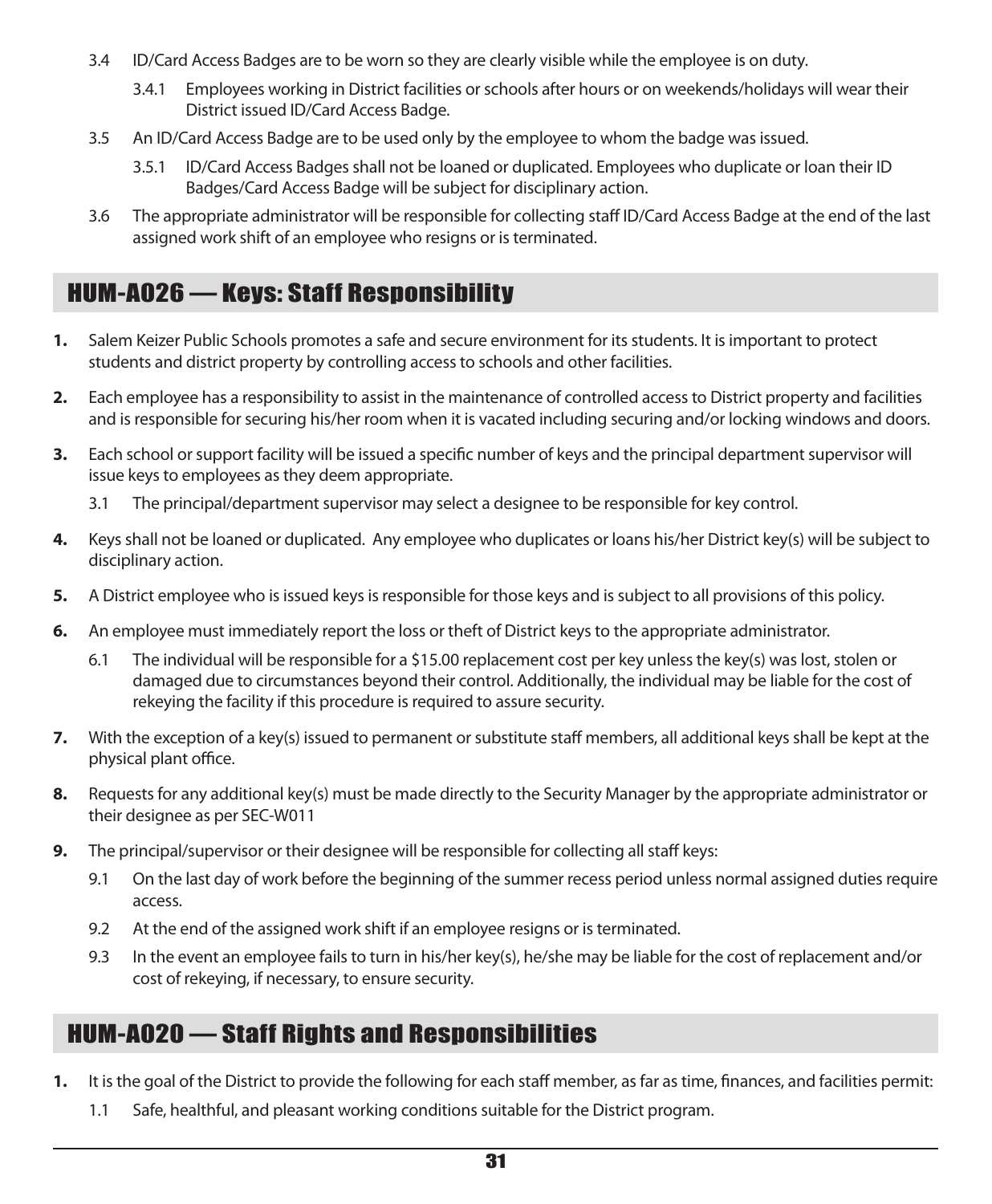- 1.2 Fair employment conditions, recognition for additional growth and experience, and opportunities for promotion and transfer appropriate to District needs.
- 1.3 Materials and supplies appropriate to the assigned responsibilities and available at the time needed.
- 1.4 A workload appropriate to the tasks to be performed and consistent with state standards.
- 1.5 Opportunity to make appropriate contribution to the implementation and improvement of the programs of the District.
- 1.6 An avenue of appeal when decisions or regulations appear to inflict injustice or cause undue hardship.
- 1.7 Compensation in keeping with responsibilities.
- 1.8 A work atmosphere free from discrimination, harassment, prejudice, and racism.
- **2.** Each employee shall be considerate, friendly, and understanding in his/her relationship with fellow employees and the public.
- **3.** Each employee will be familiar with and follow the District's Administrative Polices.
- **4.** Each employee shall observe good ethical and desirable practices in his/her services to the District.
- **5.** Confidentiality:
	- 5.1 A licensed employee shall not be examined in any civil action, suit, or proceeding, as to any conversation between the employee and a student, which, if disclosed, would tend to damage or incriminate the student or a member of his/her family. A violation of the privilege provided by this section may result in the suspension of the license of the employee as provided in ORS 342.175 – 342.180.
	- 5.2 Except for information which has been designated for public distribution, an employee shall refer inquiries regarding school programs to the appropriate principal or district supervisor.
	- 5.3 An employee will divulge confidential information only to authorized individuals.

## HUM-A024 — Outside Employment

- **1.** Outside employment responsibilities must not:
	- 1.1 Detract from the efficiency or effectiveness of the employee's performance of his/her District employment duties and responsibilities.
	- 1.2 Create a conflict of interest.
- **2.** In the case of an employee who works more than four (4) hours per day, extra duty required by District employment will have preference over outside employment.

# LICENSED PERSONNEL

## HUM-A031 — Evaluation & Performance Standards: Licensed

- **1.** Each employee will be evaluated annually in accordance with the District's Licensed Educator Growth, Evaluation and Development System (LEGENDS).
- **2.** The school principal or other supervisor will be responsible for the evaluation of all employees under his/her supervision.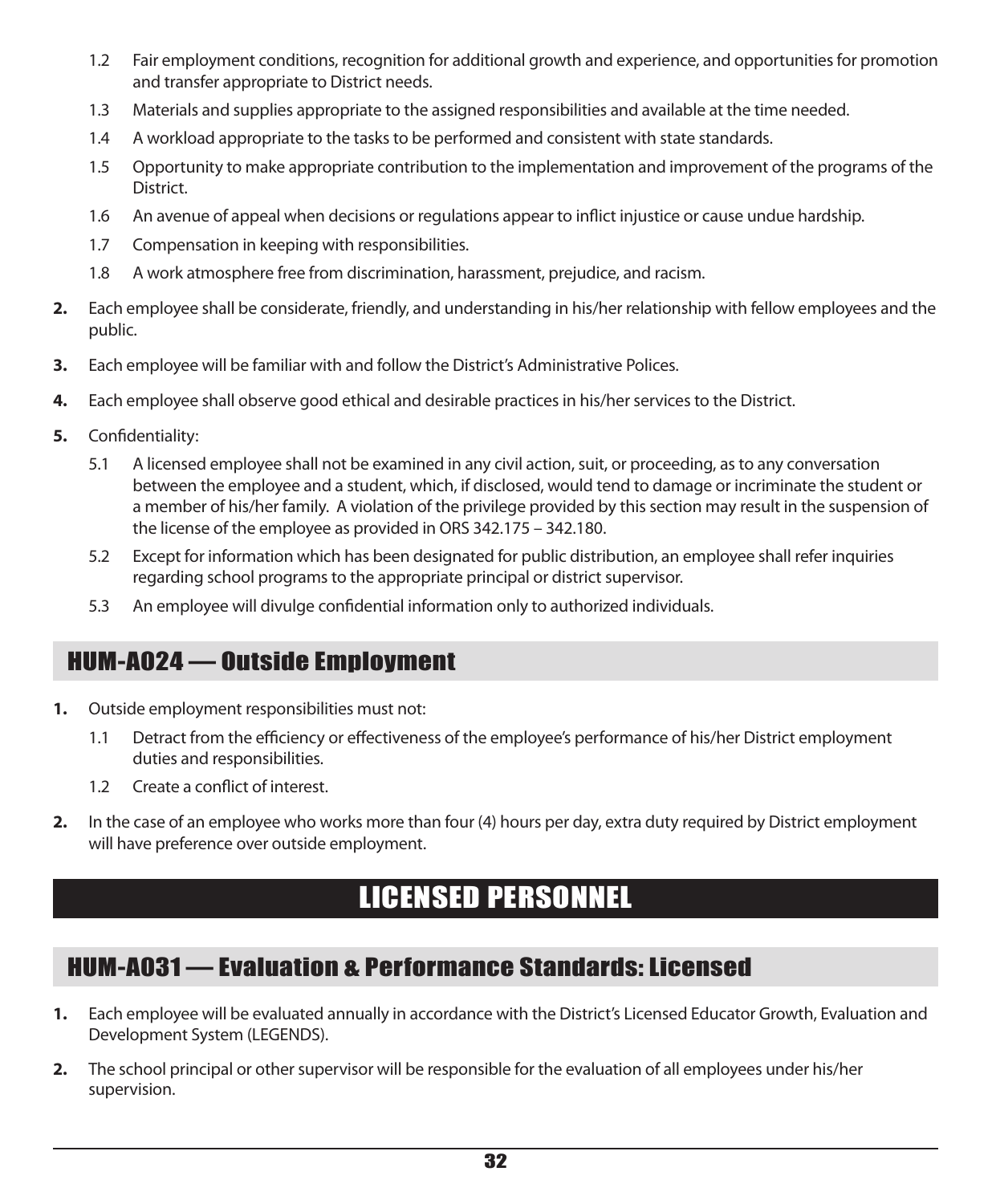- **3.** The teacher performance evaluation forms and approved Professional Development Plan will be forwarded on schedule to the Human Resources department.
	- 3.1 The Superintendent will use such forms as a basis for making a recommendation to the School Board regarding the continued employment of the employee.
	- 3.2 Such forms will become a part of the staff member's permanent personnel file.
- **4.** Performance standards for licensed staff:
	- 4.1 Professional and Personal
		- 4.1.1 Is current and has depth in learning theory, teaching methods, subject matter, and District curriculum/ texts.
		- 4.1.2 Communicates, cooperates, and works effectively with fellow teachers, administrators, parents, and others in utilizing support services.
		- 4.1.3 Acts in a discreet and professional manner when discussing student or school problems.
		- 4.1.4 Seeks professional self-improvement activities.
		- 4.1.5 Has a positive attitude and interest in teaching as a profession.
	- 4.2 Planning
		- 4.2.1 Continually plans appropriate learning activities of high quality by:
			- 4.2.1.1 Matching instructional activities and materials to individual and group needs.
			- 4.2.1.2 Selecting activities and materials which are clearly related to District, school, and department objectives.
		- 4.2.2 Uses granted planning time for tasks related to the instructional program.
		- 4.2.3 Establishes a series of student objectives which are clear and consistent with adopted curriculum, appropriately sequences, specific, and measurable.
	- 4.3 Classroom or Activity Management
		- 4.3.1 Establishes and maintains an orderly and supportive environment for students.
		- 4.3.2 Consistently follows school regulations regarding attendance reporting, grading, and recordkeeping.
		- 4.3.3 Demonstrates a courteous and helpful attitude toward students.
		- 4.3.4 Recognizes conditions which may lead to disciplinary problems and takes appropriate preventive action.
		- 4.3.5 Reinforces desired pupil behaviors and responds appropriately to disruptive pupil behaviors.
		- 4.3.6 Follows procedures defined in District and building discipline policy.
	- 4.4 Teaching
		- 4.4.1 Allocates sufficient time to cover the subject matter, materials, or activities.
		- 4.4.2 Maximizes time when students are paying attention and working on tasks directly related to the subject matter, materials, or activities.
		- 4.4.3 Provides time for practice and review as needed.
		- 4.4.4 Makes sure students understand what to do before undertaking assignments.
		- 4.4.5 Monitors student understanding and adjusts the lesson and activity assignments accordingly.
		- 4.4.6 Uses a variety of instructional techniques, strategies, and materials appropriate to the lesson or activity.
		- 4.4.7 Incorporates principles of learning.
		- 4.4.8 Establishes, communicates, and maintains standards of student achievement based on sound professional judgment.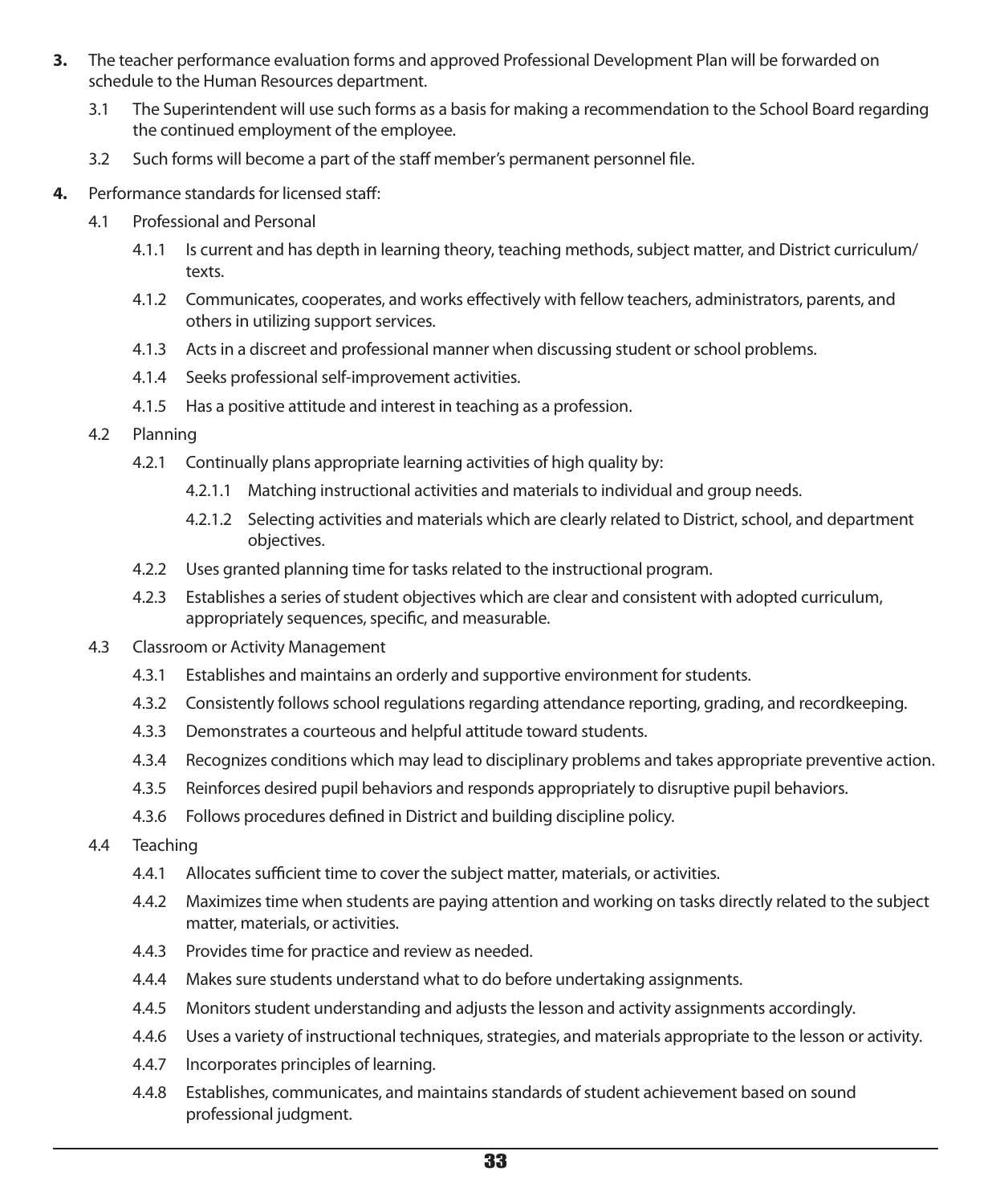#### 4.5 Evaluation

- 4.5.1 Designs and/or selects a variety of effective evaluative techniques to measure student learning.
- 4.5.2 Makes use of student records, parent conferences, counselors, resource specialists, test results, and other diagnostic tools to assess the learning needs and capabilities of individual pupils.
- 4.5.3 Assesses, keeps track of, and provides feedback promptly and often to students on their progress and assignments.
- 4.5.4 Uses a grading system that is consistent, fair, and supportable.

### HUM-A022 — Resignation, Licensed

- **1.** The Superintendent or his/her designee is authorized to act on behalf of the School Board in accepting a resignation from an employee subject to the following conditions:
	- 1.1 The resignation shall be in writing, showing the date when it becomes effective.
	- 1.2 The Superintendent or his/her designee is authorized to waive all or any part of the 60-daynotification period required by ORS 342.553.
	- 1.3 Each resignation shall be reported to the School Board as in information item.

## HUM-A007 — Separation of Employment, Licensed

- **1.** The School Board, on recommendation of the Superintendent, may act to terminate the employment of a licensed employee.
- **2.** The District will follow the process outlined in ORS 342.835 for a probationary licensed employee who is dismissed or non-renewed.
	- 2.1 The probationary teacher may request a post termination hearing in an executive session of the school board.
	- 2.2 The Board will schedule a maximum of one hour in executive session to hear oral argument from representatives of both the Superintendent and the teacher.
	- 2.3 The hearing may be open to the public, if the teacher makes a request in writing at least ten (10) days prior to the scheduled executive session.
		- 2.3.1 This request must be delivered with the teachers' appeal to the Board, and include a copy of (a) any written argument submitted; (b) all exhibits to be submitted.
	- 2.4 Following oral argument, the Board will take action in open session to affirm, modify or reject the recommendations of the Superintendent.
	- 2.5 The Board's decision will be reduced to writing with a copy mailed to the teacher.
- **3.** The District will follow the process outlined in ORS 342.895 to dismiss or non-extend the contract for a contract status teacher.
	- 3.1 The contract teacher may, within ten (10) days of notice of proposed action, request a hearing in an executive session of the School Board.
	- 3.2 The Board will schedule a maximum of one hour in executive session to hear oral argument from representatives of both the Superintendent and the teacher.
	- 3.3 The hearing may be open to the public, if the teacher makes a request in writing at least ten (10) days prior to the scheduled executive session.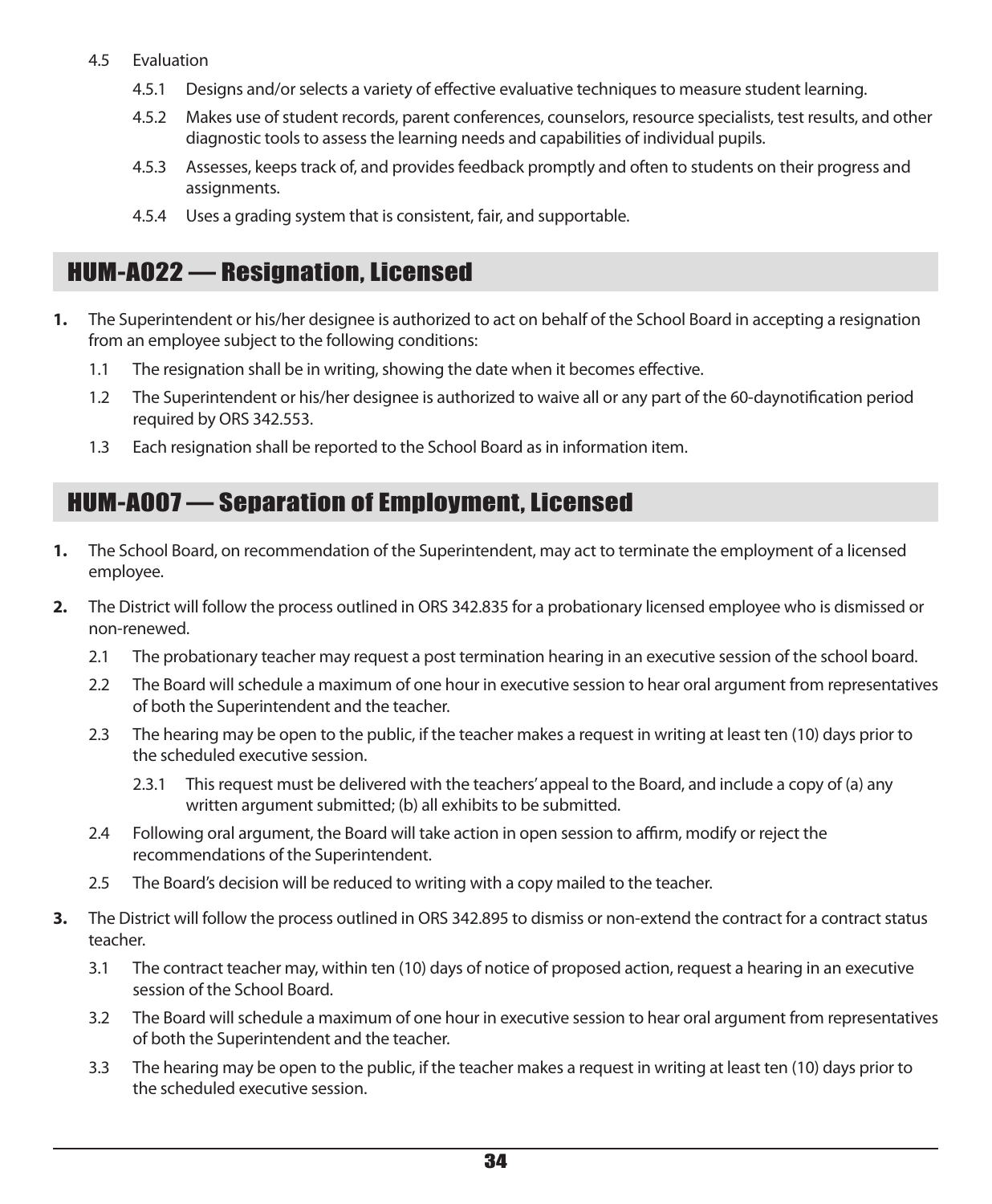- 3.3.1 This request must be delivered with the teacher's appeal to the Board, and include a copy of (a) any written argument submitted; (b) all exhibits to be submitted.
- 3.4 Following oral argument, the Board will take action in open session to affirm, modify or reject the recommendations of the Superintendent.
- 3.5 The Board's decision will be reduced to writing with a copy mailed to the teacher.

## CUR-A001 — Instructional Materials Selection

- **1.** Salem-Keizer School District shall select and provide students with appropriate instructional and resource materials. These materials shall contribute to the attainment of district, program, and course or grade level goals.
- **2.** Selection of instructional materials:
	- 2.1 Instructional materials shall be recommended for selection by Curriculum Department staff.
	- 2.2 Staff, parents and citizens shall be involved in the textbook and other instructional materials adoption process.
	- 2.3 Final authority for materials to be acquired within a school shall rest with the principal.
- **3.** Basic principles in the selection of books and other materials:
	- 3.1 Instructional materials collections shall be developed systematically so that they are well-balanced and wellrounded in coverage of subjects, types of materials, and variety of content.
	- 3.2 Materials shall be of high quality and shall be carefully evaluated before purchase.
	- 3.3 Collections shall be continuously reevaluated in relation to changing curriculum standards and content, new instructional methods, and the current needs of teachers and students.
	- 3.4 Instructional materials shall not promote discrimination, harassment, prejudice, or racism.
- **4.** Required or recommended materials not provided by District textbook adoption funds shall be selected following the principles and criteria used for District acquired materials.
- **5.** Curriculum materials and instructional supplies shall be distributed to ensure equity among schools.

## INS-A028 — Homework

- **1.** Homework is a logical and appropriate extension of classroom learning.
- **2.** Each teacher will communicate clear instructions and expectations regarding homework completion.
- **3.** Each school will develop, publicize, and implement homework guidelines to assure that:
	- 3.1 Homework is consistent with the goals and objectives of the District curriculum.
	- 3.2 Homework is consistent with the maturity, achievement level, and ability of the student.
	- 3.3 Each student is instructed in appropriate study skills to aid success in homework as signments.
	- 3.4 The student and, where necessary, parent are given sufficient instructions for the homework to be completed without further directions from the school.
	- 3.5 The teacher makes provision for the prompt evaluation of the homework and notifies the student of the results.
	- 3.6 The student and parent understand that homework is an integral part of the course of study, and that there are consequences for failure to complete assigned homework.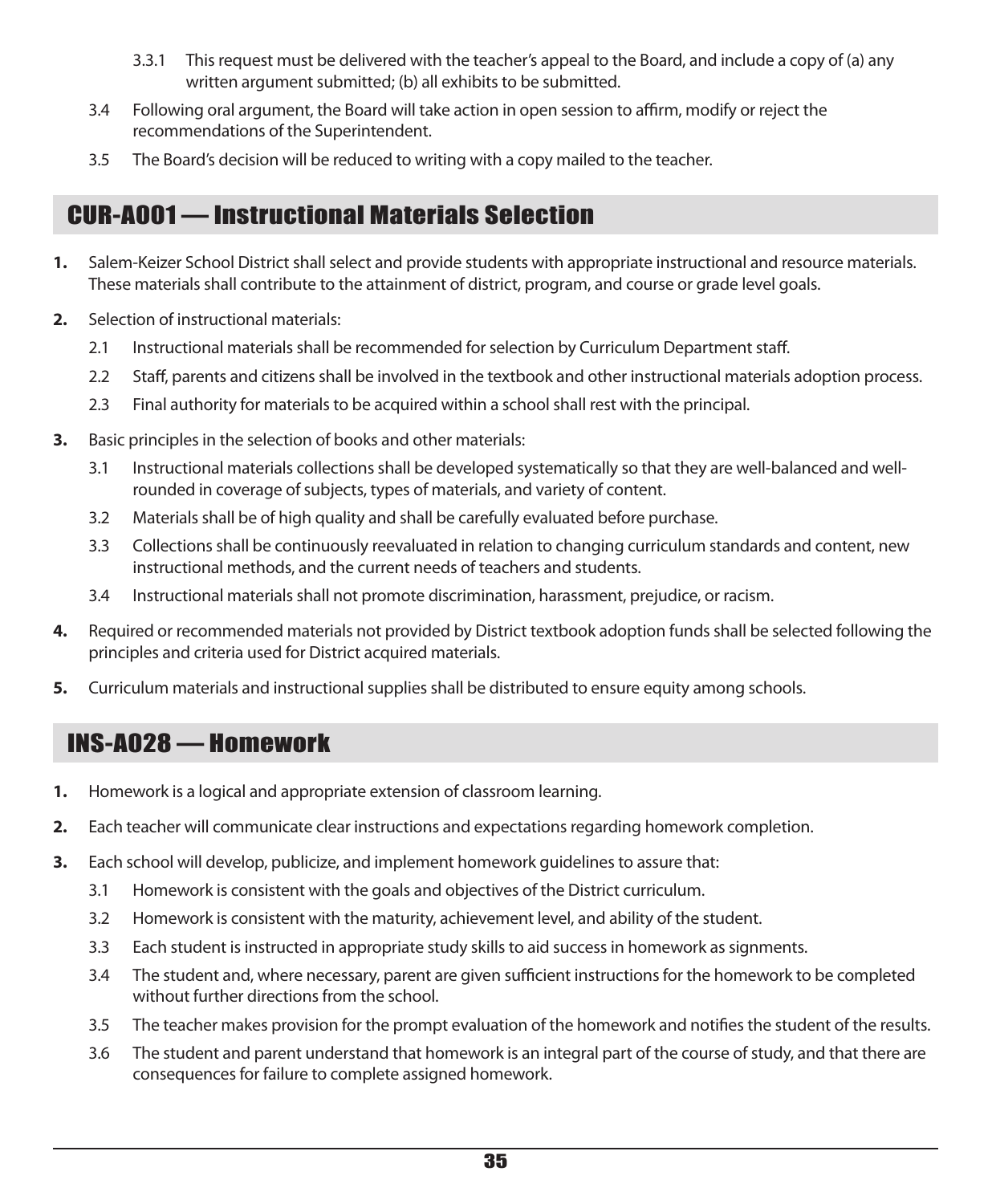### HUM-A010 — Administration of Discipline, Education Support Professionals

- **1.** Discipline will normally be progressive (e.g., oral and/or written warning, proceeding to written reprimand, suspension and/or demotion and, finally, termination of employment). However, one act, in and of itself, of a serious enough nature may be cause for suspension, demotion, or termination of employment without the employee having received prior disciplinary warning.
- **2.** A permanent employee may not be immediately terminated from employment. If an employee commits an act that is serious enough to warrant immediate removal from his/her position, he/she should be suspended or placed on administrative leave while an investigation is conducted, and a due process meeting held.
- **3.** All disciplinary conferences should be held in private settings and only those persons with a need to be involved should be allowed to attend such conferences. All disciplinary correspondence and/or communications should be confidential.
- **4.** By way of illustration, but without limitation, the following are grounds for disciplinary action:
	- 4.1 Admission to or conviction of a crime in one or more of the following:
		- 4.1.1 Offenses against the State and public justice as defined in ORS 162.005-162.465.
		- 4.1.2 Offenses against persons as defined in ORS 163.005-163.755.
		- 4.1.3 Offenses against property as defined in ORS 164.005-164.415.
		- 4.1.4 Offenses involving fraud or deception as defined in ORS 165.002-165.815.
		- 4.1.5 Offenses against public order as defined in ORS 166.005-166.735.
		- 4.1.6 Offenses against public health, decency and animals as defined in ORS 167.002-167.388.
		- 4.1.7 Drug related offenses as defined in ORS 475.950-475.999.
		- 4.1.8 Other similar criminal conviction from other states or the federal government.
	- 4.2 Incompetence.
	- 4.3 Inefficiency.
	- 4.4 Absence without authorization.
	- 4.5 Insubordination.
	- 4.6 Misappropriation, destruction, theft, or conversion of District property, time or equipment.
	- 4.7 Misconduct.
	- 4.8 Excessive tardiness and/or absenteeism.
	- 4.9 Falsification of any information required by the District.
	- 4.10 Failure to report accidents or personal injuries.
	- 4.11 Neglect or carelessness resulting in damage to District property or equipment.
	- 4.12 Introduction of or sale of, possession, or use of intoxicating liquors or controlled substances, including possession by ingestion on District property or in District equipment.
	- 4.13 Actions of discrimination, harassment, prejudice or racism.
- **5.** An employee who has been demoted or dismissed shall be entitled to a hearing before the School Board if a written request is filed with the Board within fifteen (15) days after such demotion or dismissal.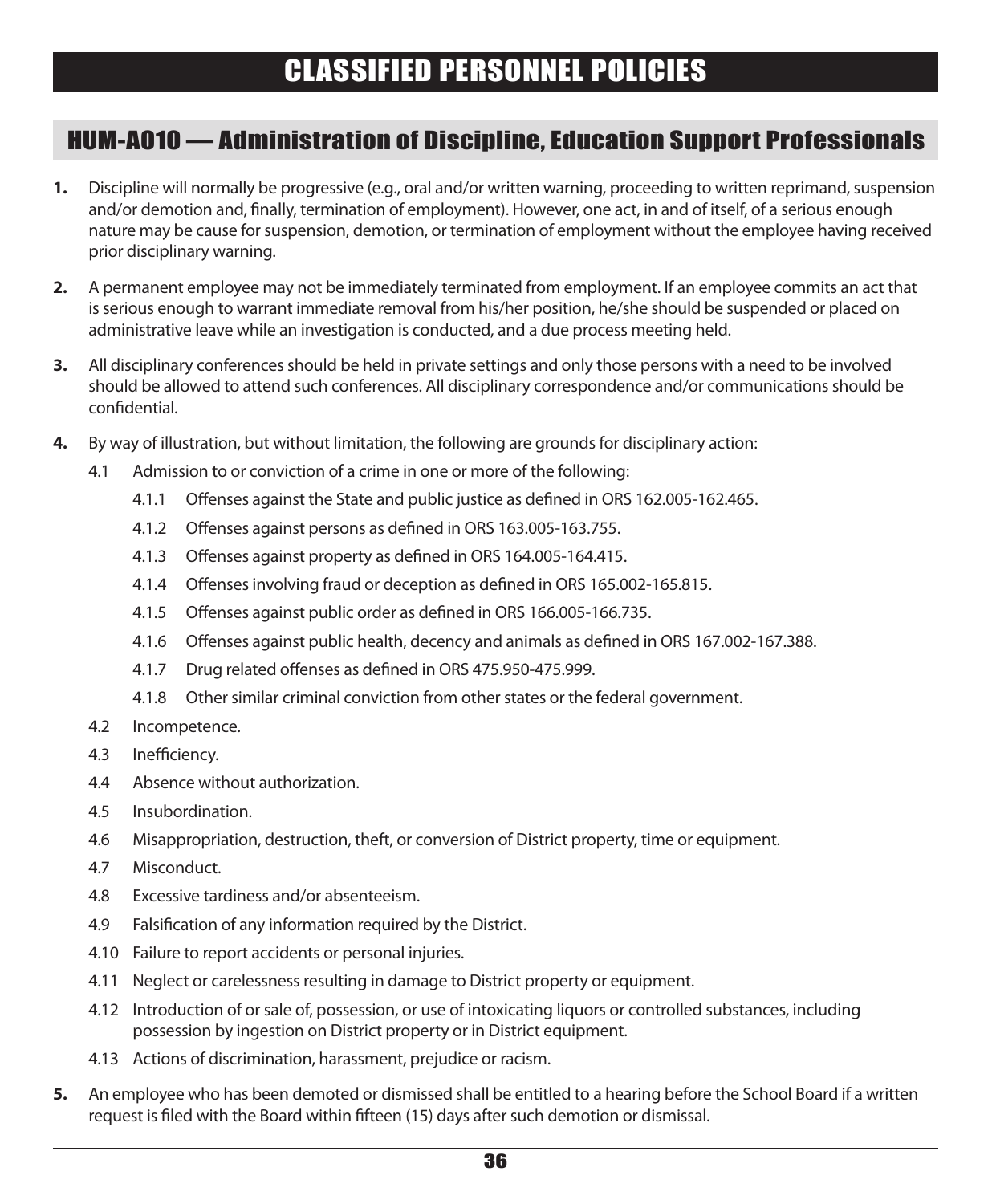## HUM-A012 — Evaluation, Education Support Professionals

- **1.** Each employee shall be evaluated on an annual basis.
- **2.** The basic purposes of the evaluation are:
	- 2.1 To let an employee know how he/she is performing assigned duties and responsibilities in relation to the District's standards for his/her position/classification.
	- 2.2 To have both the supervisor and the employee assume responsibility for improving organizational efficiency through improvement of employee performance.
	- 2.3 To provide an opportunity for the supervisor and the employee to develop performance goals.
		- 2.3.1 These may be developed mutually or may be assigned to the employee by the supervisor.
- **3.** The evaluation process may also be used to help a supervisor determine areas of an employee's performance that are unsatisfactory and aid in the development of a plan for improvement designed to correct the performance deficiencies.
	- 3.1 Failure to correct performance deficiencies may result in termination of employment.

### For questions or requests for additional information, contact Human Resources at 503-399-3061.